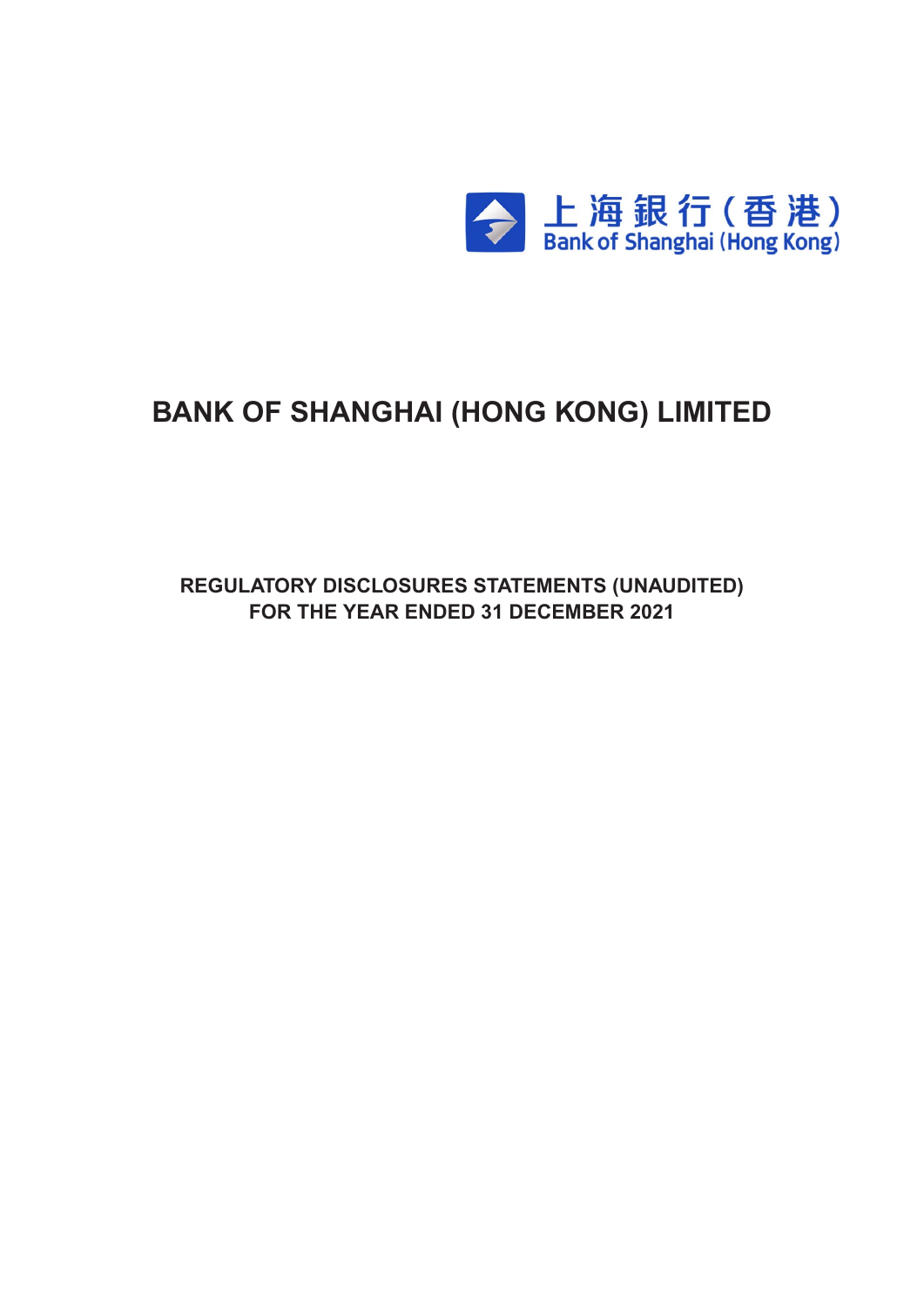# **CONTENTS**

|                                                     | Pages        |
|-----------------------------------------------------|--------------|
| Introduction                                        | $\mathbf{1}$ |
| <b>Key Prudential Ratios</b>                        | $\mathbf{1}$ |
| <b>Composition of Capital</b>                       | $\sqrt{3}$   |
| Leverage Ratio                                      | 16           |
| Risk Management Approach                            | 19           |
| Overview of Risk-weighted Amount                    | 22           |
| <b>Credit Risk</b>                                  | 23           |
| <b>Counterparty Credit Risk</b>                     | 33           |
| Market Risk Under Standardized Approach             | 36           |
| <b>Operational Risk</b>                             | 37           |
| Interest Rate Risk In Banking Book                  | 40           |
| <b>International Claims</b>                         | 41           |
| Segmental Information                               | 42           |
| <b>Mainland Activities</b>                          | 43           |
| <b>Currency Concentration</b>                       | 45           |
| <b>Countercyclical Capital Buffer</b>               | 45           |
| Further Analysis of Loans and Advances to Customers | 46           |
| Overdue and Rescheduled Assets                      | 47           |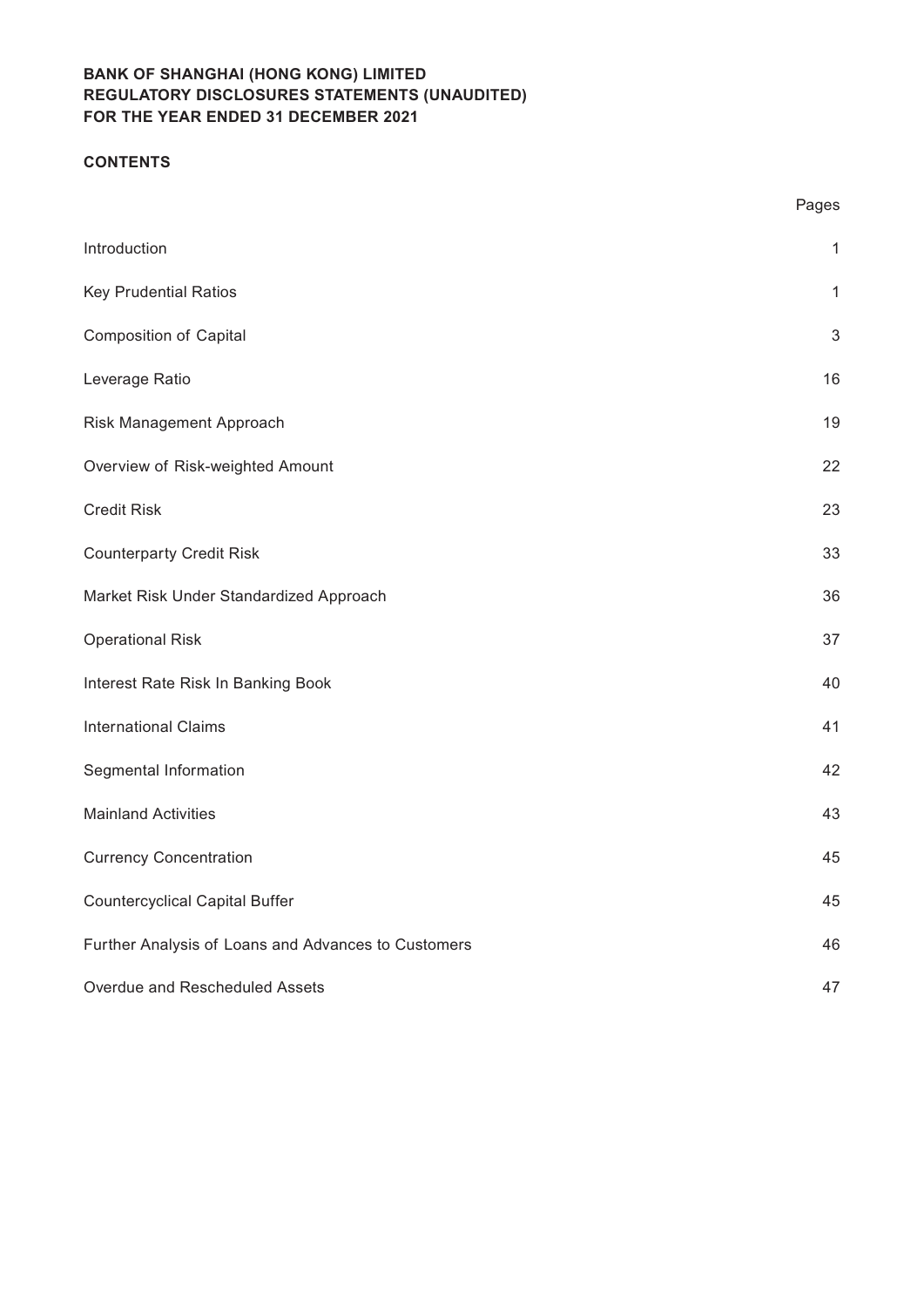### **1 INTRODUCTION**

The information contained in this document is for Bank of Shanghai (Hong Kong) Limited ("**the Company**") and its subsidiaries (together "**the Group**") and is prepared in accordance with the Banking (Disclosure) Rules and disclosure templates issued by the Hong Kong Monetary Authority ("**HKMA**").

#### **Basis of preparation**

For regulatory reporting purpose, the Company is required to report its capital adequacy ratios, leverage ratios and liquidity maintenance ratio ("**LMR**") on an unconsolidated basis. The other financial information contained in this document is prepared based on an unconsolidated base unless otherwise specified.

In calculating the risk-weighted amount ("**RWA**"), the Company adopted the Standardised (Credit Risk) Approach for credit risk and the Standardised (Market Risk) Approach for market risk. For operational risk, the capital requirement was determined by using the Basic Indicator Approach.

The information in this document is not audited and does not constitute statutory accounts.

#### **2 KEY PRUDENTIAL RATIOS**

The following table provides an overview of the Company's key prudential ratios.

| <b>In HK\$'000</b> |                                                                                  | As at<br>31 December<br>2021 | As at<br>30 September<br>2021 | As at<br>30 June<br>2021 | As at<br>31 March<br>2021 | As at<br>31 December<br>2020 |
|--------------------|----------------------------------------------------------------------------------|------------------------------|-------------------------------|--------------------------|---------------------------|------------------------------|
|                    | <b>Regulatory Capital (amount)</b>                                               |                              |                               |                          |                           |                              |
| 1                  | Common Equity Tier 1 (CET1)                                                      | 4,502,565                    | 4,605,111                     | 4,555,639                | 4,587,428                 | 4,465,317                    |
| 2                  | Tier 1                                                                           | 4,502,565                    | 4,605,111                     | 4,555,639                | 4,587,428                 | 4,465,317                    |
| 3                  | <b>Total Capital</b>                                                             | 4,714,761                    | 4,872,279                     | 4,782,964                | 4,790,542                 | 4,711,552                    |
|                    | RWA (amount)                                                                     |                              |                               |                          |                           |                              |
| 4                  | <b>Total RWA</b>                                                                 | 24,353,014                   | 24,695,024                    | 26,025,484               | 25,307,458                | 25, 143, 135                 |
|                    | Risk-based regulatory capital ratios (as a<br>percentage of RWA)                 |                              |                               |                          |                           |                              |
| 5                  | CET1 ratio (%)                                                                   | 18.5                         | 18.6                          | 17.5                     | 18.1                      | 17.8                         |
| 6                  | Tier 1 ratio $(\%)$                                                              | 18.5                         | 18.6                          | 17.5                     | 18.1                      | 17.8                         |
| $\overline{7}$     | Total Capital ratio (%)                                                          | 19.4                         | 19.7                          | 18.4                     | 18.9                      | 18.7                         |
|                    | Additional CET1 buffer requirements (as a<br>percentage of RWA)                  |                              |                               |                          |                           |                              |
| 8                  | Capital conservation buffer requirement (%)                                      | 2.500                        | 2.500                         | 2.500                    | 2.500                     | 2.500                        |
| 9                  | Countercyclical capital buffer requirement (%)                                   | 0.478                        | 0.481                         | 0.451                    | 0.433                     | 0.472                        |
| 10                 | Higher loss absorbency requirements (%) (applicable<br>only to G-SIBs or D-SIBs) |                              |                               |                          |                           |                              |
| 11                 | Total Al-specific CET1 buffer requirements (%)                                   | 2.978                        | 2.981                         | 2.951                    | 2.933                     | 2.972                        |
| 12                 | CET1 available after meeting the AI's minimum<br>capital requirements (%)        | 11.4                         | 11.7                          | 10.4                     | 10.9                      | 10.7                         |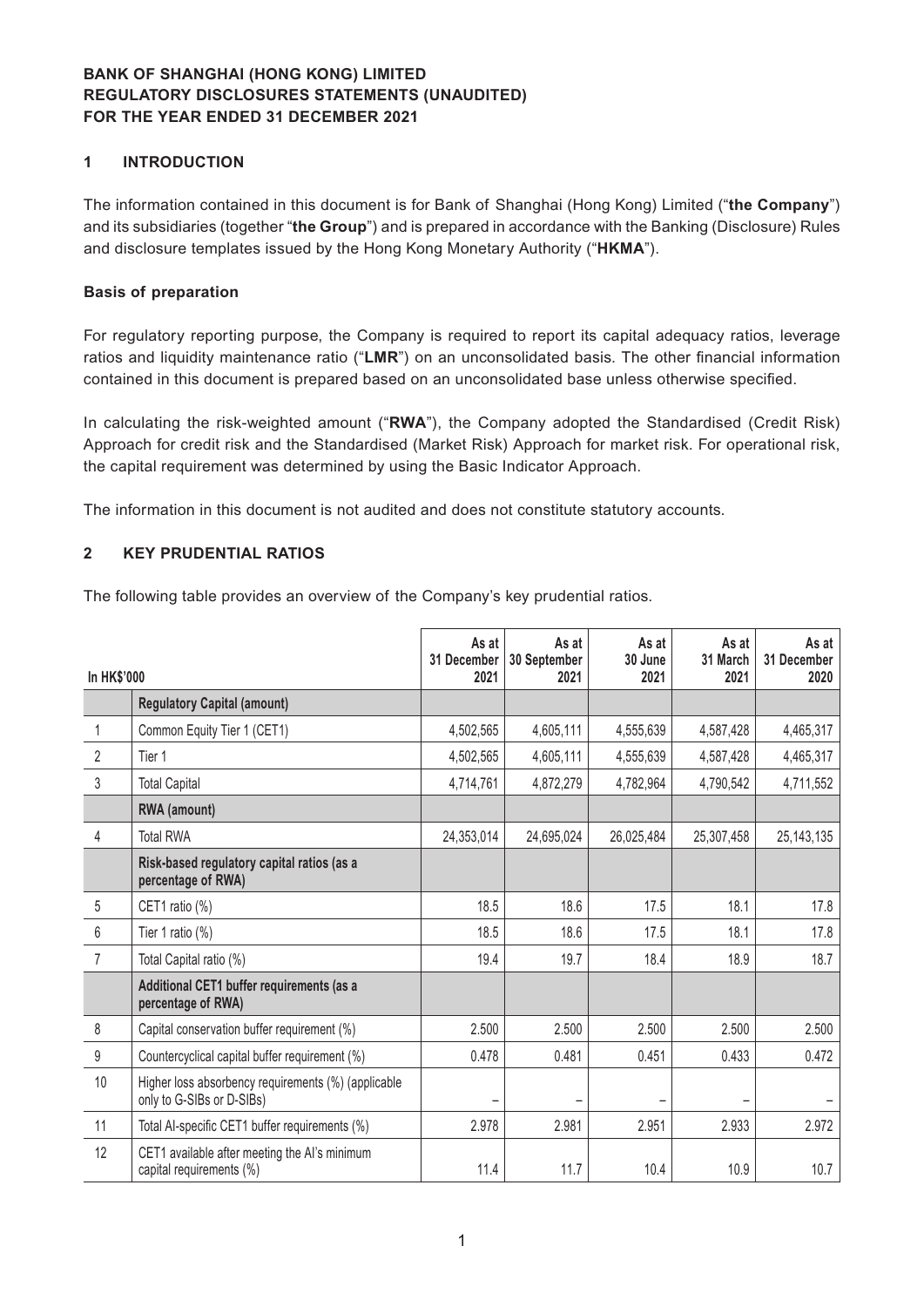# **2 KEY PRUDENTIAL RATIOS (CONTINUED)**

| In HK\$'000 |                                                                              | As at<br>31 December<br>2021 | As at<br>30 September<br>2021 | As at<br>30 June<br>2021 | As at<br>31 March<br>2021 | As at<br>31 December<br>2020 |
|-------------|------------------------------------------------------------------------------|------------------------------|-------------------------------|--------------------------|---------------------------|------------------------------|
|             | <b>Basel III Leverage ratio</b>                                              |                              |                               |                          |                           |                              |
| 13          | Total Leverage ratio (LR) exposure measure                                   | 31,105,698                   | 31,093,077                    | 30,979,169               | 30,842,619                | 29, 162, 128                 |
| 14          | $LR$ (%)                                                                     | 14.5                         | 14.8                          | 14.7                     | 14.9                      | 15.3                         |
|             | Liquidity Coverage Ratio (LCR) / Liquidity<br><b>Maintenance Ratio (LMR)</b> |                              |                               |                          |                           |                              |
|             | Applicable to category 1 institution only:                                   |                              |                               |                          |                           |                              |
| 15          | Total high quality liquid assets (HQLA)                                      | NA                           | <b>NA</b>                     | <b>NA</b>                | <b>NA</b>                 | NA                           |
| 16          | Total net cash outflows                                                      | <b>NA</b>                    | <b>NA</b>                     | <b>NA</b>                | NA.                       | NA                           |
| 17          | LCR(%)                                                                       | <b>NA</b>                    | <b>NA</b>                     | <b>NA</b>                | <b>NA</b>                 | NA                           |
|             | Applicable to category 2 institution only:                                   |                              |                               |                          |                           |                              |
| 17a         | LMR $(\%)$                                                                   | 107.8                        | 109.7                         | 74.1                     | 66.1                      | 77.2                         |
|             | Net Stable Funding Ratio (NSFR) / Core Funding<br>Ratio (CFR)                |                              |                               |                          |                           |                              |
|             | Applicable to category 1 institution only:                                   |                              |                               |                          |                           |                              |
| 18          | Total available stable funding                                               | <b>NA</b>                    | <b>NA</b>                     | <b>NA</b>                | <b>NA</b>                 | NA                           |
| 19          | Total required Stable funding                                                | <b>NA</b>                    | <b>NA</b>                     | <b>NA</b>                | <b>NA</b>                 | NA                           |
| 20          | NSFR (%)                                                                     | <b>NA</b>                    | <b>NA</b>                     | NA                       | <b>NA</b>                 | <b>NA</b>                    |
|             | Applicable to category 2A institution only:                                  |                              |                               |                          |                           |                              |
| 20a         | CFR (%)                                                                      | 112.2                        | 114.9                         | 128.2                    | 120.6                     | 116.6                        |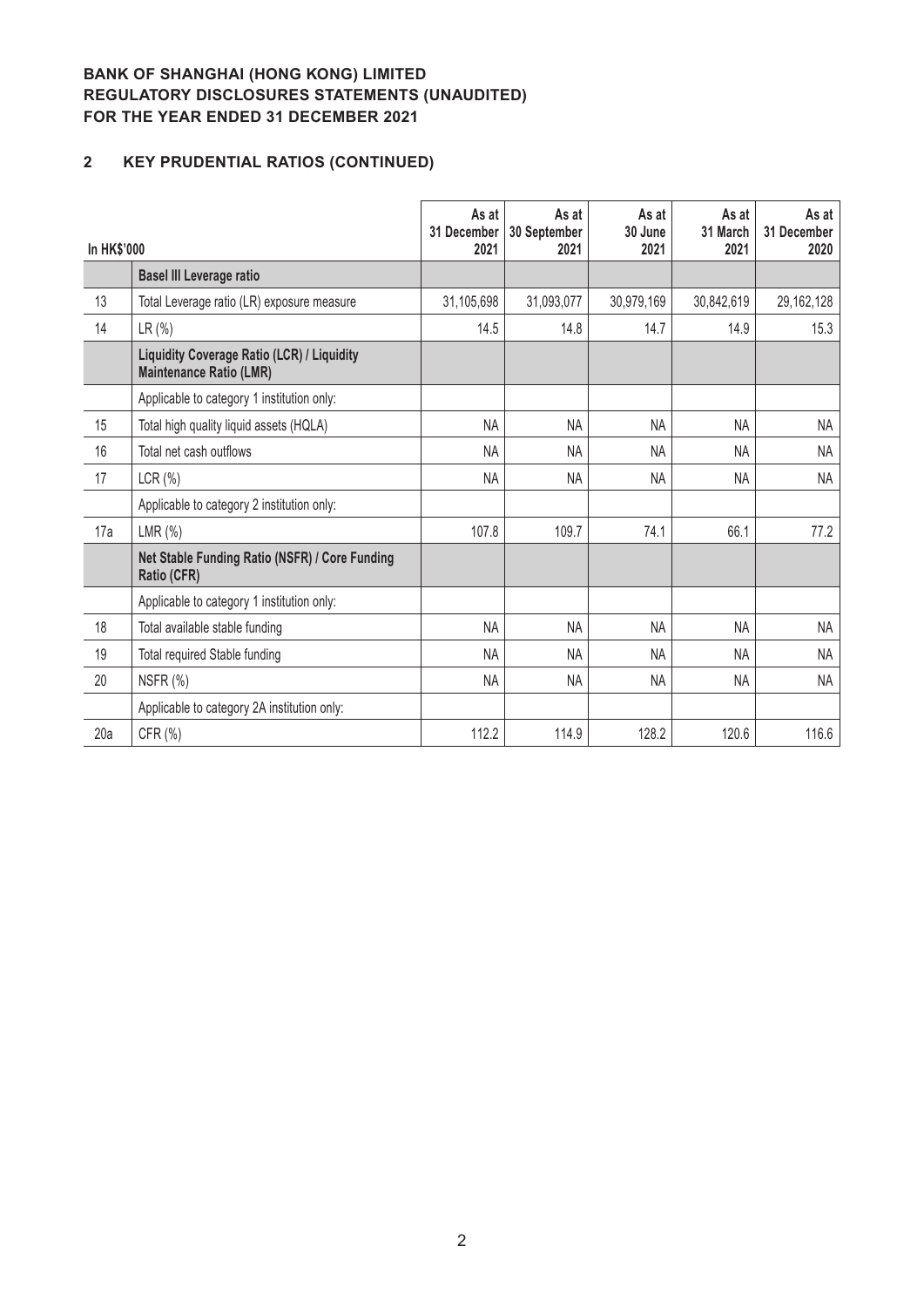### **3 COMPOSITION OF CAPITAL**

#### **(a) Financial Statements and Regulatory Scope of Consolidation**

Capital adequacy ratios were calculated in accordance with the Capital Rules issued by the HKMA. The basis of consolidation for regulatory reporting purposes is different from the basis of consolidation for accounting purposes. As specified in a notice from the HKMA in accordance with Section 3C of the Capital Rules, the Company is only required to calculate capital adequacy ratio on an unconsolidated basis. Subsidiaries not included in consolidation for regulatory reporting purposes are companies that are authorised and supervised by a regulator and are subject to supervisory arrangements regarding the maintenance of adequate capital to support business activities comparable to those prescribed for authorized institutions under the Capital Rules and the Banking Ordinance. Details of subsidiaries that are not included in consolidation for regulatory reporting purposes are as follows:

| Name of companies                                                                                       | <b>Principal activities</b>              | <b>Total assets</b><br>as at<br>31 December<br>2021<br><b>HK\$'000</b> | <b>Total equity</b><br>as at<br>31 December<br>2021<br><b>HK\$'000</b> |
|---------------------------------------------------------------------------------------------------------|------------------------------------------|------------------------------------------------------------------------|------------------------------------------------------------------------|
|                                                                                                         |                                          |                                                                        |                                                                        |
| <b>BOSC International Company Limited</b>                                                               | Investment banking                       | 920,771                                                                | 866,381                                                                |
| <b>BOSC International Securities Limited</b>                                                            | Dormant                                  | 9,995                                                                  | 9,756                                                                  |
| <b>BOSC International Asset Management Limited</b>                                                      | Dormant                                  | 5,000                                                                  | 4,782                                                                  |
| <b>BOSC International Financial Products Limited</b><br>(formerly "BOSC International Capital Limited") | Financial product<br>investment business | 2,780,441                                                              | 41,640                                                                 |
| <b>BOSC</b> International Investment Limited                                                            | Investment trading                       | 4,057,348                                                              | (327, 354)                                                             |
| BOSC International (Shenzhen) Company Limited                                                           | Corporate advisory                       | 950,347                                                                | 410,104                                                                |
| <b>BOSC International Advisory (Shenzhen)</b><br><b>Company Limited</b>                                 | Corporate advisory                       | 143,505                                                                | 88,659                                                                 |
| <b>BOSC International Equity Investment Fund</b><br>Management (Shenzhen) Company Limited               | Fund management                          | 8,815                                                                  | (4, 364)                                                               |
| <b>BOSC</b> International Investment (Shenzhen)<br><b>Company Limited</b>                               | Investment trading                       | 20,403                                                                 | 17,231                                                                 |
| <b>BOSCI (BVI) Limited</b>                                                                              | Special purpose entity for<br>financing  | 3,898,953                                                              | 538                                                                    |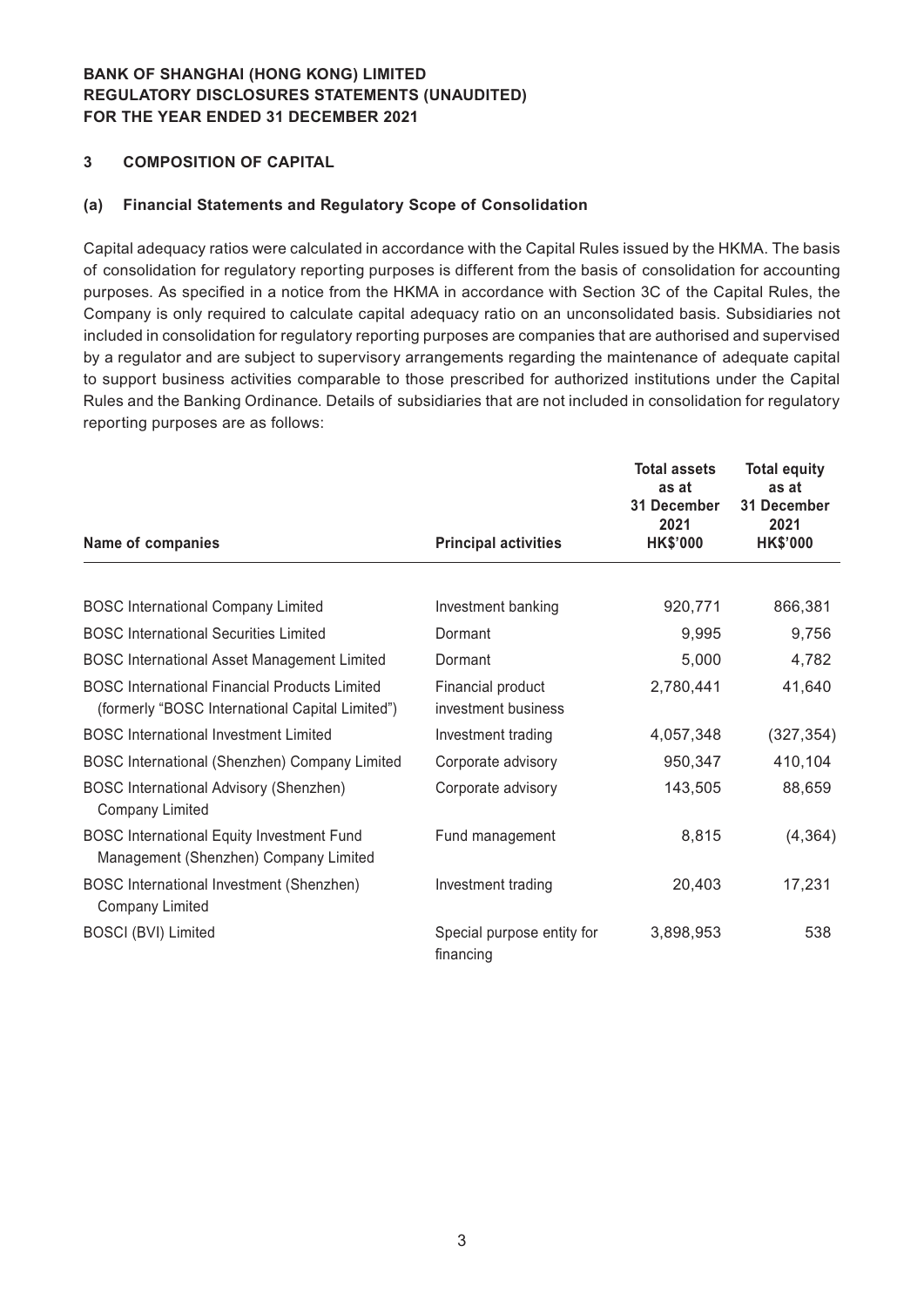### **3 COMPOSITION OF CAPITAL (CONTINUED)**

### **(b) Capital Adequacy and Reconciliation of Regulatory Capital to the Balance Sheet**

### **Table 1: Reconciliation of Regulatory Scope Consolidated Balance Sheet to Capital Components**

|                                                                            | <b>Balance sheet</b><br>as in published<br>disclosure<br>statements | <b>Under</b><br>regulatory<br>scope of<br>consolidation | <b>Cross</b><br>reference<br>to Capital<br><b>Disclosures</b> |
|----------------------------------------------------------------------------|---------------------------------------------------------------------|---------------------------------------------------------|---------------------------------------------------------------|
|                                                                            | As at                                                               | As at                                                   |                                                               |
|                                                                            | 31 December                                                         | 31 December                                             |                                                               |
|                                                                            | 2021                                                                | 2021                                                    |                                                               |
|                                                                            | HK\$'000                                                            | HK\$'000                                                |                                                               |
| <b>Assets</b>                                                              |                                                                     |                                                         |                                                               |
| Cash and balances from banks and central bank                              | 1,900,471                                                           | 1,309,129                                               |                                                               |
| of which: collective provision eligible for inclusion in Tier 2<br>capital |                                                                     | 74                                                      | (1)                                                           |
| Placements with and advances to banks                                      | 1,858,962                                                           | 1,858,962                                               |                                                               |
| of which: collective provision eligible for inclusion in Tier 2<br>capital |                                                                     | 655                                                     | (2)                                                           |
| Financial assets at fair value through profit and loss                     | 1,332,026                                                           | 424,626                                                 |                                                               |
| Derivative financial assets                                                | 55,448                                                              | 55,448                                                  |                                                               |
| Loans and advances to customers                                            | 18,546,214                                                          | 18,546,214                                              |                                                               |
| of which: collective provision eligible for inclusion in Tier 2<br>capital |                                                                     | 198,458                                                 | (3)                                                           |
| <b>Investment securities</b>                                               | 11,096,413                                                          | 7,602,626                                               |                                                               |
| of which: collective provision eligible for inclusion in Tier 2<br>capital |                                                                     | 3,090                                                   | (4)                                                           |
| Investment in associate                                                    | 4,659                                                               |                                                         |                                                               |
| Investment in subsidiary                                                   |                                                                     | 780,000                                                 |                                                               |
| Property and equipments                                                    | 76,454                                                              | 65,378                                                  |                                                               |
| Intangible assets                                                          | 3,999                                                               | 3,646                                                   | (5)                                                           |
| Current tax recoverable                                                    | 34,191                                                              | 34,191                                                  |                                                               |
| Deferred tax assets                                                        | 202,675                                                             | 39,950                                                  | (6)                                                           |
| of which: deferred tax liabilities related to intangible assets            |                                                                     | 544                                                     | (7)                                                           |
| Other assets                                                               | 220,254                                                             | 111,659                                                 |                                                               |
| <b>Total assets</b>                                                        | 35,331,766                                                          | 30,831,829                                              |                                                               |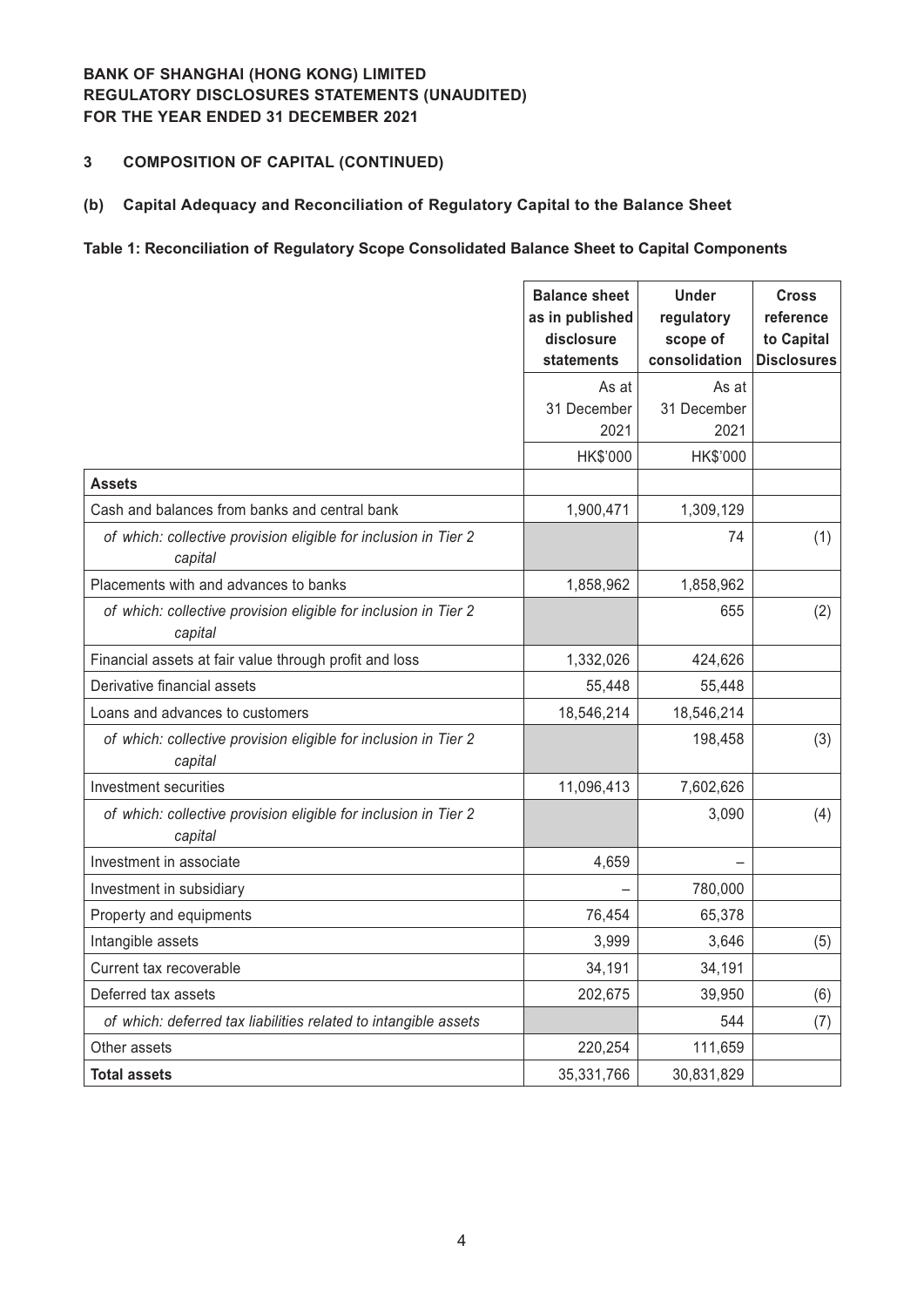### **3 COMPOSITION OF CAPITAL (CONTINUED)**

### **(b) Capital Adequacy and Reconciliation of Regulatory Capital to the Balance Sheet (continued)**

#### **Table 1: Reconciliation of Regulatory Scope Consolidated Balance Sheet to Capital Components (continued)**

|                                                                            | <b>Balance sheet</b><br>as in published<br>disclosure<br>statements | <b>Under</b><br>regulatory<br>scope of<br>consolidation | <b>Cross</b><br>reference<br>to Capital<br><b>Disclosures</b> |
|----------------------------------------------------------------------------|---------------------------------------------------------------------|---------------------------------------------------------|---------------------------------------------------------------|
|                                                                            | As at                                                               | As at                                                   |                                                               |
|                                                                            | 31 December                                                         | 31 December                                             |                                                               |
|                                                                            | 2021                                                                | 2021                                                    |                                                               |
|                                                                            | HK\$'000                                                            | HK\$'000                                                |                                                               |
| <b>Liabilities</b>                                                         |                                                                     |                                                         |                                                               |
| Deposits from customers                                                    | 14,029,315                                                          | 14,032,952                                              |                                                               |
| Deposits from banks                                                        | 4,255,218                                                           | 4,255,218                                               |                                                               |
| Derivative financial liabilities                                           | 22,204                                                              | 22,204                                                  |                                                               |
| Certificates of deposit and other debt securities issued                   | 11,362,244                                                          | 7,479,265                                               |                                                               |
| Current tax payable                                                        | 81,020                                                              |                                                         |                                                               |
| Deferred tax liabilities                                                   | 27                                                                  |                                                         |                                                               |
| Lease liabilities                                                          | 72,556                                                              | 61,562                                                  |                                                               |
| Short-term borrowings                                                      | 306,176                                                             |                                                         |                                                               |
| <b>Other liabilities</b>                                                   | 358,855                                                             | 125,114                                                 |                                                               |
| of which: collective provision eligible for inclusion in Tier 2<br>capital |                                                                     | 9,919                                                   | (8)                                                           |
| <b>Total liabilities</b>                                                   | 30,487,615                                                          | 25,976,315                                              |                                                               |
| <b>Equity</b>                                                              |                                                                     |                                                         |                                                               |
| Share capital                                                              | 4,000,000                                                           | 4,000,000                                               |                                                               |
| of which: amount eligible for CET1                                         | 4,000,000                                                           | 4,000,000                                               | (9)                                                           |
| of which: amount eligible for AT1                                          |                                                                     |                                                         |                                                               |
| Retained profits                                                           | 1,079,847                                                           | 838,533                                                 | (10)                                                          |
| Other reserves                                                             | (235, 696)                                                          | 16,981                                                  | (11)                                                          |
| of which: regulatory reserves                                              |                                                                     |                                                         | (12)                                                          |
| <b>Total equity</b>                                                        | 4,844,151                                                           | 4,855,514                                               |                                                               |
| <b>Total equity and liabilities</b>                                        | 35,331,766                                                          | 30,831,829                                              |                                                               |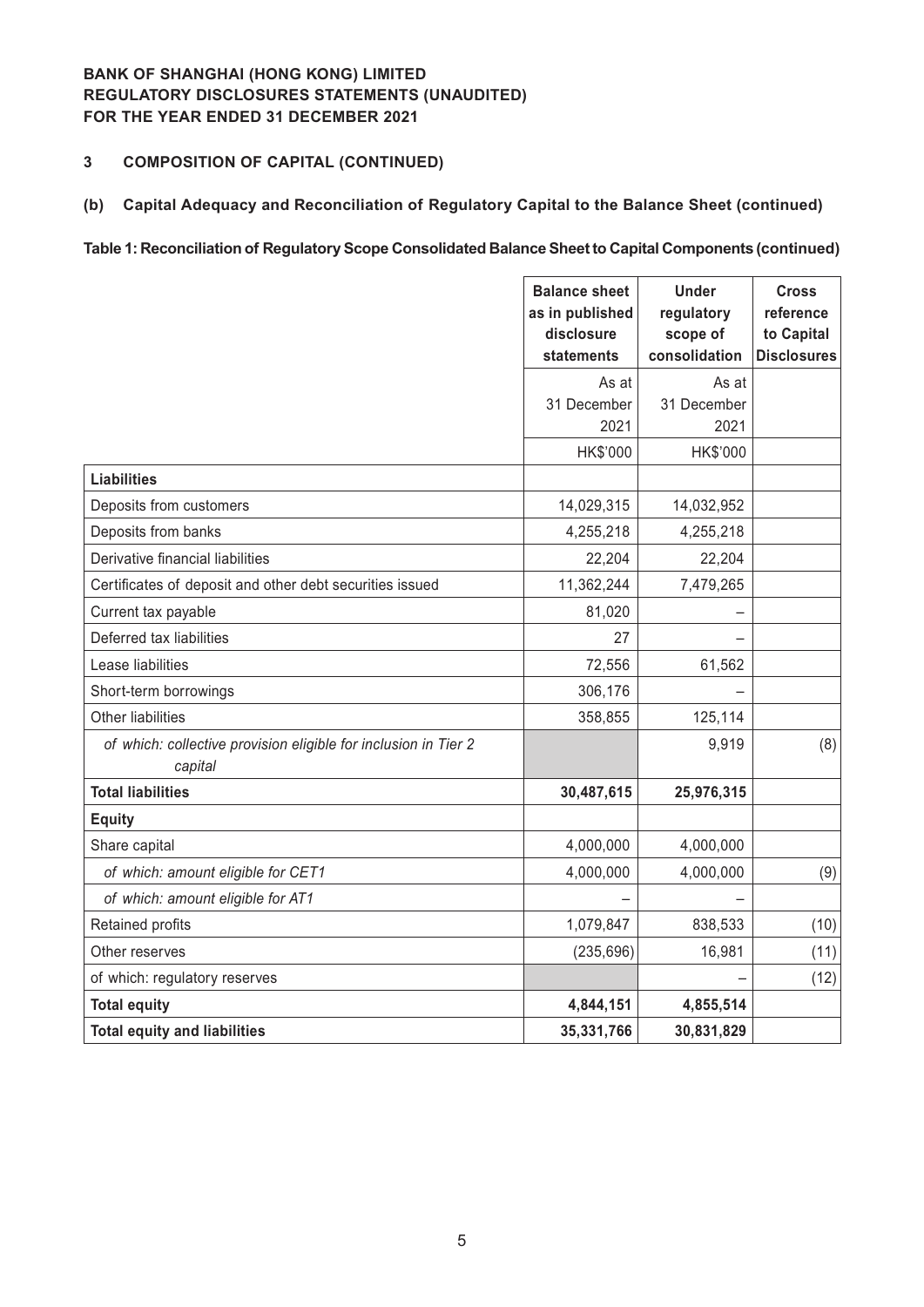### **3 COMPOSITION OF CAPITAL (CONTINUED)**

#### **(b) Capital Adequacy and Reconciliation of Regulatory Capital to the Balance Sheet (continued)**

#### **Table 2: Capital Disclosures**

As the Company does not have any capital deduction qualified for transition arrangement under section 3 of Schedule 4H of the Banking (Capital) Rules ("**BCR**"), the Company has applied full capital deductions under BCR and the Company adopted this Capital Disclosures Template for making disclosures specified in the relevant subsections of section 24 of Banking (Disclosures) Rules.

|                |                                                                                                                  |                          | Source based<br>on reference |
|----------------|------------------------------------------------------------------------------------------------------------------|--------------------------|------------------------------|
|                |                                                                                                                  |                          | numbers/letters              |
|                |                                                                                                                  |                          | of the balance               |
|                |                                                                                                                  |                          | sheet under the              |
|                |                                                                                                                  |                          | regulatory scope             |
|                |                                                                                                                  | <b>HK\$'000</b>          | of consolidation             |
|                | <b>CET1 capital: Instruments and reserves</b>                                                                    |                          |                              |
| $\mathbf{1}$   | Directly issued qualifying CET1 capital instruments plus any related share premium                               | 4,000,000                | (9)                          |
| $\sqrt{2}$     | Retained earnings                                                                                                | 838,533                  | (10)                         |
| $\sqrt{3}$     | <b>Disclosed reserves</b>                                                                                        | 16,981                   | (11)                         |
| $\overline{4}$ | Directly issued capital subject to phase out from CET1 capital (only applicable lo non-joint stock<br>companies) | Not applicable           | Not applicable               |
| 5              | Minority interests arising from CET1 capital instruments issued by consolidated bank subsidiaries and            |                          |                              |
|                | held by third parties (amount allowed in CET1 capital of the consolidation group)                                |                          |                              |
| $6\,$          | CET1 capital before regulatory adjustments                                                                       | 4,855,514                |                              |
|                | <b>CET1 capital: regulatory deductions</b>                                                                       |                          |                              |
| $\overline{7}$ | Valuation adjustments                                                                                            |                          |                              |
| 8              | Goodwill (net of associated deferred tax liability)                                                              |                          |                              |
| 9              | Other intangible assets (net of associated deferred tax liability)                                               | 3,102                    | $(5)-(7)$                    |
| 10             | Deferred tax assets net of deferred tax liabilities                                                              | 40,494                   | $(6)+(7)$                    |
| 11             | Cash flow hedge reserve                                                                                          |                          |                              |
| 12             | Excess of total EL amount over total eligible provisions under the IRB approach                                  |                          |                              |
| 13             | Credit-enhancing interest-only strip, and any gain-on-sale and other increase in the CET1 capital arising        |                          |                              |
|                | from securitization transactions                                                                                 |                          |                              |
| 14             | Gains and losses due to changes in own credit risk on fair valued liabilities                                    | $\overline{\phantom{0}}$ |                              |
| 15             | Defined benefit pension fund net assets (net of associated deferred tax liabilities)                             | $\overline{\phantom{0}}$ |                              |
| 16             | Investments in own CET1 capital instruments (if not already netted off paid-in capital on reported balance       |                          |                              |
|                | sheet)                                                                                                           |                          |                              |
| 17             | Reciprocal cross-holdings in CET1 capital instruments                                                            |                          |                              |
| 18             | Insignificant LAC investments in CET1 capital instruments issued by financial sector entities that are           |                          |                              |
|                | outside the scope of regulatory consolidation (amount above 10% threshold)                                       |                          |                              |
| 19             | Significant LAC investments in CET1 capital instruments issued by financial sector entities that are             | 309,353                  |                              |
|                | outside the scope of regulatory consolidation (amount above 10% threshold)                                       |                          |                              |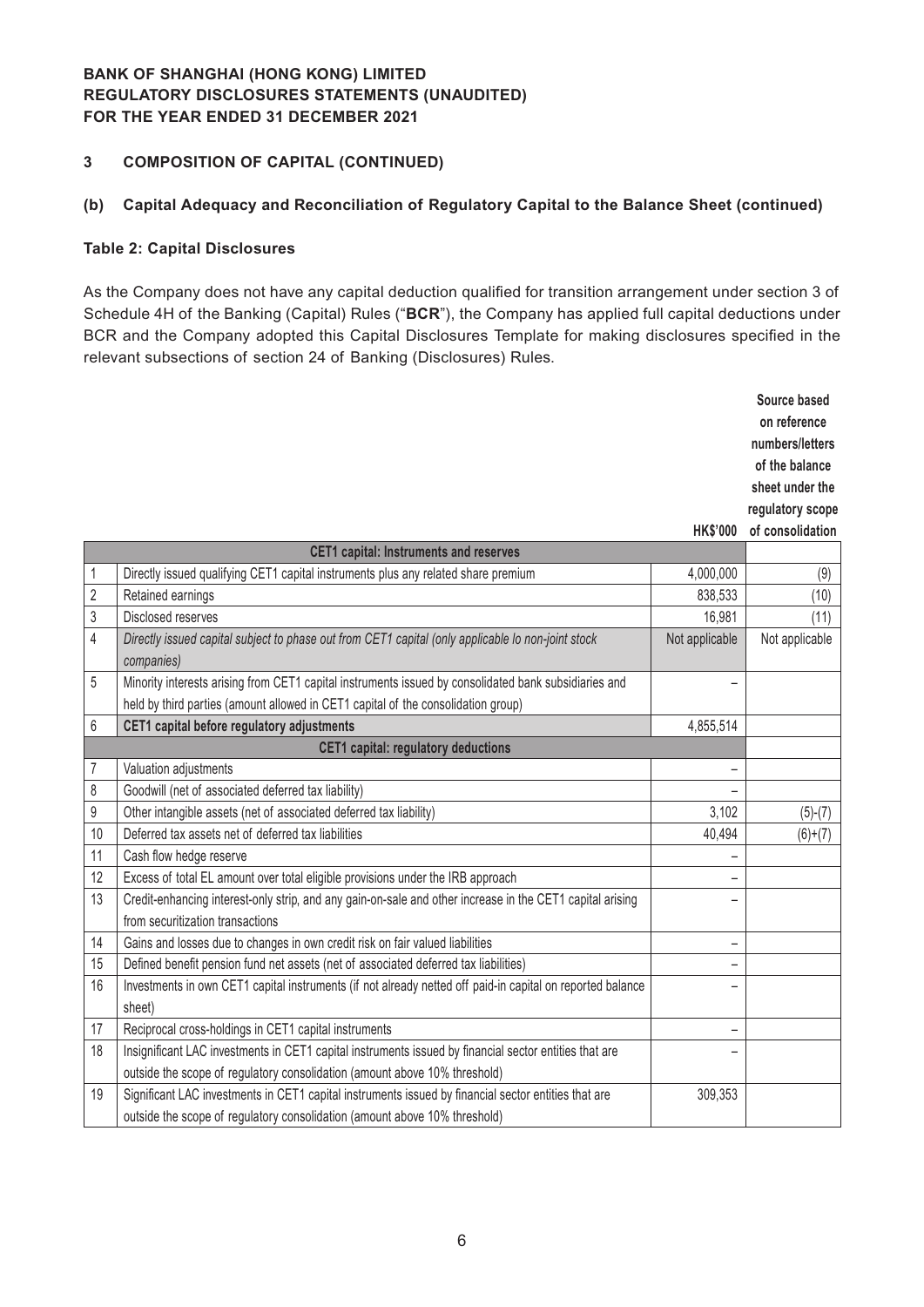### **3 COMPOSITION OF CAPITAL (CONTINUED)**

# **(b) Capital Adequacy and Reconciliation of Regulatory Capital to the Balance Sheet (continued)**

|                 |                                                                                                           |                   | Source based     |
|-----------------|-----------------------------------------------------------------------------------------------------------|-------------------|------------------|
|                 |                                                                                                           |                   | on reference     |
|                 |                                                                                                           |                   | numbers/letters  |
|                 |                                                                                                           |                   | of the balance   |
|                 |                                                                                                           |                   | sheet under the  |
|                 |                                                                                                           |                   | regulatory scope |
|                 |                                                                                                           | <b>HK\$'000</b>   | of consolidation |
| 20              | Mortgage servicing rights (net of associated deferred tax liabilities)                                    | Not applicable    | Not applicable   |
| 21              | Deferred tax assets arising from temporary differences (net of associated deferred tax liabilities)       | Not applicable    | Not applicable   |
| 22              | Amount exceeding the 15% threshold                                                                        | Not applicable    | Not applicable   |
| 23              | of which: significant investments in the ordinary share of financial sector entities                      | Not applicable    | Not applicable   |
| 24              | of which: mortgage servicing rights                                                                       | Not applicable    | Not applicable   |
| 25              | of which: deferred tax assets arising from temporary differences                                          | Not applicable    | Not applicable   |
| 26              | National specific regulatory adjustments applied to CET1 capital                                          |                   |                  |
| 26a             | Cumulative fair value gains arising from the revaluation of land and buildings (own-use and investment    |                   |                  |
|                 | properties)                                                                                               |                   |                  |
| 26 <sub>b</sub> | Regulatory reserve for general banking risks                                                              | $\qquad \qquad -$ | (12)             |
| 26c             | Securitization exposures specified in a notice given by the MA                                            | $\qquad \qquad -$ |                  |
| 26d             | Cumulative losses below depreciated cost arising from the institution's holdings of land and buildings    | -                 |                  |
| 26e             | Capital shortfall of regulated non-bank subsidiaries                                                      |                   |                  |
| 26f             | Capital investment in a connected company which is a commercial entity (amount above 15% of the           |                   |                  |
|                 | reporting institution's capital base)                                                                     |                   |                  |
| 27              | Regulatory deductions applied to CET1 capital due to insufficient AT1 capital and Tier 2 capital to cover | -                 |                  |
|                 | deductions                                                                                                |                   |                  |
| 28              | Total regulatory deductions to CET1 capital                                                               | 352,949           |                  |
| 29              | <b>CET1</b> capital                                                                                       | 4,502,565         |                  |
|                 | AT1 capital: Instruments                                                                                  |                   |                  |
| 30              | Qualifying AT1 capital instruments plus any related share premium                                         | $\qquad \qquad -$ |                  |
| 31              | of which: classified as equity under applicable accounting standards                                      | $\qquad \qquad -$ |                  |
| 32              | of which: classified as liabilities under applicable accounting standards                                 | $\qquad \qquad -$ |                  |
| 33              | Capital instruments subject to phase out arrangements from AT1 capital                                    | -                 |                  |
| 34              | AT1 capital instruments issued by consolidated bank subsidiaries and held by third parties (amount        |                   |                  |
|                 | allowed in AT1 capital of the consolidation group)                                                        |                   |                  |
| 35              | of which: AT1 capital instruments issued by subsidiaries subject to phase out arrangements                | $\qquad \qquad -$ |                  |
| 36              | AT1 capital before regulatory deductions                                                                  | -                 |                  |
|                 | AT1 Capital: Regulatory deductions                                                                        |                   |                  |
| 37              | Investments in own AT1 capital instruments                                                                |                   |                  |
| 38              | Reciprocal cross-holdings in AT1 capital instruments                                                      | -                 |                  |
| 39              | Insignificant LAC investments in AT1 capital instruments issued by financial sector entities that are     | -                 |                  |
|                 | outside the scope of regulatory consolidation (amount above 10% threshold)                                |                   |                  |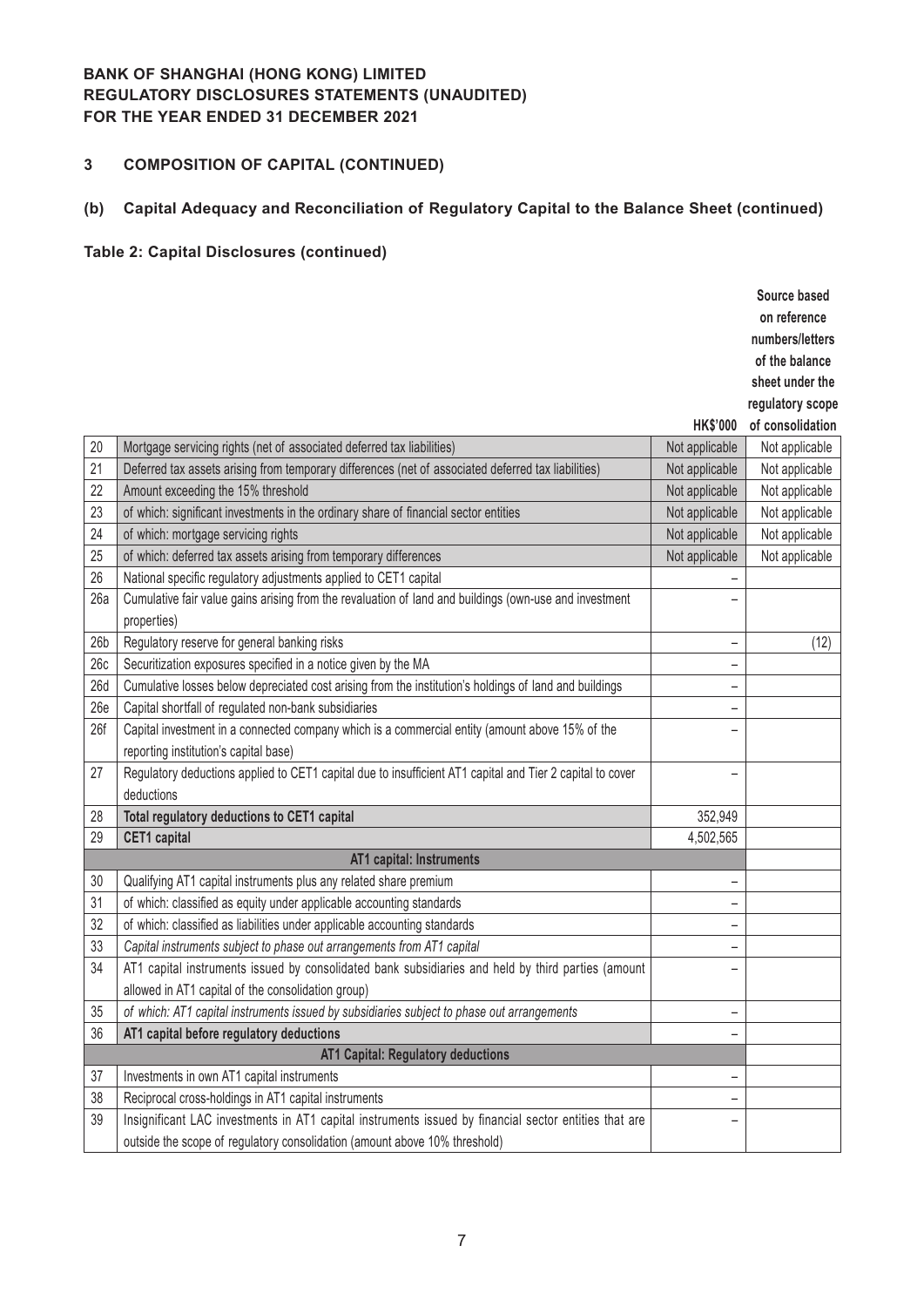### **3 COMPOSITION OF CAPITAL (CONTINUED)**

# **(b) Capital Adequacy and Reconciliation of Regulatory Capital to the Balance Sheet (continued)**

|     |                                                                                                                 |                          | Source based     |
|-----|-----------------------------------------------------------------------------------------------------------------|--------------------------|------------------|
|     |                                                                                                                 |                          | on reference     |
|     |                                                                                                                 |                          | numbers/letters  |
|     |                                                                                                                 |                          | of the balance   |
|     |                                                                                                                 |                          | sheet under the  |
|     |                                                                                                                 |                          | regulatory scope |
|     |                                                                                                                 | <b>HK\$'000</b>          | of consolidation |
| 40  | Significant LAC investments in AT1 capital instruments issued by financial sector entities that are outside     |                          |                  |
|     | the scope of regulatory consolidation                                                                           |                          |                  |
| 41  | National specific regulatory adjustments applied to AT1 capital                                                 | -                        |                  |
| 42  | Regulatory deductions applied to AT1 capital due to insufficient Tier 2 capital to cover deductions             | -                        |                  |
| 43  | Total regulatory deductions to AT1 capital                                                                      | <sup>-</sup>             |                  |
| 44  | AT1 capital                                                                                                     |                          |                  |
| 45  | Tier 1 capital (Tier 1 = CET1+AT1)                                                                              | 4,502,565                |                  |
|     | Tier 2 capital: Instruments and provisions                                                                      |                          |                  |
| 46  | Qualifying Tier 2 capital instruments plus any related share premium                                            |                          |                  |
| 47  | Capital instruments subject to phase out arrangements from Tier 2 capital                                       | $\qquad \qquad -$        |                  |
| 48  | Tier 2 capital instruments issued by consolidated bank subsidiaries and held by third parties (amount           |                          |                  |
|     | allowed in Tier 2 capital of the consolidation group)                                                           |                          |                  |
| 49  | of which: capital instruments issued by subsidiaries subject to phase out arrangements                          |                          |                  |
| 50  | Collective provisions and regulatory reserve for general banking risks eligible for inclusion in Tier 2 capital | 212,196                  | $(1)+(2)+(3)+$   |
|     |                                                                                                                 |                          | $(4)+(8)$        |
| 51  | Tier 2 capital before regulatory deductions                                                                     | 212,196                  |                  |
|     | Tier 2 capital: regulatory deductions                                                                           |                          |                  |
| 52  | Investments in own Tier 2 capital instruments                                                                   | $\overline{\phantom{0}}$ |                  |
| 53  | Reciprocal cross-holdings in Tier 2 capital instruments and non-capital LAC liabilities                         | $\qquad \qquad -$        |                  |
| 54  | Insignificant LAC investments in Tier 2 capital instruments issued by, and non-capital LAC liabilities of,      |                          |                  |
|     | financial sector entities that are outside the scope of regulatory consolidation (amount above 10%              |                          |                  |
|     | threshold and, where applicable, 5% threshold)                                                                  |                          |                  |
| 54a | Insignificant LAC investments in non-capital LAC liabilities of financial sector entities that are outside the  |                          |                  |
|     | scope of regulatory consolidation (amount formerly designated for the 5% threshold but no longer meets          |                          |                  |
|     | the conditions) (for institutions defined as "section 2 institution" under §2(1) of Schedule 4F to BCR only)    |                          |                  |
| 55  | Significant LAC investments in Tier 2 capital instruments issued by financial sector entities that are          |                          |                  |
|     | outside the scope of regulatory consolidation (net of eligible short positions)                                 |                          |                  |
| 55a | Significant LAC investments in non-capital LAC liabilities of financial sector entities that are outside the    |                          |                  |
|     | scope of regulatory consolidation (net of eligible short positions)                                             |                          |                  |
| 56  | National specific regulatory adjustments applied to Tier 2 capital                                              |                          |                  |
| 56a | Add back of cumulative fair value gains arising from the revaluation of land and buildings (own-use and         |                          |                  |
|     | investment properties) eligible for inclusion in Tier 2 capital                                                 |                          |                  |
| 56b | Regulatory deductions applied to Tier 2 capital to cover the required deductions falling within §48(1)(g) of    |                          |                  |
|     | <b>BCR</b>                                                                                                      |                          |                  |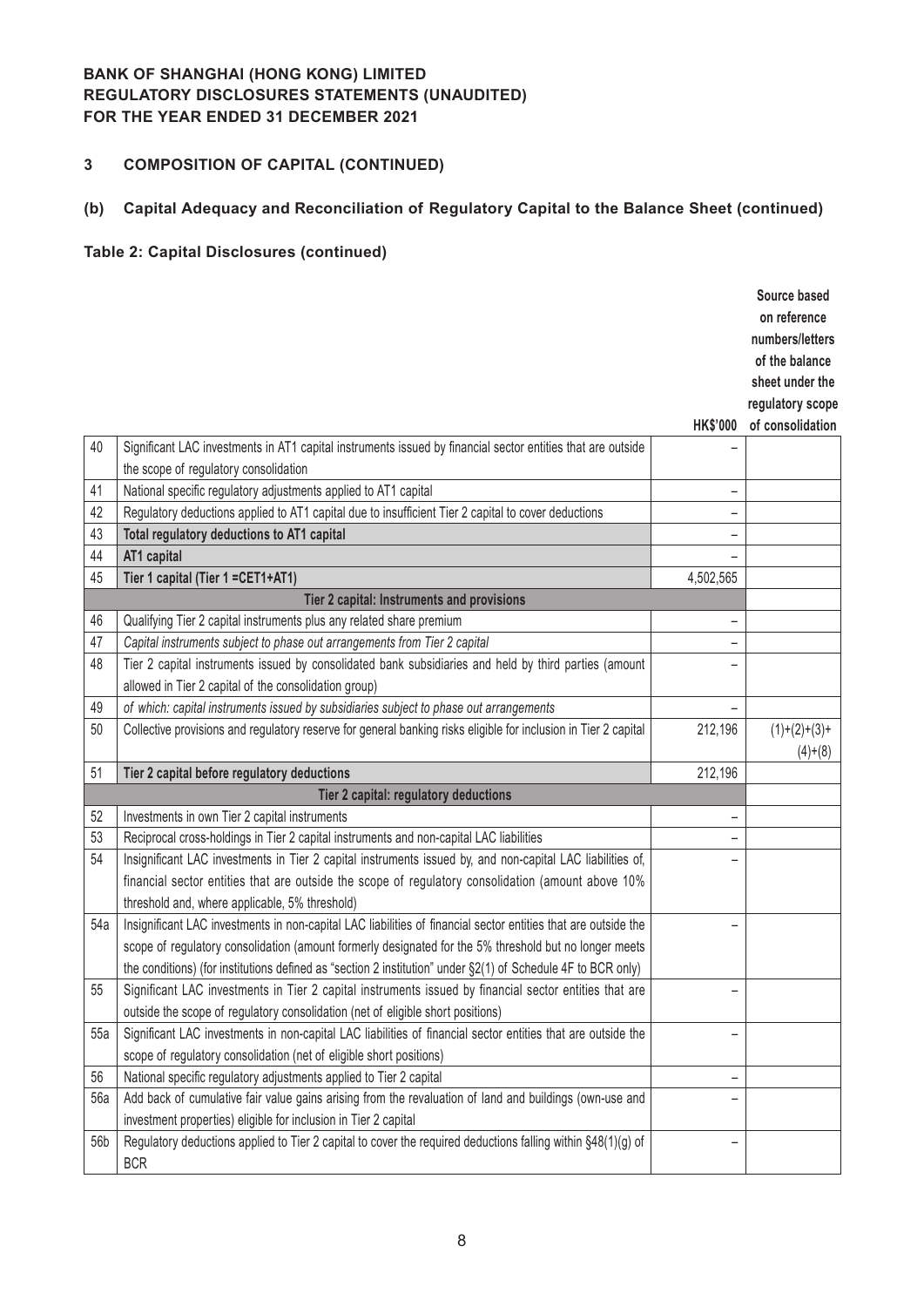### **3 COMPOSITION OF CAPITAL (CONTINUED)**

# **(b) Capital Adequacy and Reconciliation of Regulatory Capital to the Balance Sheet (continued)**

|    |                                                                                                               |                 | Source based     |
|----|---------------------------------------------------------------------------------------------------------------|-----------------|------------------|
|    |                                                                                                               |                 | on reference     |
|    |                                                                                                               |                 | numbers/letters  |
|    |                                                                                                               |                 | of the balance   |
|    |                                                                                                               |                 | sheet under the  |
|    |                                                                                                               |                 | regulatory scope |
|    |                                                                                                               | <b>HK\$'000</b> | of consolidation |
| 57 | Total regulatory deductions to Tier 2 capital                                                                 |                 |                  |
| 58 | Tier 2 capital                                                                                                | 212,196         |                  |
| 59 | Total capital (Total capital=Tier 1+Tier 2)                                                                   | 4,714,761       |                  |
| 60 | Total risk weighted assets                                                                                    | 24,353,012      |                  |
|    | Capital ratios (as a percentage of risk weighted assets)                                                      |                 |                  |
| 61 | CET1 capital ratio                                                                                            | 18.5%           |                  |
| 62 | Tier 1 capital ratio                                                                                          | 18.5%           |                  |
| 63 | Total capital ratio                                                                                           | 19.4%           |                  |
| 64 | Institution specific buffer requirement (capital conservation buffer plus countercyclical capital buffer plus | 2.978%          |                  |
|    | higher loss absorbency requirements)                                                                          |                 |                  |
| 65 | of which: capital conservation buffer requirement                                                             | 2.500%          |                  |
| 66 | of which: bank specific countercyclical buffer requirement                                                    | 0.478%          |                  |
| 67 | of which: higher loss absorbency requirement                                                                  |                 |                  |
| 68 | CET1 (as a percentage of RWA) available after meeting minimum capital requirements                            | 11.36%          |                  |
|    | National minima (if different from Basel 3 minimum)                                                           |                 |                  |
| 69 | National CET1 minimum ratio                                                                                   | Not applicable  | Not applicable   |
| 70 | National Tier 1 minimum ratio                                                                                 | Not applicable  | Not applicable   |
| 71 | National Total capital minimum ratio                                                                          | Not applicable  | Not applicable   |
|    | Amounts below the thresholds for deduction (before risk weighting)                                            |                 |                  |
| 72 | Insignificant LAC investments in CET1 capital instruments, AT1 capital instruments and Tier 2 capital         |                 |                  |
|    | instruments issued by, and non-capital LAC liabilities of, financial sector entities that are outside the     |                 |                  |
|    | scope of regulatory consolidation                                                                             |                 |                  |
| 73 | Significant LAC investments in CET1 capital instruments issued by financial sector entities that are          | 481,192         |                  |
|    | outside the scope of regulatory consolidation                                                                 |                 |                  |
| 74 | Mortgage servicing rights (net of related tax liability)                                                      | Not applicable  | Not applicable   |
| 75 | Deferred tax assets arising from temporary differences (net of related tax liability)                         | Not applicable  | Not applicable   |
|    | Applicable caps on the inclusion of provisions In Tier 2 capital                                              |                 |                  |
| 76 | Provisions eligible for inclusion in Tier 2 in respect of exposures subject to the BSC approach, or the STC   | 212,196         |                  |
|    | approach and SEC-ERBA, SEC-SA and SEC-FBA (prior to application of cap)                                       |                 |                  |
| 77 | Cap on inclusion of provisions in Tier 2 under the BSC approach, or the STC approach, and SEC-ERBA,           | 281,217         |                  |
|    | SEC-SA and SEC-FBA                                                                                            |                 |                  |
| 78 | Provisions eligible for inclusion in Tier 2 in respect of exposures subject to the IRB approach and SEC-      | -               |                  |
|    | IRBA (prior to application of cap)                                                                            |                 |                  |
| 79 | Cap for inclusion of provisions in Tier 2 under the IRB approach and SEC-IRBA                                 | -               |                  |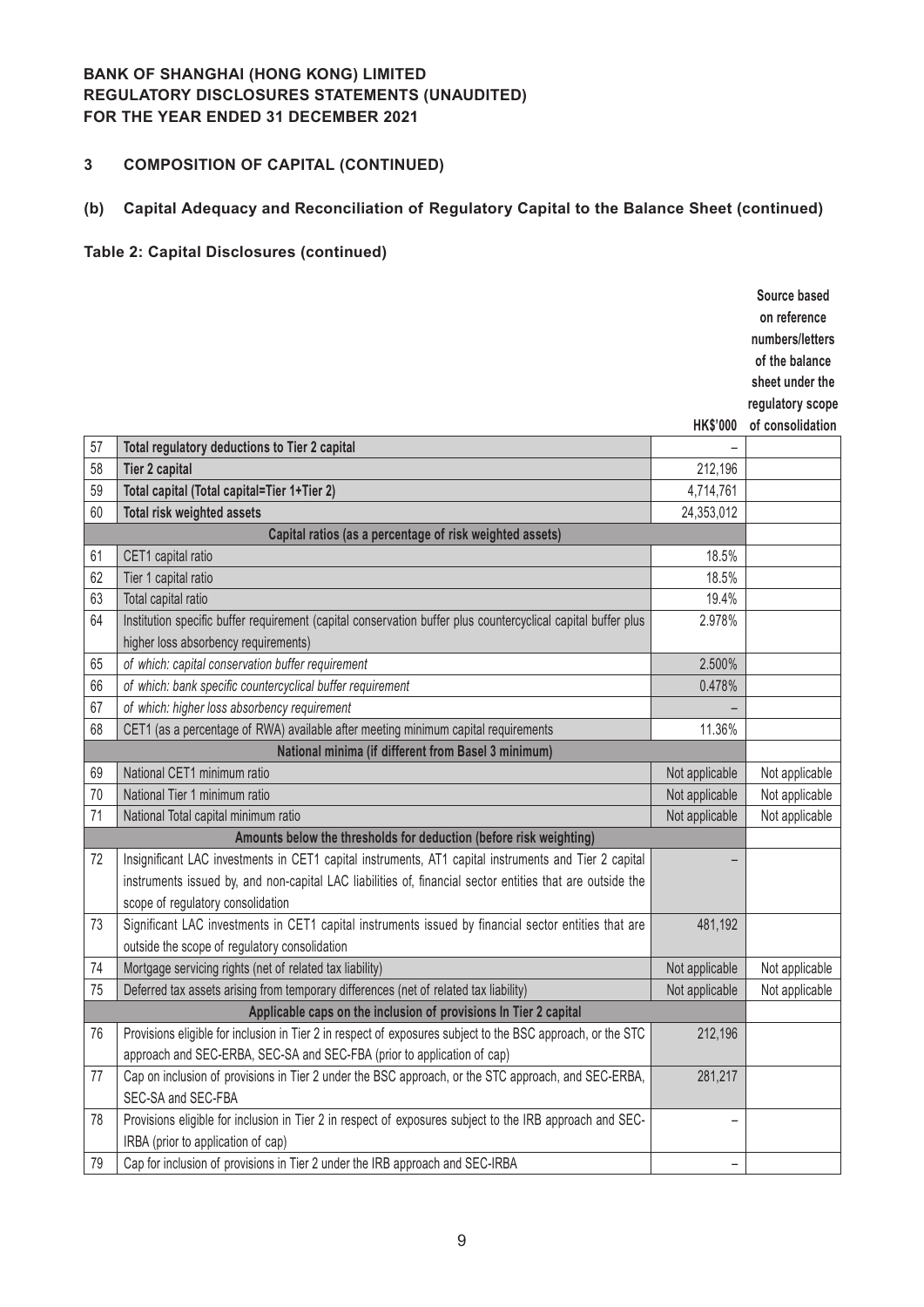### **3 COMPOSITION OF CAPITAL (CONTINUED)**

# **(b) Capital Adequacy and Reconciliation of Regulatory Capital to the Balance Sheet (continued)**

|    |                                                                                                           |                 | Source based     |
|----|-----------------------------------------------------------------------------------------------------------|-----------------|------------------|
|    |                                                                                                           |                 | on reference     |
|    |                                                                                                           |                 | numbers/letters  |
|    |                                                                                                           |                 | of the balance   |
|    |                                                                                                           |                 | sheet under the  |
|    |                                                                                                           |                 | regulatory scope |
|    |                                                                                                           | <b>HK\$'000</b> | of consolidation |
|    | Capital Instruments subject to phase-out arrangements (only applicable between 1 Jan 2018 and 1 Jan 2022) |                 |                  |
| 80 | Current cap on CET1 capital Instruments subject to phase out arrangements                                 | Not applicable  | Not applicable   |
| 81 | Amount excluded from CET1 due to cap (excess over cap after redemptions and maturities)                   | Not applicable  | Not applicable   |
| 82 | Current cap on AT1 capital instruments subject to phase out arrangements                                  | -               |                  |
| 83 | Amount excluded from AT1 capital due to cap (excess over cap after redemptions and maturities)            |                 |                  |
| 84 | Current cap on Tier 2 capital instruments subject to phase out arrangements                               | -               |                  |
| 85 | Amount excluded from Tier 2 capital due to cap (excess over cap after redemptions and maturities)         | -               |                  |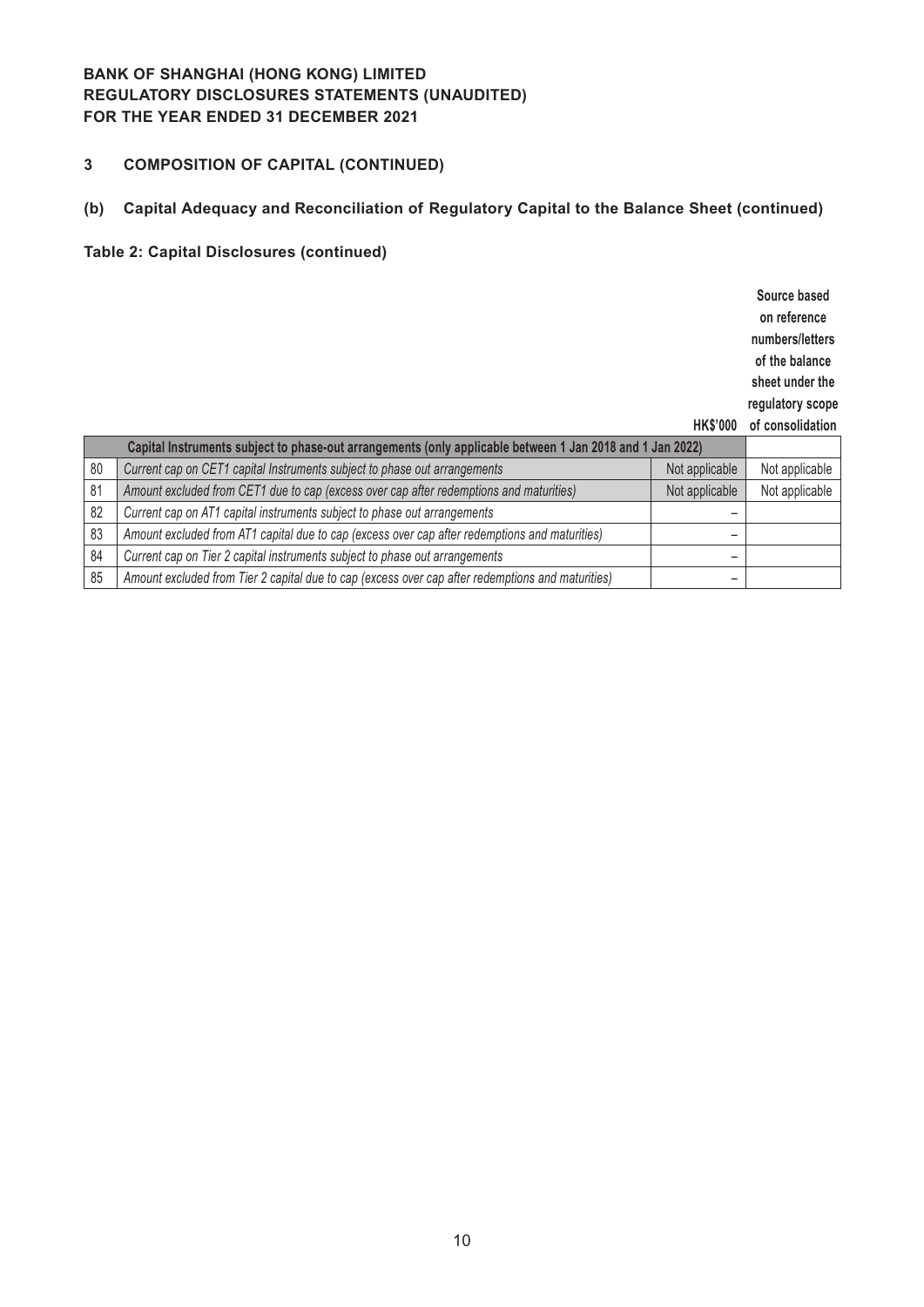### **3 COMPOSITION OF CAPITAL (CONTINUED)**

### **(b) Capital Adequacy and Reconciliation of Regulatory Capital to the Balance Sheet (continued)**

### **Notes to the Table 2:**

Elements where a more conservative definition has been applied in the BCR relative to that set out in Basel Ill capital standards:

| <b>Row</b><br>No. | <b>Description</b>                                                                                                                                                                                                                                                                                                                                                                                                                                                                                                                                                                                                                                                                                                                                                                                                                                                                                                                                                                                                                                                                                                                                                                                                                                                                                         | <b>Hong Kong basis</b> | <b>Basel III basis</b> |  |  |  |
|-------------------|------------------------------------------------------------------------------------------------------------------------------------------------------------------------------------------------------------------------------------------------------------------------------------------------------------------------------------------------------------------------------------------------------------------------------------------------------------------------------------------------------------------------------------------------------------------------------------------------------------------------------------------------------------------------------------------------------------------------------------------------------------------------------------------------------------------------------------------------------------------------------------------------------------------------------------------------------------------------------------------------------------------------------------------------------------------------------------------------------------------------------------------------------------------------------------------------------------------------------------------------------------------------------------------------------------|------------------------|------------------------|--|--|--|
|                   | Other intangible assets (net of associated deferred                                                                                                                                                                                                                                                                                                                                                                                                                                                                                                                                                                                                                                                                                                                                                                                                                                                                                                                                                                                                                                                                                                                                                                                                                                                        | 3,102                  | 3,102                  |  |  |  |
|                   | tax liability)                                                                                                                                                                                                                                                                                                                                                                                                                                                                                                                                                                                                                                                                                                                                                                                                                                                                                                                                                                                                                                                                                                                                                                                                                                                                                             |                        |                        |  |  |  |
|                   | Explanation                                                                                                                                                                                                                                                                                                                                                                                                                                                                                                                                                                                                                                                                                                                                                                                                                                                                                                                                                                                                                                                                                                                                                                                                                                                                                                |                        |                        |  |  |  |
| 9                 | As set out in paragraph 87 of the Basel III text issued by the Basel Committee (December<br>2010), mortgage servicing rights (MSRs) may be given limited recognition in CET1 capital<br>(and hence be excluded from deduction from CET1 capital up to the specified threshold). In<br>Hong Kong, an AI is required to follow the accounting treatment of including MSRs as part of<br>intangible assets reported in the AI's financial statements and to deduct MSRs in full from<br>CET1 capital. Therefore, the amount to be deducted as reported in row 9 may be greater than<br>that required under Basel III. The amount reported under the column "Basel III basis" in this<br>box represents the amount reported in row 9 (i.e. the amount reported under the "Hong Kong<br>basis") adjusted by reducing the amount of MSRs to be deducted to the extent not in excess<br>of the 10% threshold set for MSRs and the aggregate 15% threshold set for MSRs, DTAs<br>arising from temporary differences and significant investments in CET1 capital instruments<br>issued by financial sector entities (excluding those that are loans, facilities or other credit                                                                                                                                     |                        |                        |  |  |  |
|                   | exposures to connected companies) under Basel III.                                                                                                                                                                                                                                                                                                                                                                                                                                                                                                                                                                                                                                                                                                                                                                                                                                                                                                                                                                                                                                                                                                                                                                                                                                                         |                        |                        |  |  |  |
|                   | Deferred tax assets net of deferred tax liabilities                                                                                                                                                                                                                                                                                                                                                                                                                                                                                                                                                                                                                                                                                                                                                                                                                                                                                                                                                                                                                                                                                                                                                                                                                                                        | 40,494                 |                        |  |  |  |
| 10                | Explanation<br>As set out in paragraphs 69 and 87 of the Basel III text issued by the Basel Committee<br>(December 2010), DTAs of the bank to be realized are to be deducted, whereas DTAs which<br>relate to temporary differences may be given limited recognition in CET1 capital (and hence<br>be excluded from deduction from CET1 capital up to the specified threshold). In Hong Kong,<br>an AI is required to deduct all DTAs in full, irrespective of their origin, from CET1 capital.<br>Therefore, the amount to be deducted as reported in row 10 may be greater than that<br>required under Basel III. The amount reported under the column "Basel III basis" in this box<br>represents the amount reported in row 10 (i.e. the amount reported under the "Hong Kong<br>basis") adjusted by reducing the amount of DTAs to be deducted which relate to temporary<br>differences to the extent not in excess of the 10% threshold set for DTAs arising from<br>temporary differences and the aggregate 15% threshold set for MSRs, DTAs arising from<br>temporary differences and significant investments in CET1 capital instruments issued by<br>financial sector entities (excluding those that are loans, facilities or other credit exposures to<br>connected companies) under Basel III. |                        |                        |  |  |  |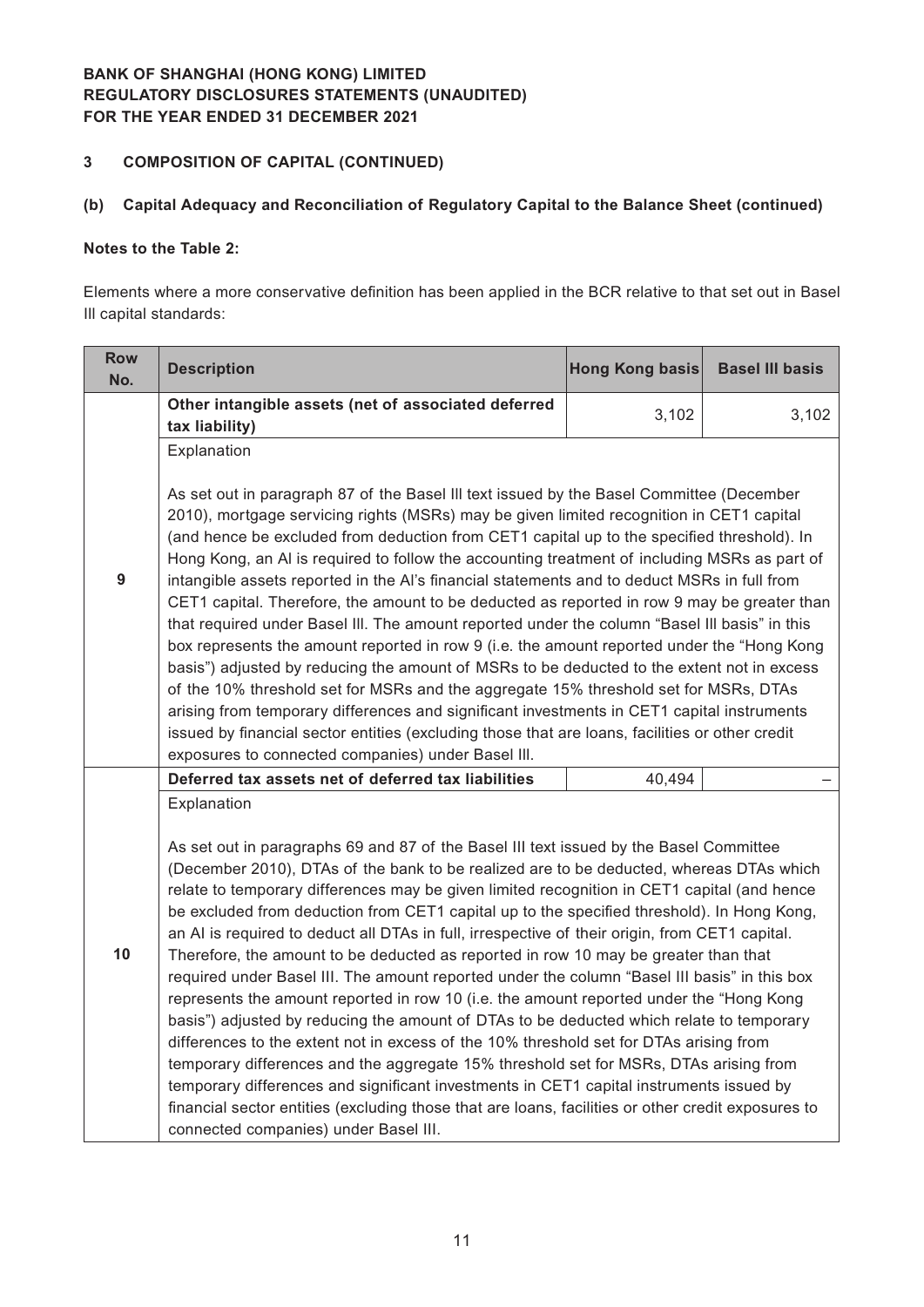### **3 COMPOSITION OF CAPITAL (CONTINUED)**

#### **(b) Capital Adequacy and Reconciliation of Regulatory Capital to the Balance Sheet (continued)**

### **Notes to the Table 2: (continued)**

| <b>Row</b><br>No. | <b>Description</b>                                                                                                                                                                                                                                                                                                                                                                                                                                                                                                                                                                                                                                                                                                                                                                                                                                                                                                                                                                                                                                                                                                                                                                                                                                                                                    | Hong Kong basis | <b>Basel III basis</b> |
|-------------------|-------------------------------------------------------------------------------------------------------------------------------------------------------------------------------------------------------------------------------------------------------------------------------------------------------------------------------------------------------------------------------------------------------------------------------------------------------------------------------------------------------------------------------------------------------------------------------------------------------------------------------------------------------------------------------------------------------------------------------------------------------------------------------------------------------------------------------------------------------------------------------------------------------------------------------------------------------------------------------------------------------------------------------------------------------------------------------------------------------------------------------------------------------------------------------------------------------------------------------------------------------------------------------------------------------|-----------------|------------------------|
|                   | <b>Significant LAC investments in CET1 capital</b><br>instruments issued by financial sector entities that<br>are outside the scope of regulatory consolidation<br>(amount above 10% threshold)                                                                                                                                                                                                                                                                                                                                                                                                                                                                                                                                                                                                                                                                                                                                                                                                                                                                                                                                                                                                                                                                                                       | 309,353         | 298,808                |
| 19                | Explanation<br>For the purpose of determining the total amount of significant LAC investments in CET1<br>capital instruments issued by financial sector entities, an AI is required to aggregate any<br>amount of loans, facilities or other credit exposures provided by it to any of its connected<br>companies, where the connected company is a financial sector entity, as if such loans,<br>facilities or other credit exposures were direct holdings, indirect holdings or synthetic holdings<br>of the AI in the capital instruments of the financial sector entity, except where the AI<br>demonstrates to the satisfaction of the MA that any such loan was made, any such facility<br>was granted, or any such other credit exposure was incurred, in the ordinary course of the<br>Al's business. Therefore, the amount to be deducted as reported in row 19 may be greater<br>than that required under Basel III. The amount reported under the column "Basel III basis" in<br>this box represents the amount reported in row 19 (i.e. the amount reported under the "Hong<br>Kong basis") adjusted by excluding the aggregate amount of loans, facilities or other credit<br>exposures to the Al's connected companies which were subject to deduction under the Hong<br>Kong approach. |                 |                        |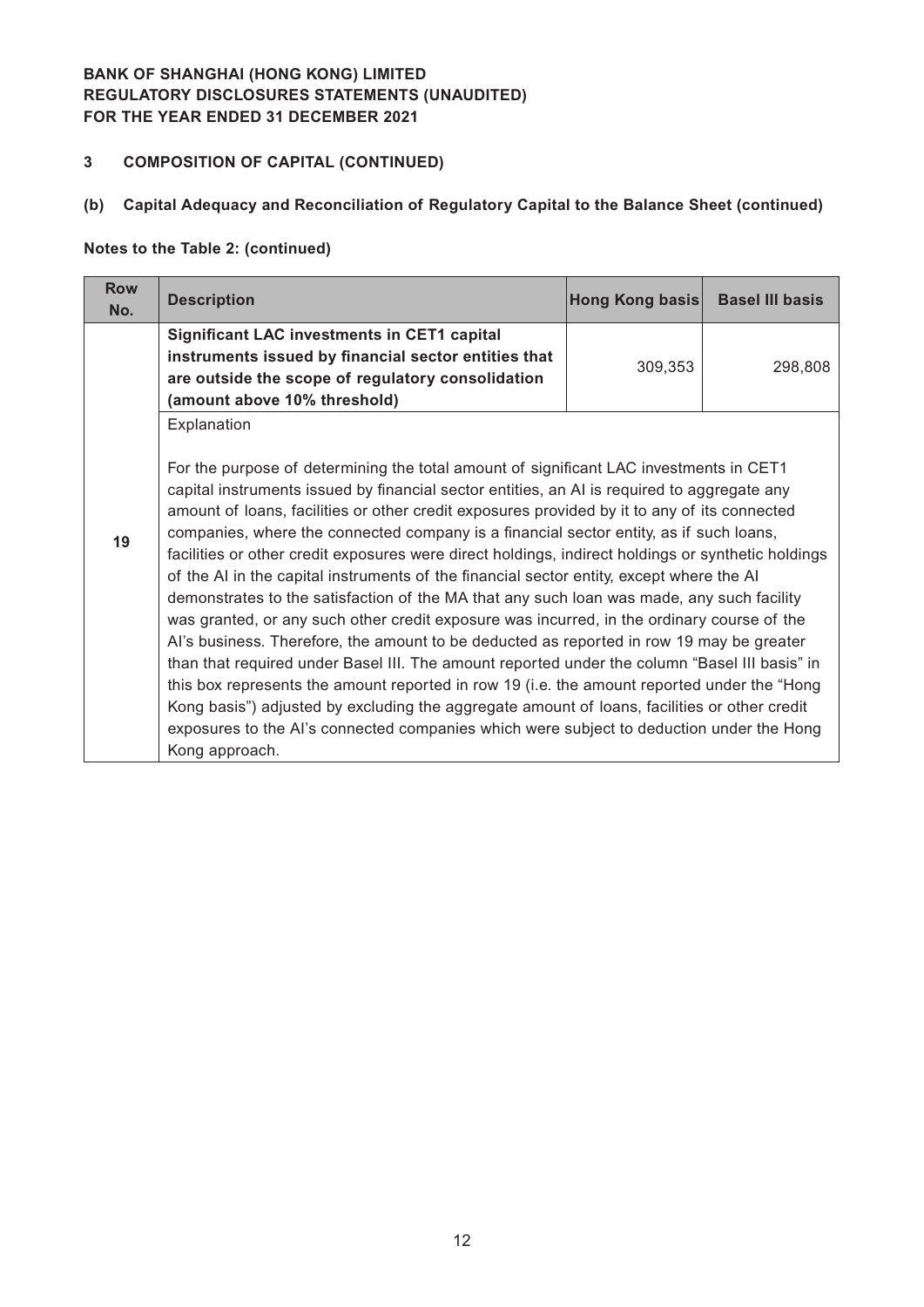#### **3 COMPOSITION OF CAPITAL (CONTINUED)**

# **(c) Differences between Accounting and Regulatory Scopes of Consolidation and Mapping of Financial Statement Categories with Regulatory Risk Categories**

|                                                             | (a)                                                                          | (b)                                                                 | (f)<br>(c)<br>(d)<br>(e)               |                                        |                                                            |                                        | (g)                                                                                     |
|-------------------------------------------------------------|------------------------------------------------------------------------------|---------------------------------------------------------------------|----------------------------------------|----------------------------------------|------------------------------------------------------------|----------------------------------------|-----------------------------------------------------------------------------------------|
|                                                             |                                                                              |                                                                     |                                        |                                        | <b>Carrying values of items:</b>                           |                                        |                                                                                         |
|                                                             | Carrying<br>values as<br>reported in<br>published<br>financial<br>statements | Carrying<br>values under<br>scope of<br>regulatory<br>consolidation | subject to<br>credit risk<br>framework | subject to<br>credit risk<br>framework | counterparty subject to the<br>securitization<br>framework | subject to<br>market risk<br>framework | not subject to<br>capital<br>requirements<br>or subject to<br>deduction<br>from capital |
|                                                             | <b>HK\$'000</b>                                                              | <b>HK\$'000</b>                                                     | <b>HK\$'000</b>                        | <b>HK\$'000</b>                        | <b>HK\$'000</b>                                            | <b>HK\$'000</b>                        | <b>HK\$'000</b>                                                                         |
| <b>Assets</b>                                               |                                                                              |                                                                     |                                        |                                        |                                                            |                                        |                                                                                         |
| Cash and balances from<br>banks and central banks           | 1,900,471                                                                    | 1,309,129                                                           | 1,309,129                              |                                        |                                                            |                                        |                                                                                         |
| Placements with and<br>advances to banks                    | 1,858,962                                                                    | 1,858,962                                                           | 1,858,962                              |                                        |                                                            |                                        |                                                                                         |
| Financial assets at fair value<br>through profit and loss   | 1,332,026                                                                    | 424,626                                                             | 424,626                                | $\overline{\phantom{0}}$               |                                                            |                                        |                                                                                         |
| Derivatives financial assets                                | 55,448                                                                       | 55,448                                                              |                                        | 55,448                                 |                                                            | 5,177                                  |                                                                                         |
| Loans and advances to<br>customers                          | 18,546,214                                                                   | 18,546,214                                                          | 18,546,214                             |                                        |                                                            |                                        |                                                                                         |
| Investment securities                                       | 11,096,413                                                                   | 7,602,626                                                           | 7,602,626                              | -                                      |                                                            |                                        |                                                                                         |
| Interests in associate                                      | 4,659                                                                        |                                                                     |                                        | -                                      |                                                            |                                        |                                                                                         |
| Investment in subsidiary                                    |                                                                              | 780,000                                                             | 470,647                                |                                        | -                                                          |                                        | 309,353                                                                                 |
| Property and equipments                                     | 76,454                                                                       | 65,378                                                              | 65,378                                 | -                                      | -                                                          | -                                      |                                                                                         |
| Intangible assets                                           | 3,999                                                                        | 3,646                                                               |                                        | -                                      |                                                            |                                        | 3,646                                                                                   |
| Current tax recoverable                                     | 34,191                                                                       | 34,191                                                              | 34,191                                 | -                                      |                                                            |                                        |                                                                                         |
| Deferred tax assets                                         | 202,675                                                                      | 39,950                                                              |                                        | -                                      |                                                            |                                        | 39,950                                                                                  |
| Other assets                                                | 220,254                                                                      | 111,659                                                             | 111,659                                |                                        |                                                            |                                        |                                                                                         |
| <b>Total assets</b>                                         | 35,331,766                                                                   | 30,831,829                                                          | 30,423,432                             | 55,448                                 |                                                            | 5,177                                  | 352,949                                                                                 |
| <b>Liabilities</b>                                          |                                                                              |                                                                     |                                        |                                        |                                                            |                                        |                                                                                         |
| Deposits from customers                                     | 14,029,315                                                                   | 14,032,952                                                          | -                                      | -                                      |                                                            |                                        | 14,032,952                                                                              |
| Deposits from banks                                         | 4,255,218                                                                    | 4,255,218                                                           | -                                      |                                        |                                                            |                                        | 4,255,218                                                                               |
| Derivative financial<br>liabilities                         | 22,204                                                                       | 22,204                                                              |                                        | 22,204                                 |                                                            | 3,769                                  |                                                                                         |
| Certificate of deposits and<br>other debt securities issued | 11,362,244                                                                   | 7,479,265                                                           | -                                      |                                        |                                                            |                                        | 7,479,265                                                                               |
| Current tax payable                                         | 81,020                                                                       | -                                                                   | -                                      | -                                      | -                                                          | -                                      |                                                                                         |
| Deferred tax liabilities                                    | 27                                                                           |                                                                     | -                                      | -                                      | -                                                          | -                                      |                                                                                         |
| Lease liabilities                                           | 72,556                                                                       | 61,562                                                              | -                                      | -                                      |                                                            |                                        | 61,562                                                                                  |
| Short-term borrowings                                       | 306,176                                                                      |                                                                     | -                                      | -                                      |                                                            |                                        |                                                                                         |
| Other liabilities                                           | 358,855                                                                      | 125,114                                                             | -                                      |                                        |                                                            |                                        | 125,114                                                                                 |
| <b>Total liabilities</b>                                    | 30,487,615                                                                   | 25,976,315                                                          | -                                      | 22,204                                 | -                                                          | 3,769                                  | 25,954,111                                                                              |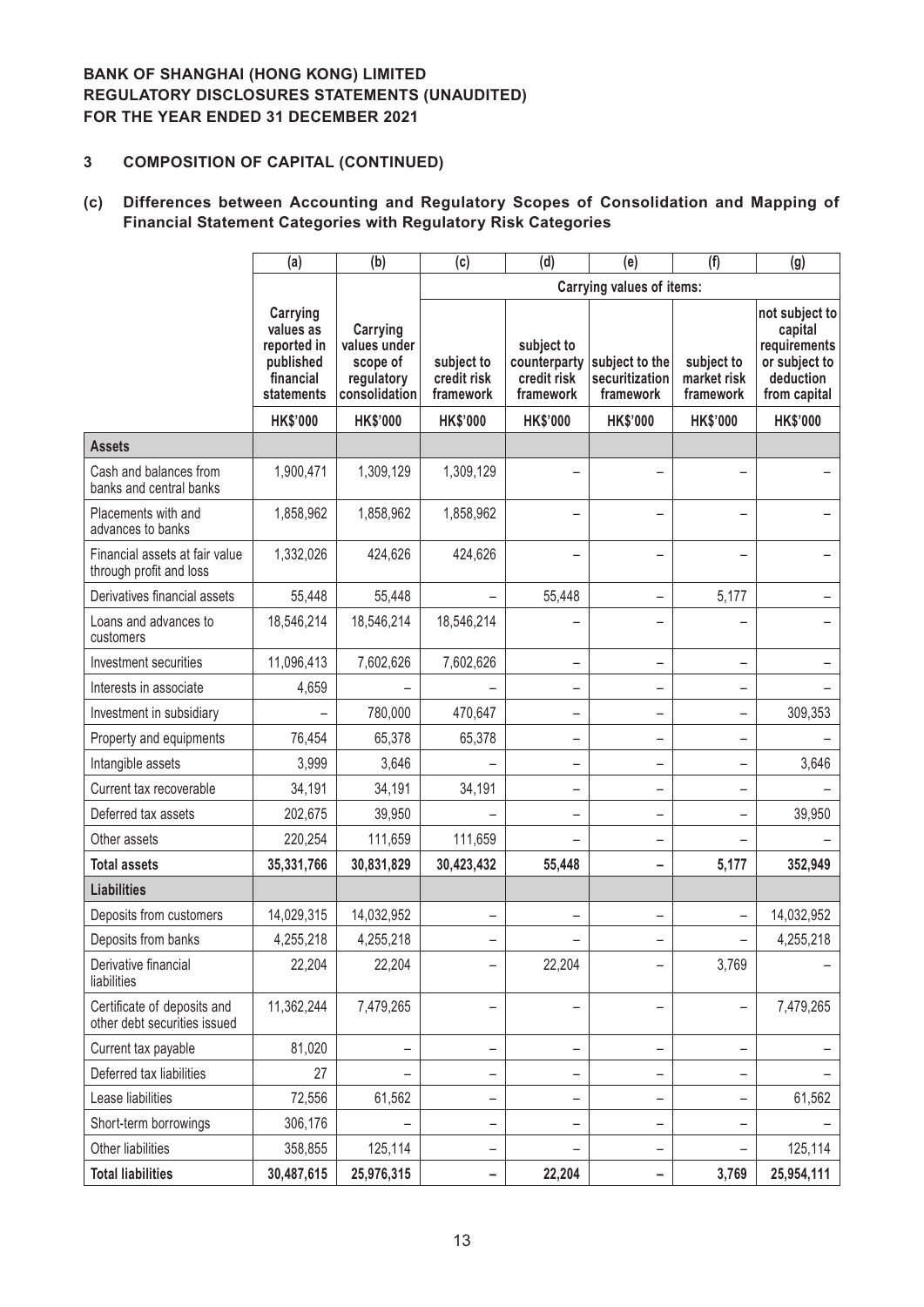### **3 COMPOSITION OF CAPITAL (CONTINUED)**

### **(c) Differences between Accounting and Regulatory Scopes of Consolidation and Mapping of Financial Statement Categories with Regulatory Risk Categories (continued)**

The above table illustrates the key differences between regulatory exposure amounts and accounting carrying values under the regulatory scope of consolidation. The amounts shown in the column "Carrying values under scope of regulatory consolidation" do not equal the sum of the amounts shown in the remaining columns of the table for "Derivative financial assets" and "Derivative financial liabilities as they are subject to regulatory capital charges in credit risk, counterparty credit risk and market risk categories.

#### **(d) Differences between Regulatory Exposure Amounts and Carrying Values in Financial Statements**

|                |                                                                                                    | (a)             | (b)                      | (c)                         | (d)                                      | (e)                      |
|----------------|----------------------------------------------------------------------------------------------------|-----------------|--------------------------|-----------------------------|------------------------------------------|--------------------------|
|                |                                                                                                    |                 |                          |                             | Items subject to:                        |                          |
|                |                                                                                                    | <b>Total</b>    | credit risk<br>framework | securitization<br>framework | counterparty<br>credit risk<br>framework | market risk<br>framework |
|                |                                                                                                    | <b>HK\$'000</b> | <b>HK\$'000</b>          | <b>HK\$'000</b>             | <b>HK\$'000</b>                          | <b>HK\$'000</b>          |
| 1              | Asset carrying value amount under scope of<br>regulatory consolidation (as per template LI1)       | 30,478,880      | 30,423,432               |                             | 55,448                                   | 5,177                    |
| $\overline{2}$ | Liabilities carrying value amount under regulatory<br>scope of consolidation (as per template LI1) | 22,204          |                          |                             | 22,204                                   | 3,769                    |
| 3              | Total net amount under regulatory scope of<br>consolidation                                        | 30,456,676      | 30,423,432               |                             | 33,244                                   | 1,408                    |
| 4              | Off-balance sheet amounts                                                                          | 4,454,647       | 225,811                  |                             |                                          |                          |
| 5              | Potential future exposures                                                                         | 38,043          |                          |                             | 38,043                                   |                          |
| 6              | Differences due to consideration of provisions                                                     | 202,277         | 202,277                  |                             |                                          |                          |
| 7              | Differences due to specific regulatory adjustments<br>and other adjustments                        | (1,880,087)     | (1,865,890)              |                             | (14, 197)                                |                          |
| 8              | <b>Exposure amounts considered for regulatory</b><br>purposes                                      | 33,271,556      | 28,985,630               |                             | 57,090                                   | 1,408                    |

The key differences between regulatory exposure amounts and accounting carrying values under the regulatory scope of consolidation are: (i) off-balance sheet exposures including contingent liabilities and commitments after application of Credit Conversion Factor ("CCF"), (ii) potential future exposures for derivatives, (iii) differences due to consideration of provisions and (iv) differences due to specific regulatory adjustments and other differences, including recognition of effect of credit risk mitigations.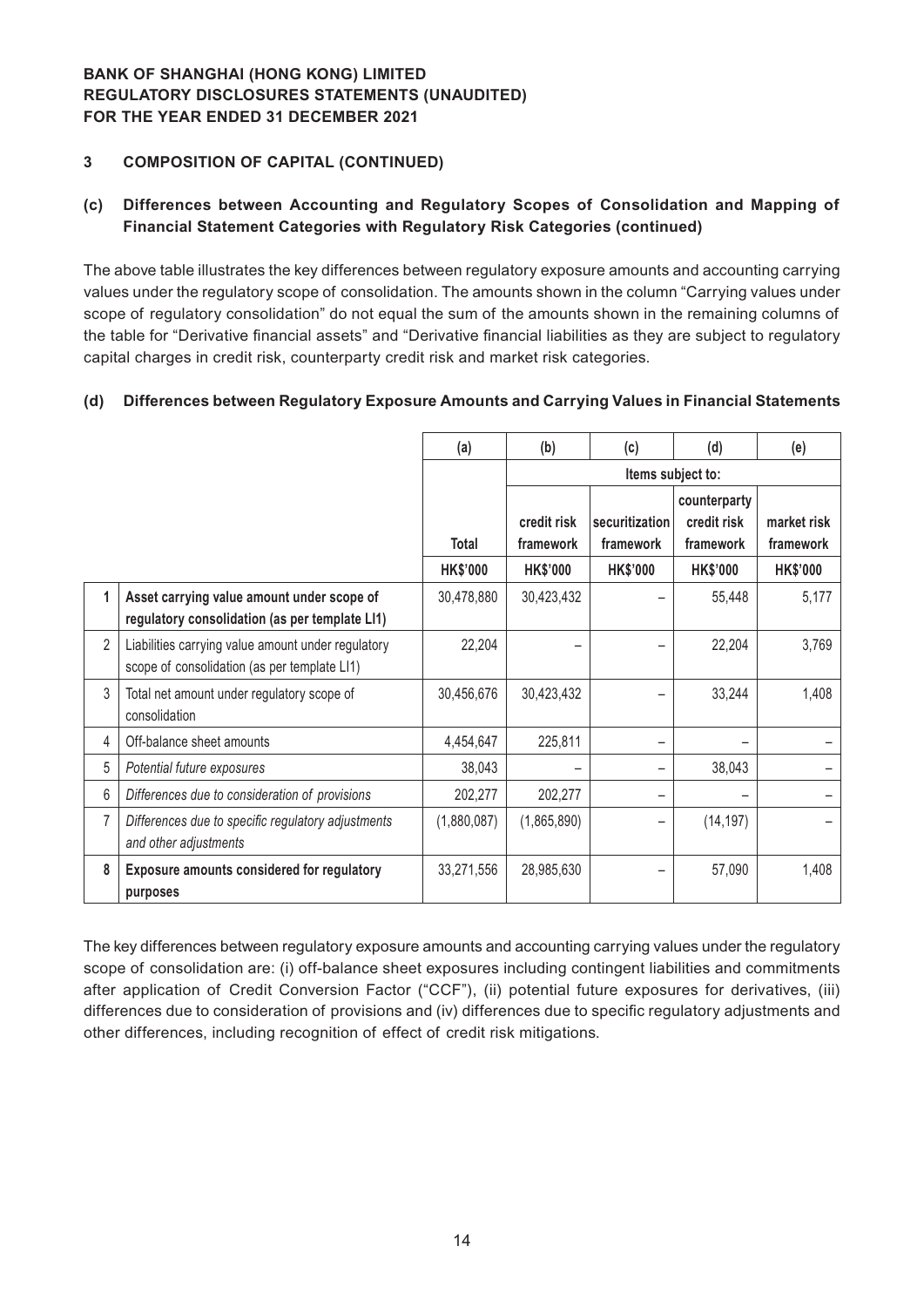# **3 COMPOSITION OF CAPITAL (CONTINUED)**

# **(e) Main Features of Capital Instruments**

| 1              | <b>Issuer</b>                                                                                      | Bank of Shanghai<br>(Hong Kong) Limited | Bank of Shanghai<br>(Hong Kong) Limited |
|----------------|----------------------------------------------------------------------------------------------------|-----------------------------------------|-----------------------------------------|
| $\overline{2}$ | Unique identifier (eg CUSIP. ISIN or Bloomberg identifier for private<br>placement)                | N/A                                     | N/A                                     |
| 3              | Governing law(s) of the instrument                                                                 | Hong Kong                               | Hong Kong                               |
|                | Regulatory treatment                                                                               |                                         |                                         |
| 4              | <b>Transitional Basel III rules</b>                                                                | Common Equity Tier 1                    | Common Equity Tier 1                    |
| 5              | Post-transitional Basel III rules                                                                  | Common Equity Tier 1                    | Common Equity Tier 1                    |
| 6              | Eligible at solo/group/group & solo                                                                | Solo                                    | Solo                                    |
| 7              | Instrument type (types to be specified by each jurisdiction)                                       | Ordinary shares                         | Ordinary shares                         |
| 8              | Amount recognised in regulatory capital (Currency in million, as of<br>most recent reporting date) | HK\$2,200 million                       | HK\$1,800 million                       |
| 9              | Par value of instrument                                                                            | HK\$10 each                             | RMB\$10 each                            |
| 10             | Accounting classification                                                                          | Shareholders' equity                    | Shareholders' equity                    |
| 11             | Original date of issuance                                                                          | 12/2/1974                               | 3/1/2014                                |
| 12             | Perpetual or dated                                                                                 | Perpetual                               | Perpetual                               |
| 13             | Original maturity date                                                                             | No maturity                             | No maturity                             |
| 14             | Issuer call subject to prior supervisory approval                                                  | <b>No</b>                               | <b>No</b>                               |
| 15             | Optional call date, contingent call dates and redemption amount                                    | Not applicable                          | Not applicable                          |
| 16             | Subsequent call dates, if applicable                                                               | Not applicable                          | Not applicable                          |
|                | Coupons/dividends                                                                                  |                                         |                                         |
| 17             | Fixed or floating dividend/coupon                                                                  | Floating                                | Floating                                |
| 18             | Coupon rate and any related index                                                                  | Not applicable                          | Not applicable                          |
| 19             | Existence of a dividend stopper                                                                    | <b>No</b>                               | <b>No</b>                               |
| 20             | Fully discretionary, partially discretionary or mandatory                                          | Fully discretionary                     | Fully discretionary                     |
| 21             | Existence of step up or other incentive to redeem                                                  | <b>No</b>                               | <b>No</b>                               |
| 22             | Noncumulative or cumulative                                                                        | Noncumulative                           | Noncumulative                           |
| 23             | Convertible or non-convertible                                                                     | Non-convertible                         | Non-convertible                         |
| 24             | If convertible, conversion trigger(s)                                                              | Not applicable                          | Not applicable                          |
| 25             | If convertible, fully or partially                                                                 | Not applicable                          | Not applicable                          |
| 26             | If convertible, conversion rate                                                                    | Not applicable                          | Not applicable                          |
| 27             | If convertible, mandatory or optional conversion                                                   | Not applicable                          | Not applicable                          |
| 28             | If convertible, specify instrument type convertible into                                           | Not applicable                          | Not applicable                          |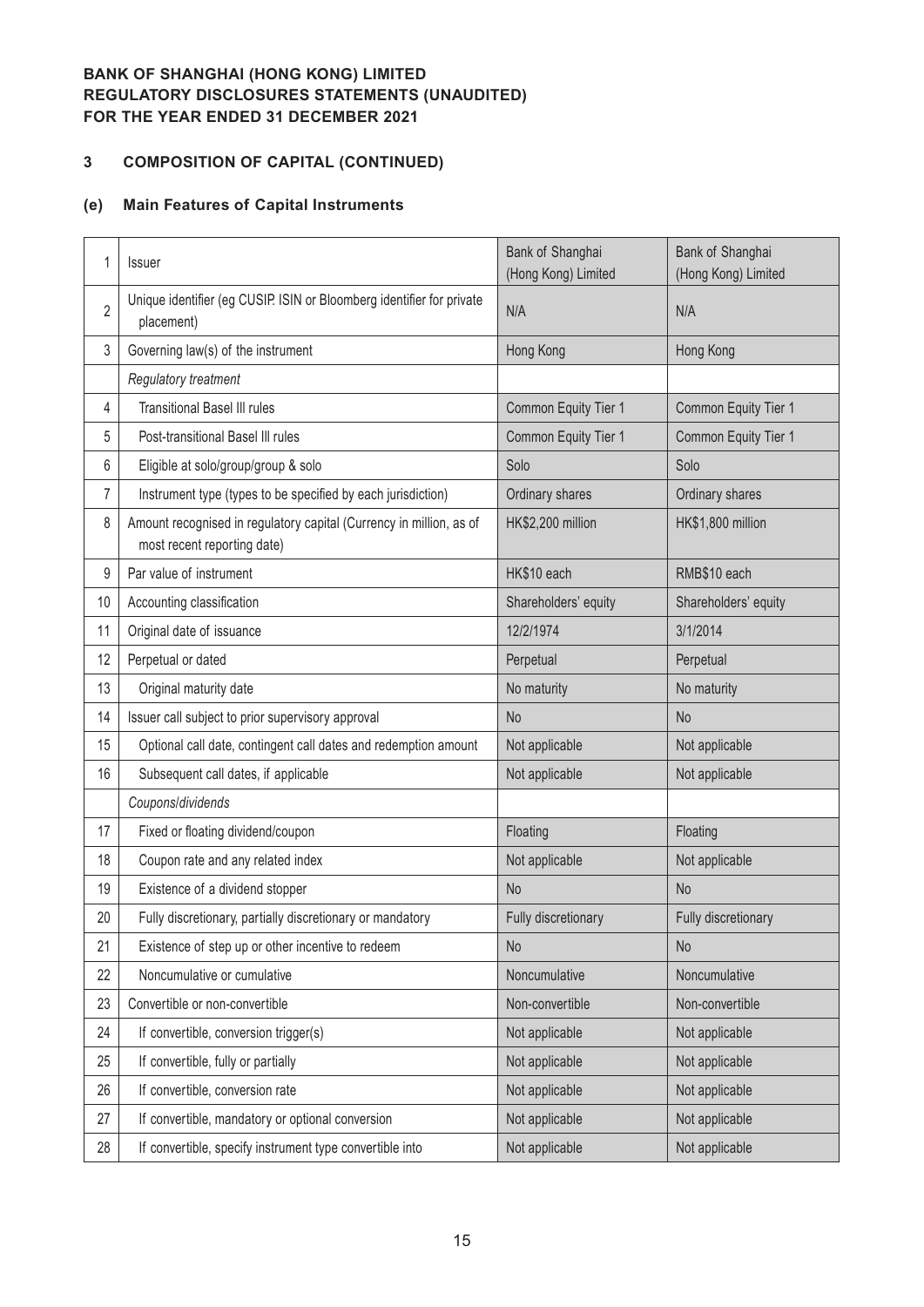# **3 COMPOSITION OF CAPITAL (CONTINUED)**

### **(e) Main Features of Capital Instruments (continued)**

| 29 | If convertible, specify issuer of instrument it converts into                                                    | Not applicable | Not applicable |
|----|------------------------------------------------------------------------------------------------------------------|----------------|----------------|
| 30 | Write-down feature                                                                                               | <b>No</b>      | <b>No</b>      |
| 31 | If write-down, write-down trigger(s)                                                                             | Not applicable | Not applicable |
| 32 | If write-down, full or partial                                                                                   | Not applicable | Not applicable |
| 33 | If write-down, permanent or temporary                                                                            | Not applicable | Not applicable |
| 34 | If temporary write-down, description of write-up mechanism                                                       | Not applicable | Not applicable |
| 35 | Position in subordination hierarchy in liquidation (specify instrument<br>type immediately senior to instrument) | Not applicable | Not applicable |
| 36 | Non-compliant transitioned features                                                                              | <b>No</b>      | N <sub>o</sub> |
| 37 | If yes, specify non-compliant features                                                                           | Not applicable | Not applicable |

#### **4 LEVERAGE RATIO**

### **(a) Components of Leverage ratio**

#### **Leverage Ratio Disclosure Template**

|   |                                                                                                                                                                        | Leverage ratio<br>framework               | Leverage ratio<br>framework                |
|---|------------------------------------------------------------------------------------------------------------------------------------------------------------------------|-------------------------------------------|--------------------------------------------|
|   |                                                                                                                                                                        | As at 31 December 2021<br><b>HK\$'000</b> | As at 30 September 2021<br><b>HK\$'000</b> |
|   | On-balance sheet exposures                                                                                                                                             |                                           |                                            |
| 1 | On-balance sheet items (excluding those arising from derivative<br>contracts and SFTs, but including collateral)                                                       | 31,096,432                                | 31,083,667                                 |
| 2 | Less: Asset amounts deducted in determining Tier 1 capital                                                                                                             | (352, 949)                                | (339, 852)                                 |
| 3 | Total on-balance sheet exposures (excluding derivatives contracts<br>and SFTs)                                                                                         | 30,743,483                                | 30,743,815                                 |
|   | <b>Exposures arising from derivative contracts</b>                                                                                                                     |                                           |                                            |
| 4 | Replacement cost associated with all derivatives contracts (where<br>applicable net of eligible cash variation margin and/or with bilateral<br>netting)                | 18,830                                    | 13,601                                     |
| 5 | Add-on amounts for PFE associated with all derivatives contracts                                                                                                       | 55,256                                    | 56,112                                     |
| 6 | Gross-up for collateral provided in respect of derivative contracts<br>where deducted from the balance sheet assets pursuant to the<br>applicable accounting framework |                                           |                                            |
| 7 | Less: Deductions of receivables assets for cash variation margin<br>provided in derivatives transactions                                                               | (16,996)                                  | (20, 637)                                  |
| 8 | Less: Exempted CCP leg of client-cleared trade exposures                                                                                                               |                                           |                                            |
| 9 | Adjusted effective notional amount of written credit-related contracts                                                                                                 |                                           |                                            |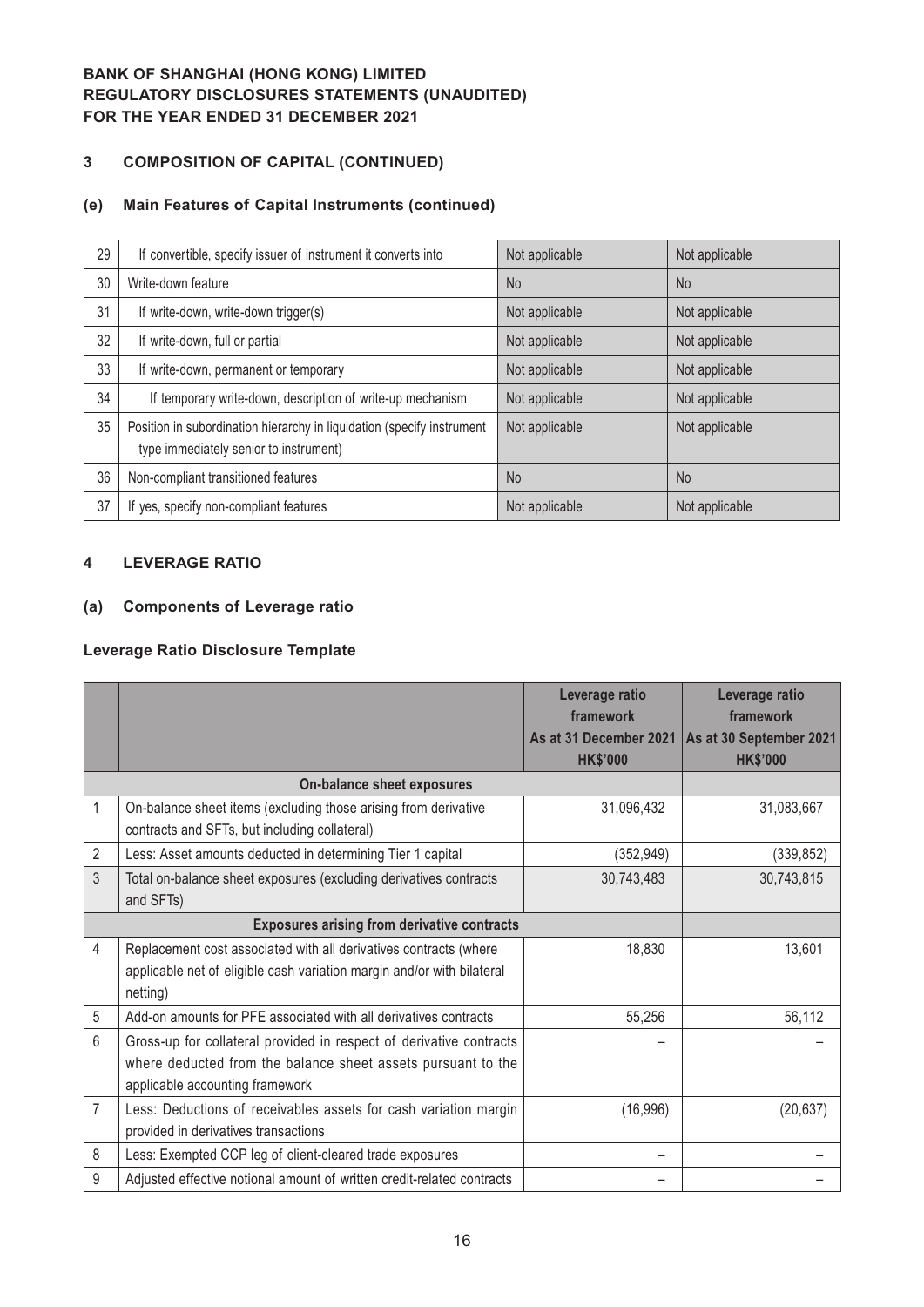# **4 LEVERAGE RATIO (CONTINUED)**

#### **(a) Components of Leverage ratio (continued)**

### **Leverage Ratio Disclosure Template (continued)**

|                 |                                                                                                                     | Leverage ratio<br>framework<br>As at 31 December 2021<br><b>HK\$'000</b> | Leverage ratio<br>framework<br>As at 30 September 2021<br><b>HK\$'000</b> |
|-----------------|---------------------------------------------------------------------------------------------------------------------|--------------------------------------------------------------------------|---------------------------------------------------------------------------|
| 10              | Less: Adjusted effective notional offsets and add-on deductions for<br>written credit-related derivatives contracts |                                                                          |                                                                           |
| 11              | Total exposures arising from derivative contracts                                                                   | 57,090                                                                   | 49,076                                                                    |
|                 | <b>Exposures arising from SFTs</b>                                                                                  |                                                                          |                                                                           |
| 12              | Gross SFT assets (with no recognition of netting), after adjusting for<br>sales accounting transactions             |                                                                          |                                                                           |
| 13              | Less: Netted amounts of cash payables and cash receivables of<br>gross SFT assets                                   |                                                                          |                                                                           |
| 14              | CCR exposure for SFT assets                                                                                         |                                                                          |                                                                           |
| 15              | Agent transaction exposures                                                                                         |                                                                          |                                                                           |
| 16              | Total exposures arising from SFTs                                                                                   |                                                                          |                                                                           |
|                 | Other off-balance sheet exposures                                                                                   |                                                                          |                                                                           |
| 17              | Off-balance sheet exposure at gross notional amount                                                                 | 4,454,647                                                                | 4,849,319                                                                 |
| 18              | Less: Adjustments for conversion to credit equivalent amounts                                                       | (3,829,471)                                                              | (4, 149, 554)                                                             |
| 19              | Off-balance sheet items                                                                                             | 625,176                                                                  | 699,765                                                                   |
|                 | <b>Capital and total exposures</b>                                                                                  |                                                                          |                                                                           |
| 20              | Tier 1 capital                                                                                                      | 4,502,565                                                                | 4,605,111                                                                 |
| 20a             | Total exposures before adjustments for specific and collective<br>provisions                                        | 31,425,749                                                               | 31,492,656                                                                |
| 20 <sub>b</sub> | Adjustments for specific and collective provisions                                                                  | (320, 051)                                                               | (399, 579)                                                                |
| 21              | Total exposures after adjustments for specific and collective<br>provisions                                         | 31,105,698                                                               | 31,093,077                                                                |
|                 | Leverage ratio                                                                                                      |                                                                          |                                                                           |
| 22              | Leverage ratio                                                                                                      | 14.5%                                                                    | 14.8%                                                                     |

Leverage ratio remained stable during the quarter.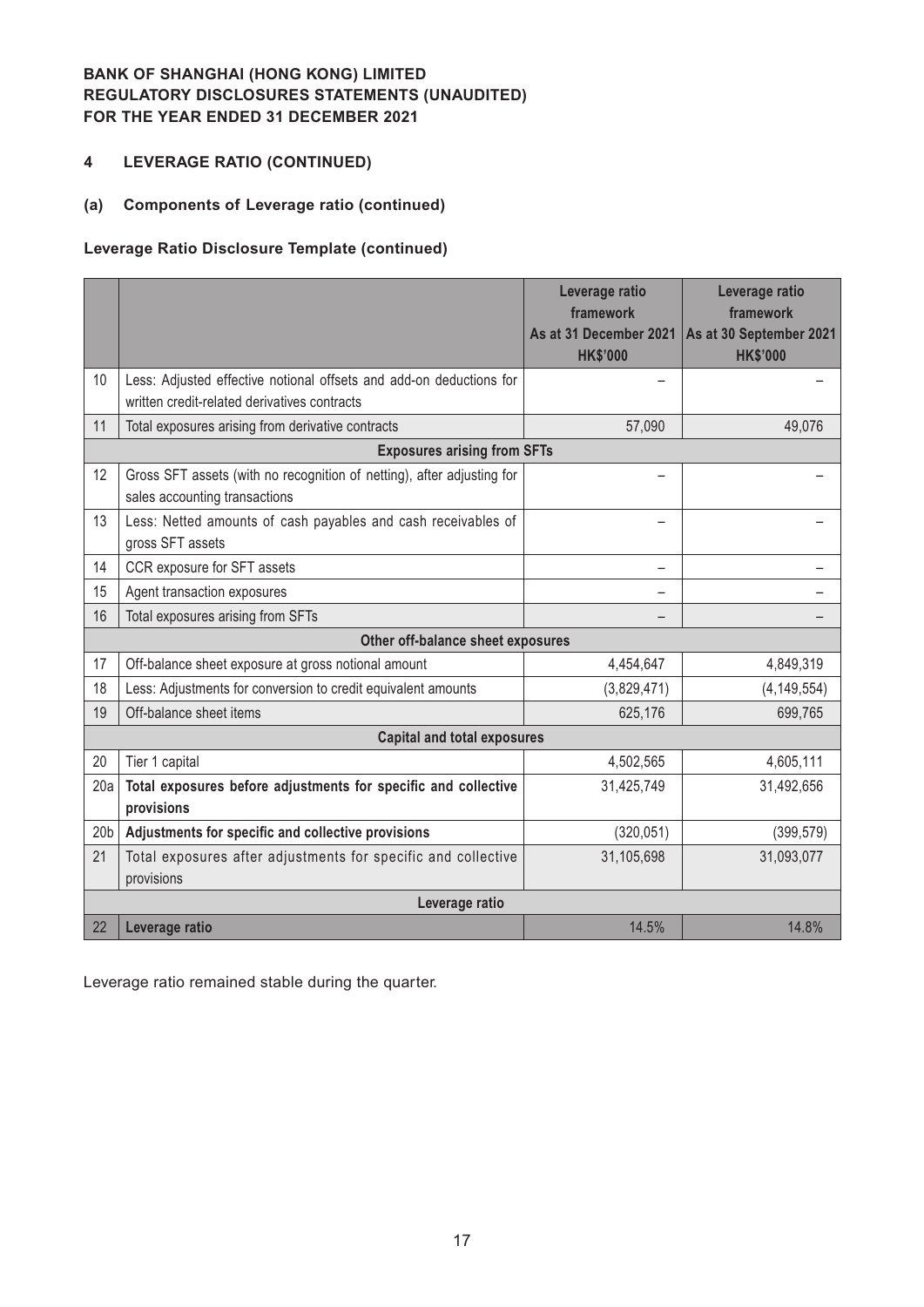# **4 LEVERAGE RATIO (CONTINUED)**

# **(b) Reconciliation of published financial statements to leverage ratio exposure**

|                |                                                                                                                                                                                          | Leverage ratio<br>framework as at<br>31 December 2021<br><b>HK\$'000</b> |
|----------------|------------------------------------------------------------------------------------------------------------------------------------------------------------------------------------------|--------------------------------------------------------------------------|
| 1              | Total consolidated assets as per published financial statements                                                                                                                          | 35,331,766                                                               |
| $\overline{2}$ | Adjustment for investments in banking, financial, insurance or commercial entities that<br>are consolidated for accounting purposes but outside the scope of regulatory<br>consolidation | (4,499,937)                                                              |
| 2a             | Adjustment for securitised exposures that meet the operational requirements for the<br>recognition of risk transference                                                                  |                                                                          |
| 3              | Adjustment for fiduciary assets recognised on the balance sheet pursuant to the<br>applicable accounting framework but excluded from the LR exposure measure                             |                                                                          |
| 3a             | Adjustments for eligible cash pooling transactions                                                                                                                                       |                                                                          |
| $\overline{4}$ | Adjustment for derivative contracts                                                                                                                                                      | 57,090                                                                   |
| 5              | Adjustment for SFTs (i.e. repos and similar secured lending)                                                                                                                             |                                                                          |
| 6              | Adjustment for off-balance sheet items(i.e. conversion to credit equivalent amounts of<br>off-balance sheet exposures)                                                                   | 625,176                                                                  |
| 6a             | Adjustments for prudent valuation adjustments and specific and collective provisions<br>that are allowed to be excluded from exposure measure                                            |                                                                          |
| 7              | Other adjustments                                                                                                                                                                        | (408, 397)                                                               |
| 8              | Leverage ratio exposure measure                                                                                                                                                          | 31,105,698                                                               |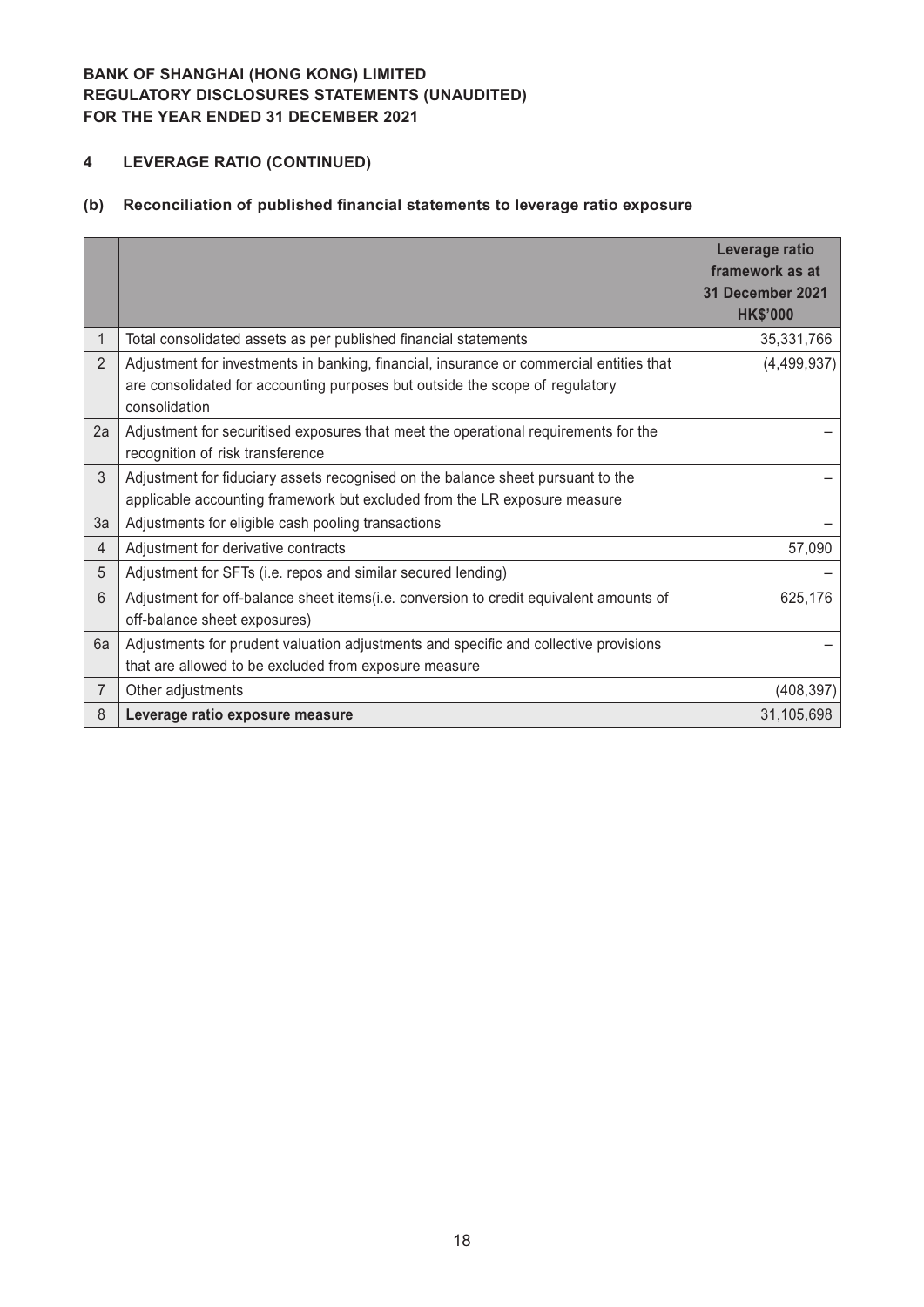#### **5. RISK MANAGEMENT APPROACH**

In executing our strategic priorities and business opportunities, the Company is faced with economic, financial and other types of risk. These risks are interdependent and require a holistic approach to risk management. Very broadly, these risks can be aligned around the following key risk categories:

- • Credit
- **Market**
- **Liquidity**
- Interest rate
- **Operational**
- **Reputational**
- **Compliance**

These key risks are explained in further details in sections 7 to 11.

The Board oversees the Company's affairs and provides sound leadership for the Chief Executive Officer and management. Authorised by the Board, various Board committees oversee specific responsibilities based on clearly defined terms of references. Under our risk management approaches, the Board, through the Risk & Compliance Committee ("**RCC**") or its designated committees, sets our Risk Appetite, oversees the establishment of risk management policies and processes, and sets risk limits to guide the Company's risktaking. The RCC also oversees the identification, monitoring, management and reporting of credit, market, liquidity, operational and reputational risks. To facilitate the RCC's risk oversight, the following committees carrying risk management functions, have been established:

- Asset & Liability Committee
- **Credit Committee**
- **Executive Committee**
- Operations and Technology Committee

These committees as a whole serve as an executive forum to discuss and implement the Company's risk management. Key responsibilities include

- Assess and approve risk-taking activities
- Oversee the Company's risk management infrastructure, which includes frameworks, decision criteria, authorities, people, policies, standards, processes, information and systems
- Approve risk policies, the evaluation and endorsement of risk models
- Assess and monitor specific credit concentration
- Recommend scenarios and the resulting macroeconomic variable projections used for enterprise-wide stress tests

The members in these committees comprise representatives from the Risk Management unit ("RMU") as well as key business and support units.

Our Risk Appetite takes into account a spectrum of risk types, and it is implemented using thresholds, policies, processes and controls. It is driven by the Board and senior management with the involvement of management at departmental and divisional levels for providing information and analysis to facilitate the review and approval.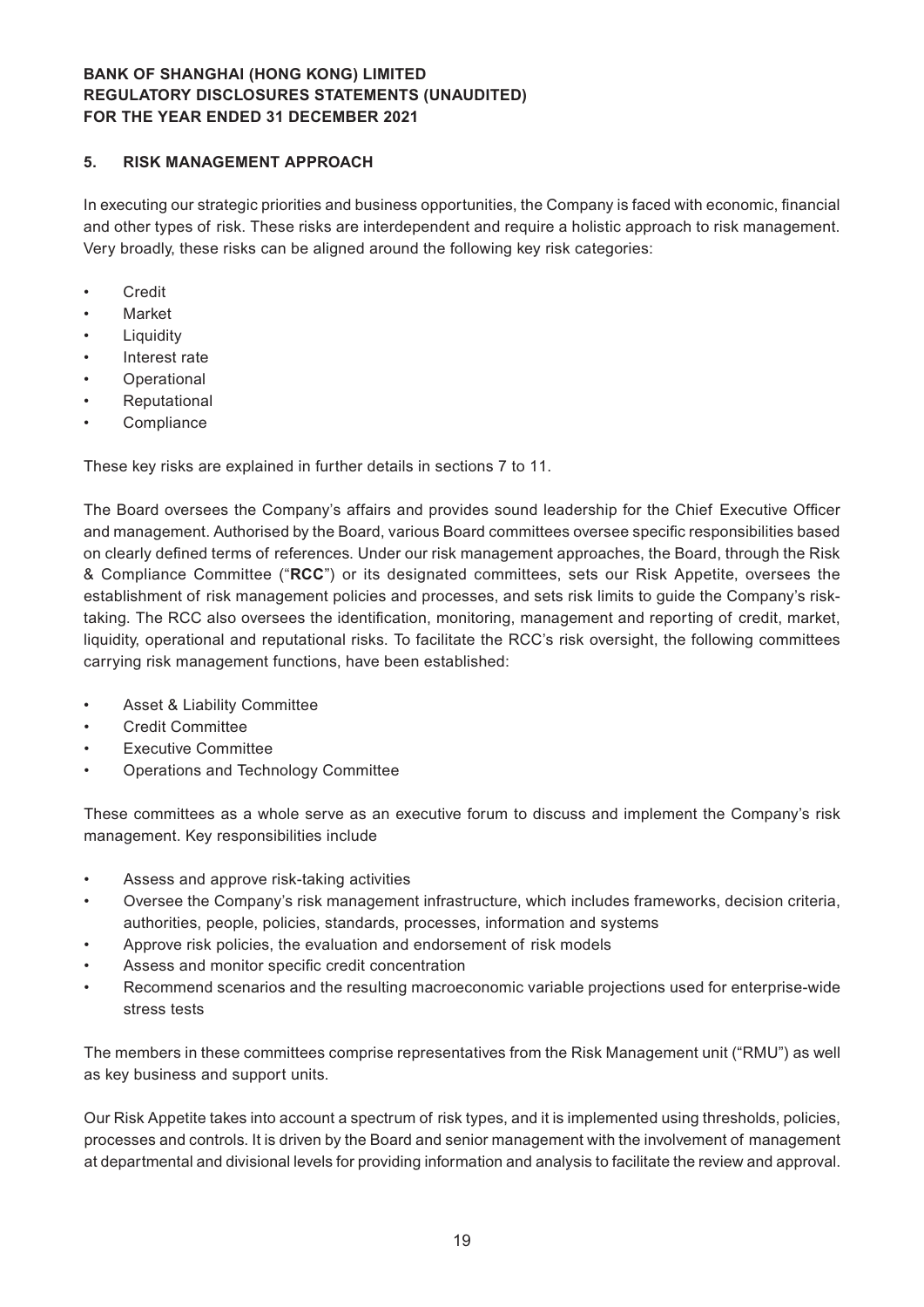#### **5. RISK MANAGEMENT APPROACH (CONTINUED)**

Threshold structures are essential in making the Company's Risk Appetite an intrinsic part of our businesses, because they help to keep all our risks within acceptable levels. Portfolio risk limits for the quantifiable risk types reach all parts of the Company from the top down, and these are implemented using formal frameworks. As for the non-quantifiable risk types, these are controlled under qualitative principles through established policies.

We manage these risks by diversifying our risk across industries and individual exposures. The Company has three lines of defense when it comes to risk taking where each line of defense has a clear responsibility. Working closely with the support units, our business units are our first line of defense for risk management. Their responsibilities include identification and management of risks inherent in their businesses and ensuring that our business operations remain within approved boundaries of our risk appetite and policies.

Corporate oversight and control functions such as RMU, Compliance and parts of Technology and Finance form the second line of defense. They are responsible for design and maintenance of the internal control frameworks covering financial, operational, compliance and information technology controls as well as risk management policies and systems. In addition, RMU is responsible for identifying individual and portfolio risk, approving transactions and trades and ensuring that they are within approved limits, and monitoring and reporting on the portfolio. These are carried out with a view of current and future potential developments, and evaluated through stress testing.

Company's Audit forms the third line of defense. It provides an independent assessment and assurance on the reliability, adequacy and effectiveness of our system of internal controls, risk management procedures, governance framework and processes.

The Company believes that effective safeguards against undesired business conduct have to go beyond a "tick-the-box" mentality. Other than relying on published codes of conduct, the Company also advocates the following organizational safeguards to maintain a strong risk and governance culture:

- • Tone from the top
- Aligning strategies and incentives via key performance index. Performance is assessed against the key performance index to determine remuneration, providing a clear line of sight between employee goals and organizational imperatives
- Respecting voice of control functions
- Risk ownership
- Having established escalation protocols
- Encouraging constructive challenges at all level
- Reinforcing cultural alignment

In addition to cultivating a strong risk and governance culture, robust internal control processes and systems have been designed and implemented to support the respective risk management approaches. These are reviewed regularly by the respective risk units to assess and ensure their effectiveness.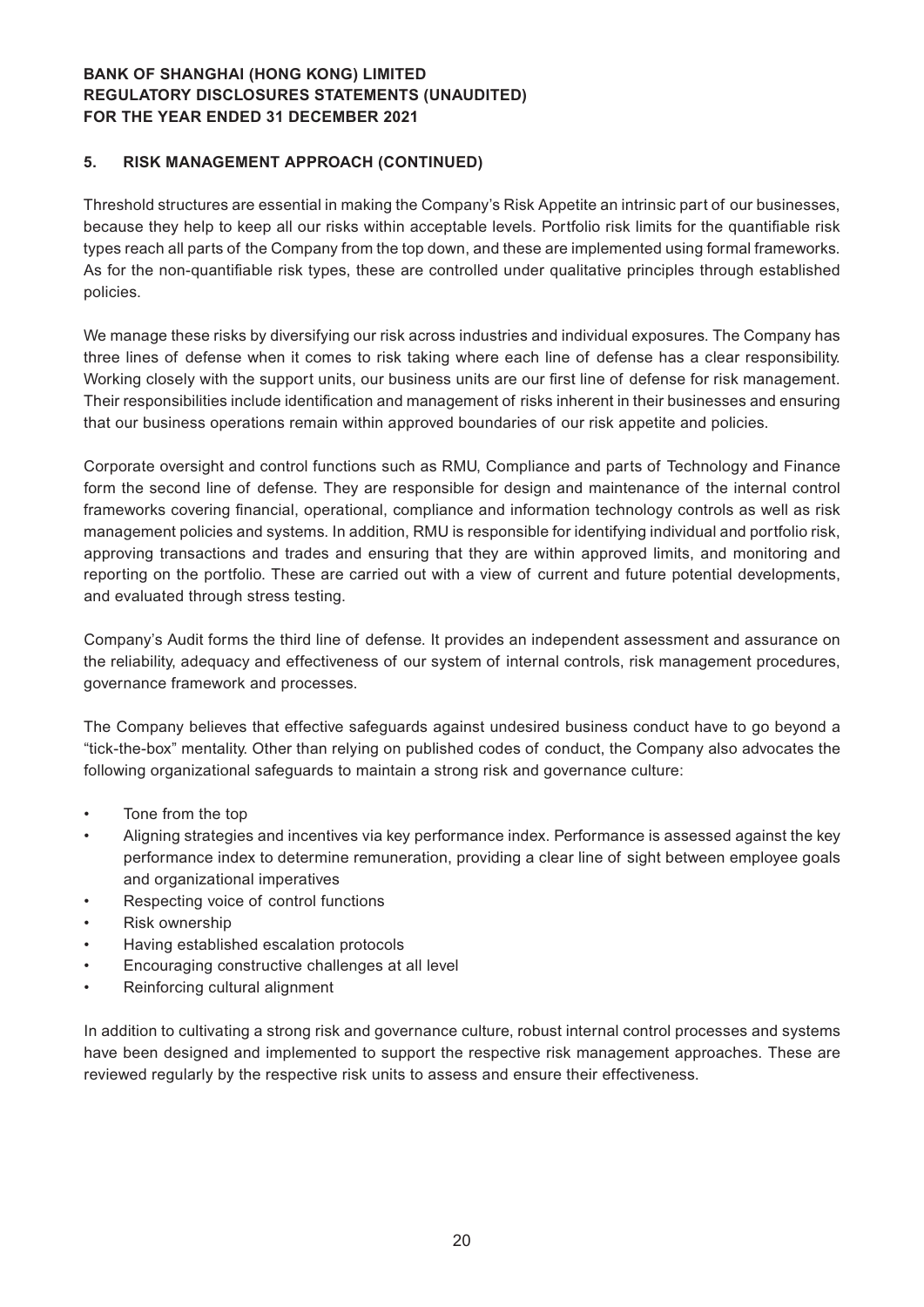#### **5. RISK MANAGEMENT APPROACH (CONTINUED)**

Risk management reports including exposure and position information for all significant risk areas are provided to the risk management committees and senior management on a regular basis, as deemed appropriate. The Company, through various risk management committees, determines the risk reporting requirements that best suit the business. This includes the following:

- risk exposures and profile against risk limits and risk strategy
- large risk events and subsequent remedial action plans
- market developments such as macro-economic, credit, industry, country risks, emerging risk concentrations and stress tests related to these developments

Stress testing is an integral part of our risk management process, and includes both sensitivity analysis and scenario analysis. This related to regulatory and internal stress test over the whole portfolio and gamut of risk types. Every stress test is documented and results are discussed at the relevant risk management committees.

This element alerts senior management of our potential vulnerability to exceptional but plausible adverse events. As such, stress testing enables us to assess capital adequacy and identify potentially risky portfolio segments as well as inherent systematic risks. This then allows us to develop the right contingency plans, exit strategies and mitigating actions beforehand.

The capital planning process according to our Internal Capital Adequacy Assessment Process seeks to align our expected business trajectory to our Risk Appetite.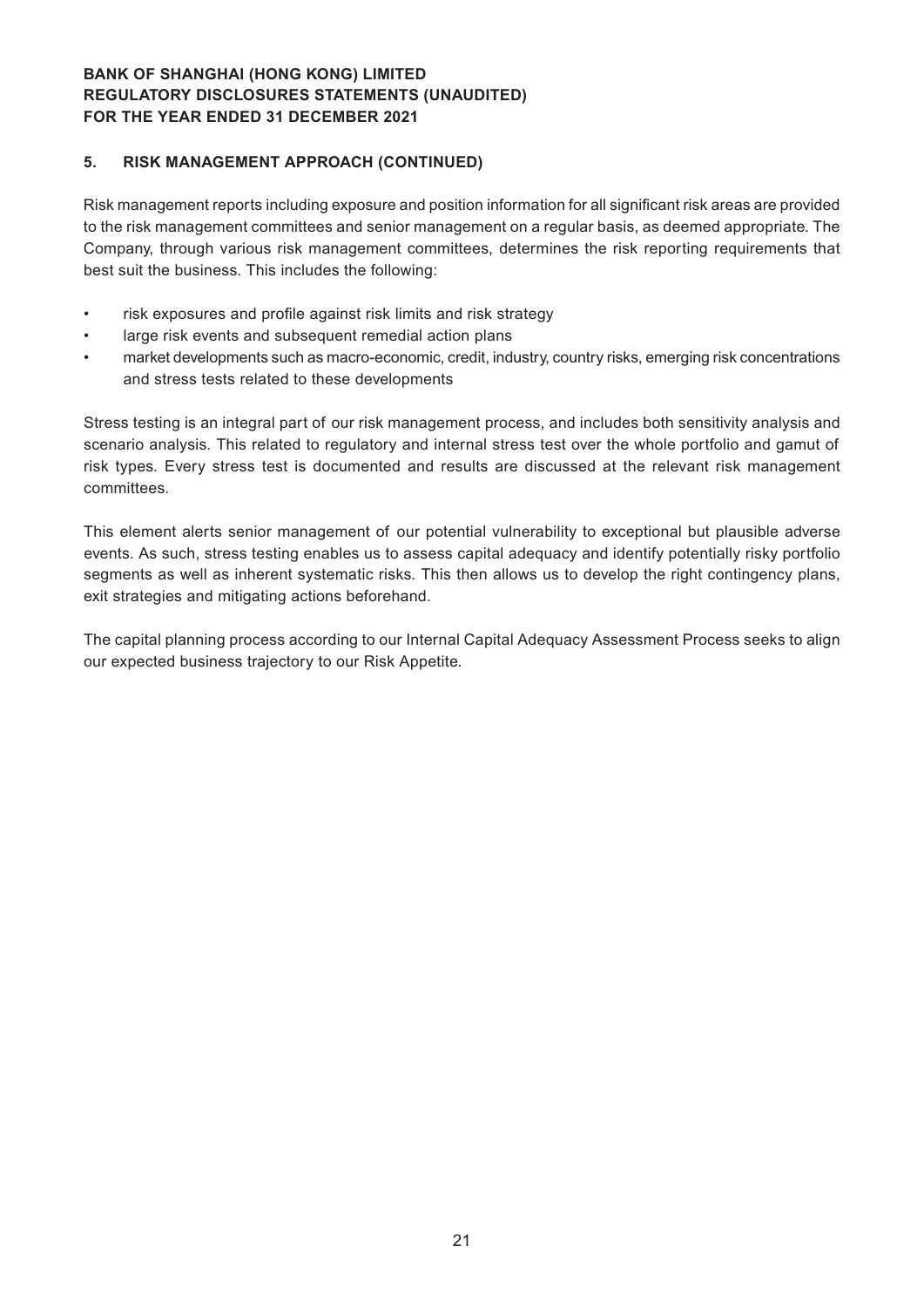#### **6 OVERVIEW OF RISK-WEIGHTED AMOUNT**

The table below sets out the RWA by risk types and their corresponding capital requirements (i.e. 8% of the RWA):

|                |                                                             | (a)         | (b)          | (c)                             |
|----------------|-------------------------------------------------------------|-------------|--------------|---------------------------------|
|                |                                                             | <b>RWA</b>  |              | Minimum capital<br>requirements |
|                |                                                             | As at       | As at        | As at                           |
|                |                                                             | 31 December | 30 September | 31 December                     |
|                | HK\$'000                                                    | 2021        | 2021         | 2021                            |
| 1              | Credit risk for non-securitization exposures                | 21,269,626  | 21,559,035   | 1,701,570                       |
| $\overline{2}$ | Of which STC approach                                       | 21,269,626  | 21,559,035   | 1,701,570                       |
| 2a             | Of which BSC approach                                       |             |              |                                 |
| 3              | Of which foundation IRB approach                            |             |              |                                 |
| 4              | Of which supervisory slotting criteria approach             |             |              |                                 |
| 5              | Of which advanced IRB approach                              |             |              |                                 |
| 6              | Counterparty default risk and default fund<br>contributions | 24,757      | 26,325       | 1,981                           |
| $\overline{7}$ | Of which SA-CCR approach                                    | 24,757      | 26,325       | 1,981                           |
| 7a             | Of which CEM                                                |             |              |                                 |
| 8              | Of which IMM(CCR) approach                                  |             |              |                                 |
| 9              | Of which others                                             |             |              |                                 |
| 10             | <b>CVA</b> risk                                             | 28,225      | 23,738       | 2,258                           |
| 11             | Equity positions in banking book under the simple           |             |              |                                 |
|                | risk-weight method and internal models method               |             |              |                                 |
| 12             | Collective investment scheme ("CIS") exposures<br>$-LTA$    | <b>NA</b>   | <b>NA</b>    | <b>NA</b>                       |
| 13             | CIS exposures - MBA                                         | <b>NA</b>   | <b>NA</b>    | <b>NA</b>                       |
| 14             | CIS exposures - FBA                                         | <b>NA</b>   | <b>NA</b>    | <b>NA</b>                       |
| 14a            | CIS exposures - combination of approaches                   | <b>NA</b>   | <b>NA</b>    | <b>NA</b>                       |
| 15             | Settlement risk                                             |             |              |                                 |
| 16             | Securitization exposures in banking book                    | -           |              |                                 |
| 17             | Of which SEC-IRBA                                           |             |              |                                 |
| 18             | Of which SEC-ERBA (including IAA)                           |             |              |                                 |
| 19             | Of which SEC-SA                                             |             |              |                                 |
| 19a            | Of which SEC-FBA                                            |             |              |                                 |
| 20             | Market risk                                                 | 792,688     | 814,188      | 63,415                          |
| 21             | Of which STM approach                                       | 792,688     | 814,188      | 63,415                          |
| 22             | Of which IMM approach                                       |             |              |                                 |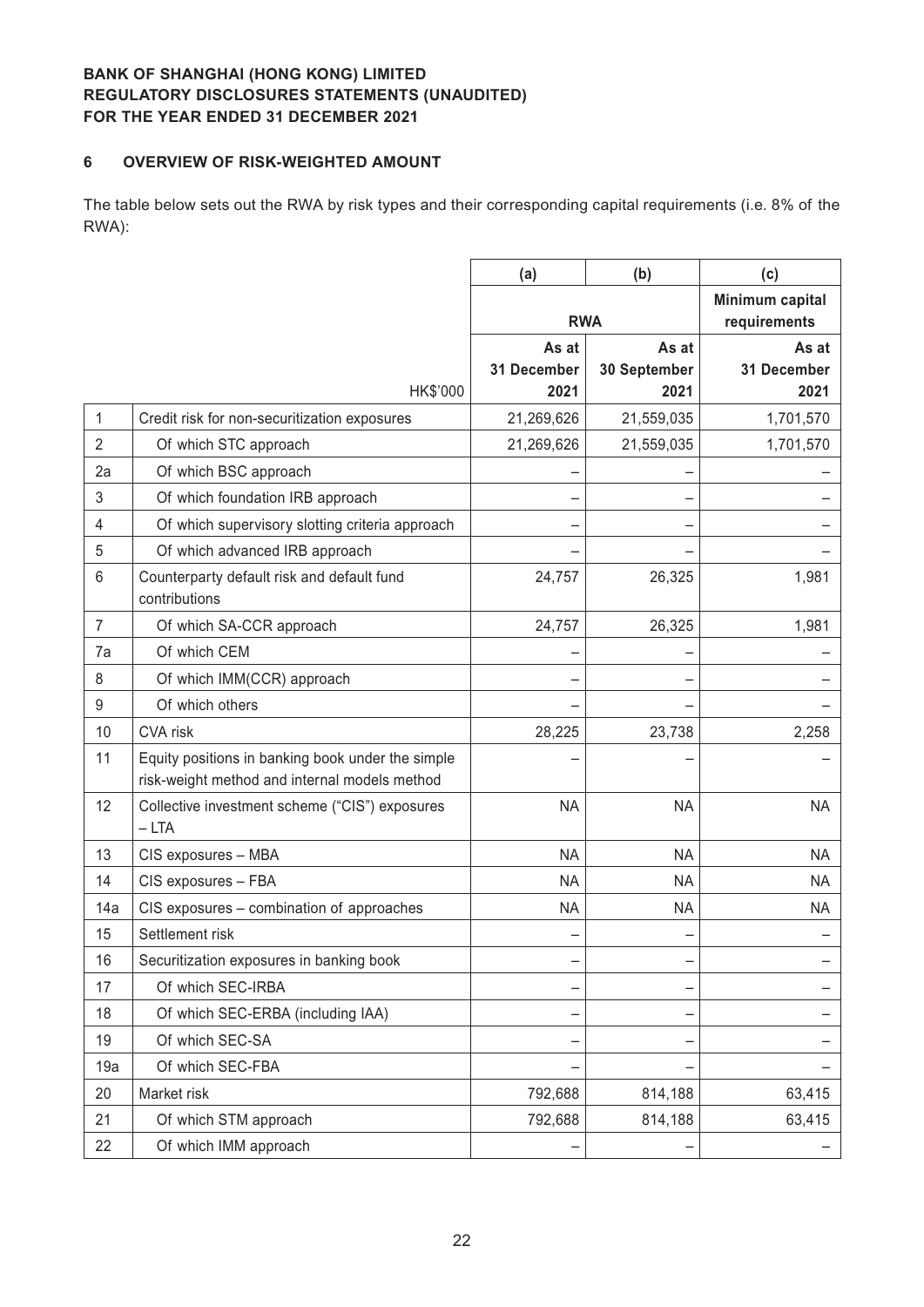### **6 OVERVIEW OF RISK-WEIGHTED AMOUNT (CONTINUED)**

|                 |                                                                                                                                                              | (a)                          | (b)                           | (c)                             |
|-----------------|--------------------------------------------------------------------------------------------------------------------------------------------------------------|------------------------------|-------------------------------|---------------------------------|
|                 |                                                                                                                                                              | <b>RWA</b>                   |                               | Minimum capital<br>requirements |
|                 | HK\$'000                                                                                                                                                     | As at<br>31 December<br>2021 | As at<br>30 September<br>2021 | As at<br>31 December<br>2021    |
| 23              | Capital charge for switch between exposures in<br>trading book and banking book (not applicable<br>before the revised market risk framework takes<br>effect) | <b>NA</b>                    | <b>NA</b>                     | <b>NA</b>                       |
| 24              | Operational risk                                                                                                                                             | 1,034,738                    | 1,045,963                     | 82,779                          |
| 24a             | Sovereign concentration risk                                                                                                                                 | NA.                          | NA                            | NA                              |
| 25              | Amounts below the thresholds for deduction<br>(subject to 250% RW)                                                                                           | 1,202,980                    | 1,225,775                     | 96,238                          |
| 26              | Capital floor adjustment                                                                                                                                     |                              |                               |                                 |
| 26a             | Deduction to RWA                                                                                                                                             |                              |                               |                                 |
| 26 <sub>b</sub> | Of which portion of regulatory reserve for<br>general banking risks and collective provisions<br>which is not included in Tier 2 Capital                     |                              |                               |                                 |
| 26c             | Of which portion of cumulative fair value gains<br>arising from the revaluation of land and<br>buildings which is not included in Tier 2 Capital             |                              |                               |                                 |
| 27              | <b>Total</b>                                                                                                                                                 | 24,353,014                   | 24,695,024                    | 1,948,241                       |

Total RWA remained stable during the quarter.

#### **7 CREDIT RISK**

#### **(a) Qualitative Disclosures**

#### **(i) General Qualitative Disclosures**

Credit risk arises from borrowers or counterparties failing to meet their debt or contractual obligations. It includes both the risk of lending as well as the pre-settlement and settlement risk of foreign exchange, derivatives and debt securities.

The Company's Credit Risk Policy sets forth the principles by which the Company conducts its credit risk management and control activities.

These policies, supplemented by a number of operational policies and standards, ensure consistency in identifying, assessing, underwriting, measuring, reporting and controlling credit risk across the Company, and provide guidance in the formulation of business-specific credit risk policies and standards.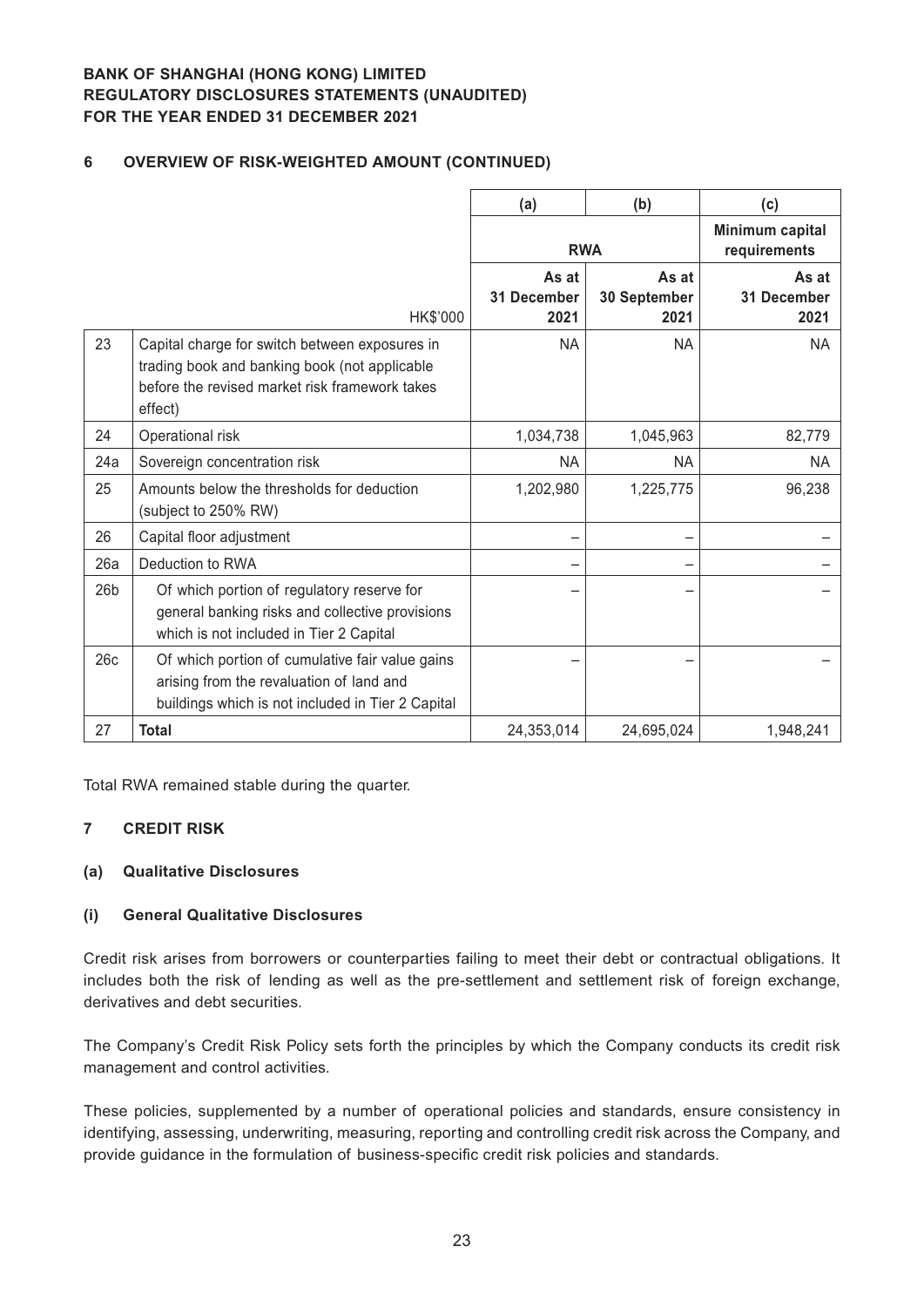#### **7 CREDIT RISK (CONTINUED)**

#### **(a) Qualitative Disclosures (continued)**

#### **(i) General Qualitative Disclosures (continued)**

In managing its risk profile, the Company has some criteria in place that serve to support the Company's portfolio strategy planning and ensure sound, well-defined and consistent credit underwriting standards across business units of the Company. The Company sets Risk Appetite to specify the guidelines for the acceptance of risks associated with the extension of credit facilities. The delegation of authority sets out the level of credit authority required for approval of credit extension to a counterparty group.

RMU is the second line of defense responsible for the development and maintenance of credit risk management and internal control frameworks. It provides independent review and challenge to the first line of defense (e.g. Business Units) who are ultimately responsible for the identification, assessment and management of risk on an end-to-end basis and in conformity with approved risk appetite and policies.

Credit risk managers under RMU reports to the Chief Risk Officer:

- to review and control credit risk and portfolio quality and ensure compliance with all applicable credit policies, and procedures.
- to work with first line of defense to perform post-approval monitoring and to ensure completion of the post-approval conditions and documentation

The Company's ultimate credit authority is vested with the Company's Board of Directors.

Please refer to Section 5 on the risk management committees established to discuss the various risk types.

RMU also partners the Compliance unit and Technology Risk to ensure all risk-taking activities abide by all regulations and Operation to perform independent checks on completeness of documentation, compliance of condition precedent / credit conditions prior to the activation of credit facilities, while Internal Audit unit serves as a third line of defense to provide an independent assessment and assurance on the reliability, adequacy and effectiveness of our system of internal controls, risk management procedures, governance framework and processes.

The Company constantly invests in systems to support risk monitoring and reporting for our businesses. The end-to-end credit process is continually reviewed and improved through various front-to-back initiatives involving the business units, operations, RMU and other key stakeholders.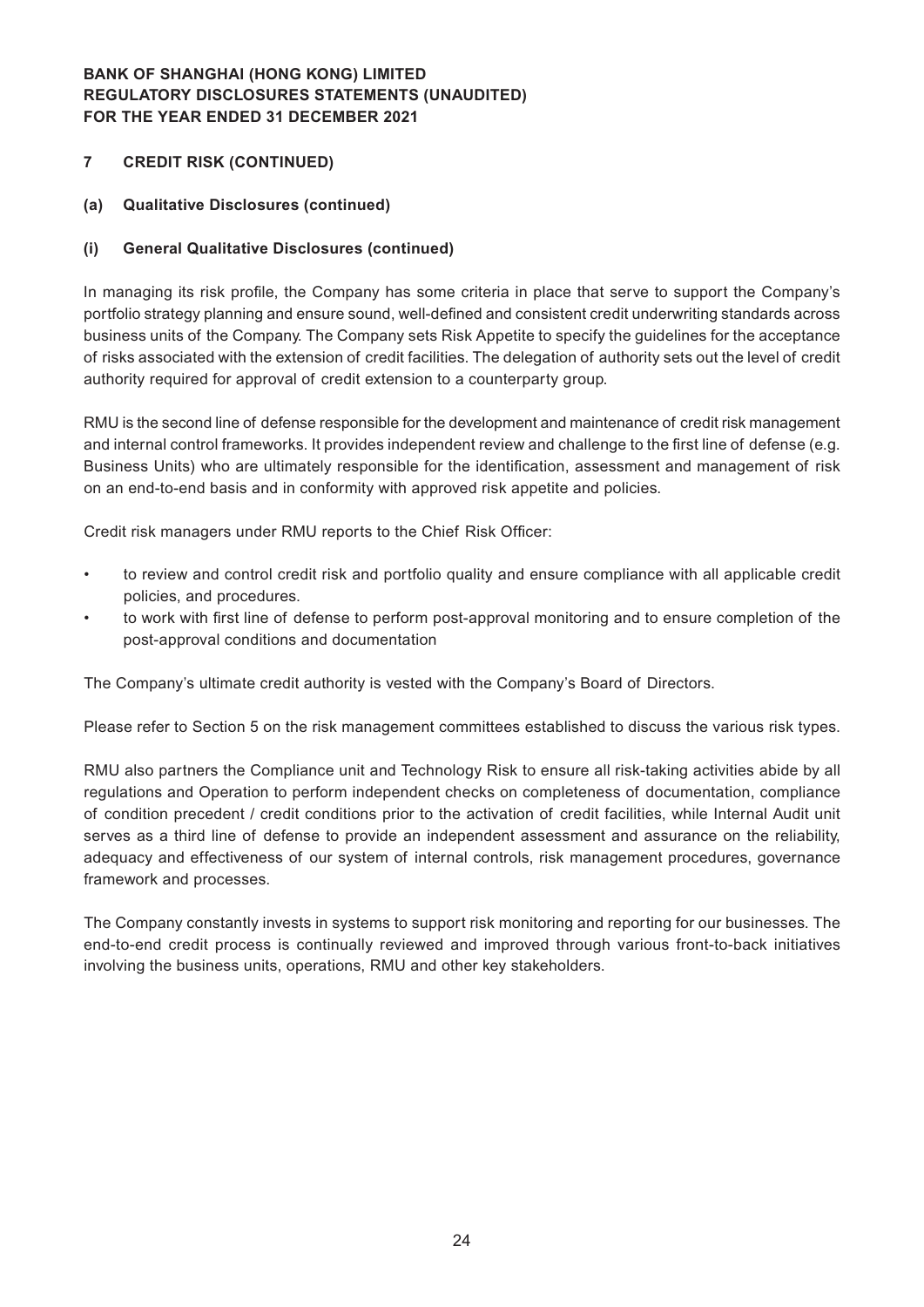#### **7 CREDIT RISK (CONTINUED)**

#### **(a) Qualitative Disclosures (continued)**

#### **(ii) Qualitative Disclosures related to Credit Risk Mitigation techniques**

The Company's Credit Risk Policy provides policy requirements and references on:

- • Eligible collaterals
- Collateral valuation and valuation method
- Appointment of valuers / appraisers
- Loan-to-valuation / margin calls

Core processes for collateral evaluation include frequency of valuation for the various asset classes.

Where possible, the Company takes collateral as a secondary recourse to the borrower. This includes, but not limited to, cash, marketable securities, real estate, trade receivables, inventory and equipment, and other physical and/or financial collateral. The Company may also take fixed and floating charges on the assets of borrowers. Policies are in place to determine the eligibility of collateral for credit risk mitigation. These include requiring specific collateral to meet minimum operational requirements in order to be considered as effective risk mitigants. The Company's collateral is generally solid and periodic valuations of collateral are required. For derivatives, collateral arrangements are typically covered under market-standard documentation, such as International Swaps & Derivatives Association (ISDA) Agreements and Master Repurchase Agreements. The collateral received is marked-to-market on a frequency the Company and the counterparties mutually agreed upon, governed by internal guidelines with respect to the collateral eligibility. In the event of a default, the credit risk exposure is reduced by master-netting arrangements where the Company is allowed to offset what the Company owes a counterparty against what is due from that counterparty in a netting-eligible jurisdiction.

In times of difficulty, the Company will review the customer's specific situation and circumstances to assist them in restructuring their repayment liabilities.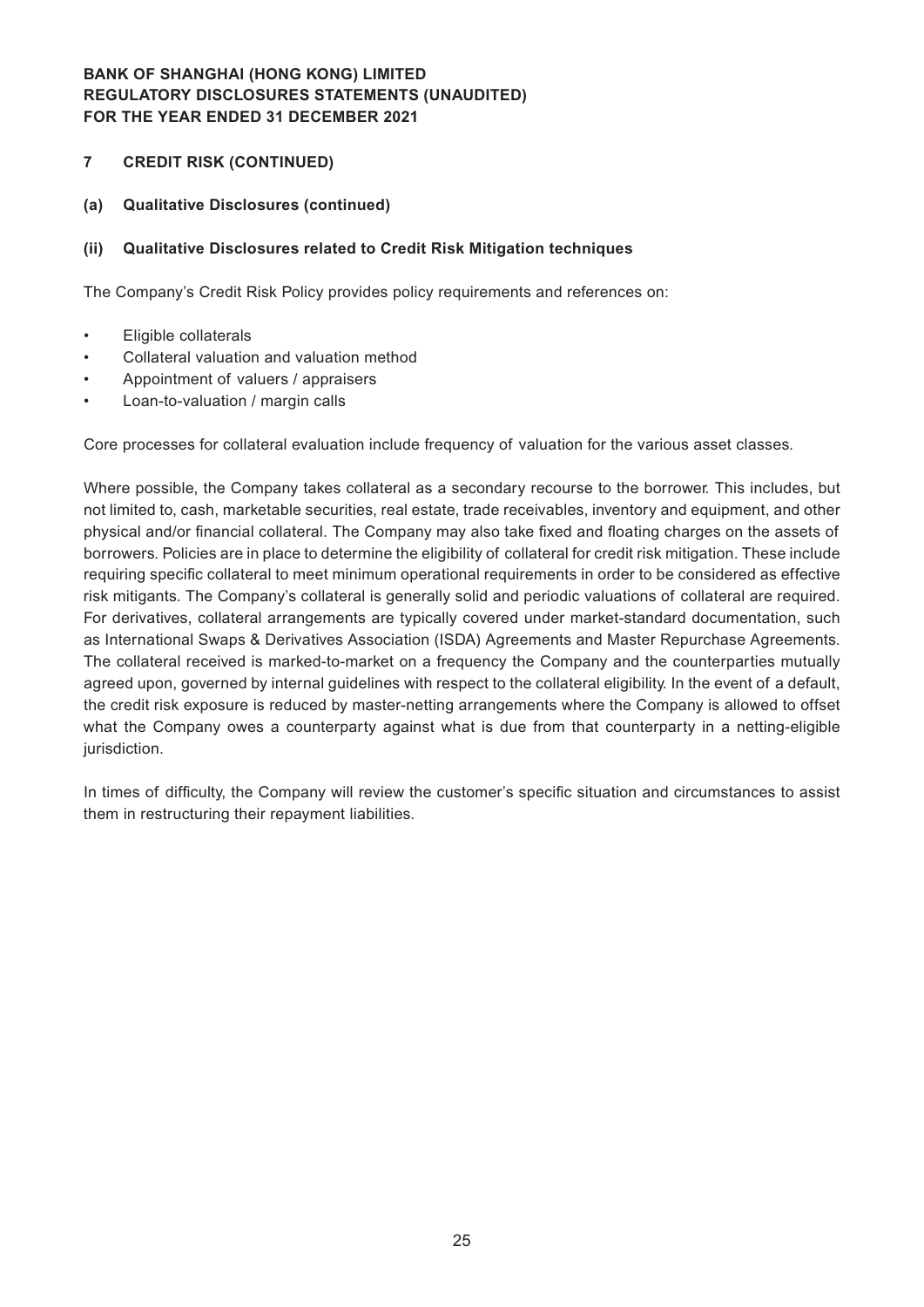- **7 CREDIT RISK (CONTINUED)**
- **(a) Qualitative Disclosures (continued)**

### **(iii) Additional Disclosures related to the Credit Quality of Assets**

HKMA's Loan Classification System requires credit portfolios to be categorised into one of the following five categories, according to the Company's assessment of a borrower's ability to repay a credit facility from its normal sources of income.

| Pass:            | This refers to loans where borrowers are current in meeting commitments and full<br>repayment of interest and principal is not in doubt.                                                                                                                                                                                                                                                                                                                                                        |
|------------------|-------------------------------------------------------------------------------------------------------------------------------------------------------------------------------------------------------------------------------------------------------------------------------------------------------------------------------------------------------------------------------------------------------------------------------------------------------------------------------------------------|
| Special Mention: | This refers to loans where borrowers are experiencing difficulties which may<br>threaten the lender's position. Ultimate loss is not expected at this stage but could<br>occur if adverse conditions persist.                                                                                                                                                                                                                                                                                   |
| Substandard:     | This refers to loans where borrowers are displaying a definable weakness that is<br>likely to jeopardize repayment. The Company is relying heavily on available security.<br>This would include loans where some loss of principal or interest is possible after<br>taking account of the net realizable value of the security, and rescheduled loans<br>where concessions have been made to a borrower on interest or principal such<br>as to render the loan "non-commercial" to the Company. |
| Doubtful:        | This refers to loans where collection in full is improbable and the Company expects<br>to sustain a loss of principal and/or interest after taking account of the net realizable<br>value of the security.                                                                                                                                                                                                                                                                                      |
| Loss:            | This refers to loans which are considered uncollectible after exhausting all collection<br>efforts such as realization of collateral, institution of legal proceedings, etc.                                                                                                                                                                                                                                                                                                                    |

Credit facilities are classified as restructured assets when the Company grants non-commercial concessions to a borrower because it is in a worse financial position or is unable to meet the original repayment schedule. A restructured credit facility is classified into the appropriate non-performing grade based on the assessment of the borrower's financial condition and its ability to repay according to the restructured terms.

Such credit facilities are not returned to the performing status until there are reasonable grounds to conclude that the borrower will be able to service all future principal and interest payments on the credit facility in accordance with the restructured terms.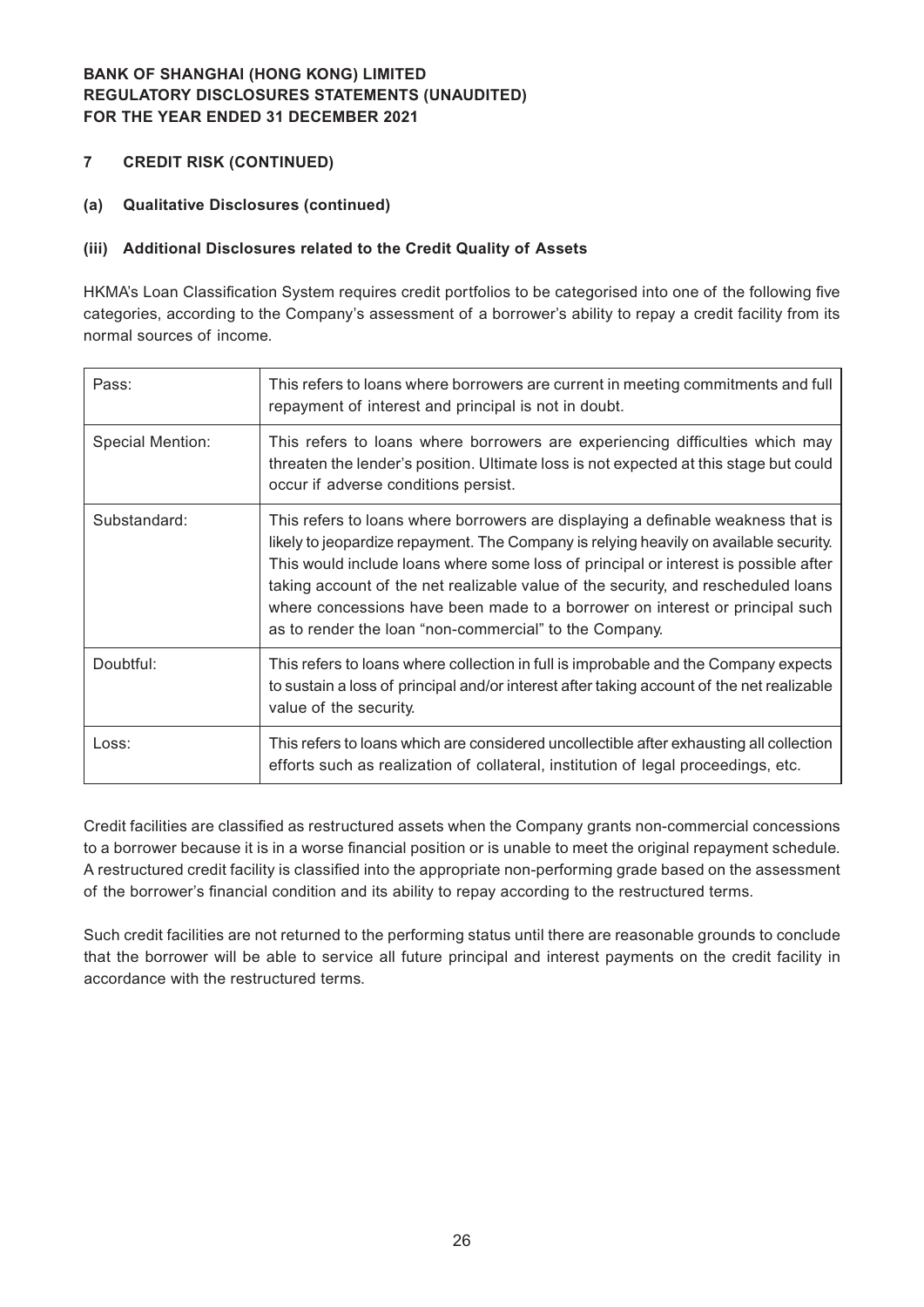#### **7 CREDIT RISK (CONTINUED)**

**(a) Qualitative Disclosures (continued)**

#### **(iii) Additional Disclosures related to the Credit Quality of Assets (continued)**

Currently, different terminology and criteria exists for the categorization of quality of credit exposures for various purpose:

1. Prudential / Regulatory definition for capital adequacy purpose - "Default"

Under Basel, a default is considered to have occurred when an obligor is considered Unlikely to Pay (UTP) (with list of such indicators specified in the Basel Accord) its credit obligations in full without recourse to actions such as realizing collateral (if held), or the obligor is more than 90 Days Past Due (90DPD) on any material obligation. It should be noted that the Basel UTP and 90DPD criteria are aligned to the Company's definition of Subjective and Technical Default respectively.

2. Accounting definition for valuation / provisioning purpose – "Credit-Impaired"

Under HKFRS 9, a financial asset is considered credit-impaired when one or more events (with list of such events specified in the HKFRS 9) that have a detrimental impact on the estimated future cash flows of that financial asset have occurred. All such financial instruments are classified as Stage 3 and requires individual assessment of provisions under the principle of HKFRS 9. This is aligned to the Company's definition. In other words exposures which are classified as Default under Basel purpose are considered to be Credit-Impaired for HKFRS 9 purpose.

#### **(iv) ECAI rating under the STC approach**

The Company adopted the Standard (Credit Risk) Approach for credit risk. The Company used the credit ratings from the following external credit assessment institutions ("ECAIs") for all classes of credit exposures mentioned below:

- • Moody's Investors Services
- Standard and Poor's Rating Services
- **Fitch Ratings**

The process used to map ECAIs issue specific rating to the exposures recorded in the Company's banking book is consistent with those prescribed in the Banking (Capital) Rules.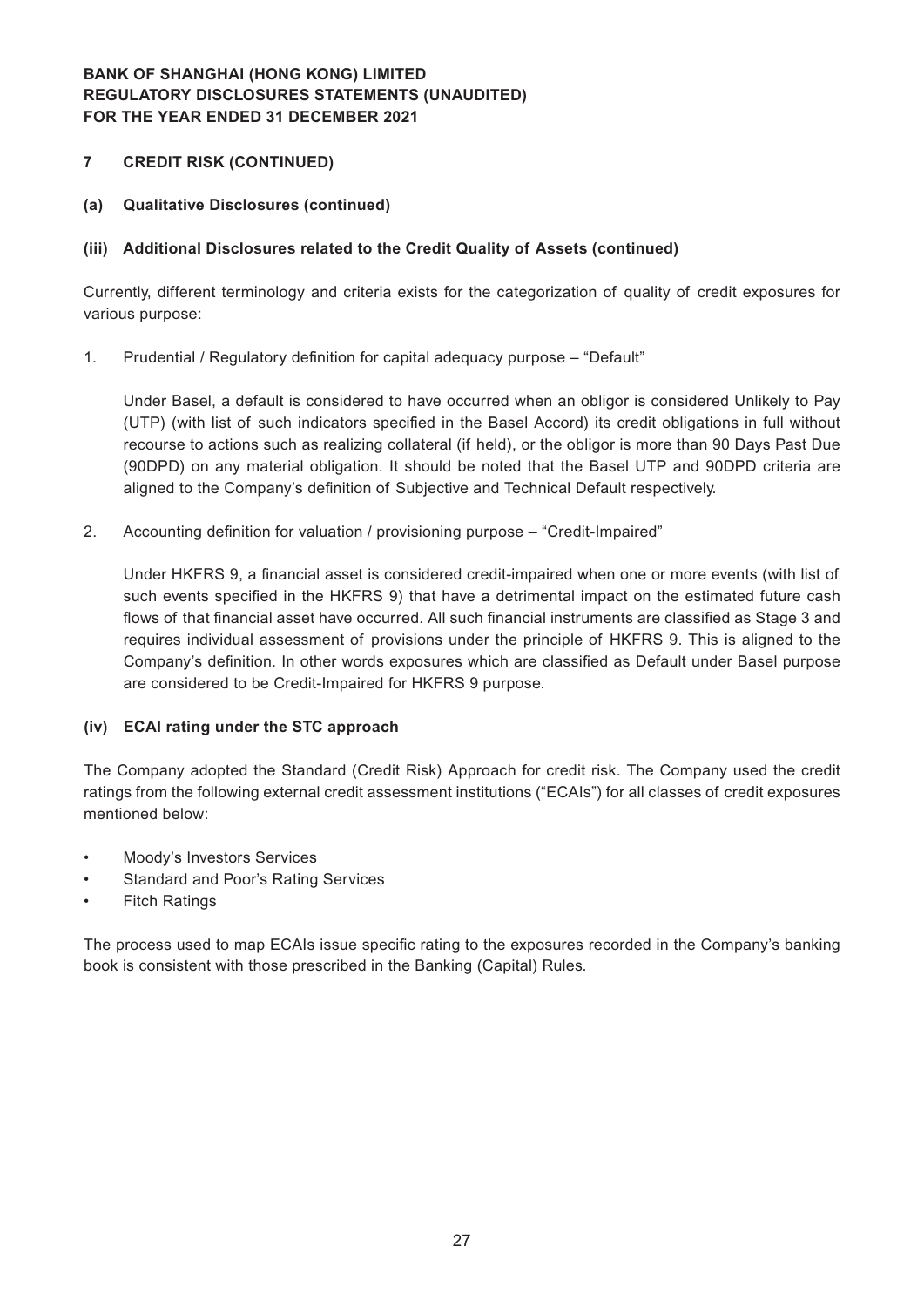#### **7 CREDIT RISK (CONTINUED)**

#### **(b) Credit quality of assets**

|                        |                             | (a)                           | (b)                            | (c)                         | (d)                                                                                                                                           | (e)                                                                          | (f)                                                            | (g)             |
|------------------------|-----------------------------|-------------------------------|--------------------------------|-----------------------------|-----------------------------------------------------------------------------------------------------------------------------------------------|------------------------------------------------------------------------------|----------------------------------------------------------------|-----------------|
| As at 31 December 2021 |                             | Gross carrying amounts of     |                                |                             | Of which ECL<br>Of which<br>accounting provisions<br><b>ECL</b><br>for credit losses on<br>accounting<br>STC approach exposures<br>provisions |                                                                              |                                                                |                 |
|                        |                             | <b>Defaulted</b><br>exposures | Non-<br>defaulted<br>exposures | Allowances /<br>impairments | Allocated in<br>regulatory<br>category of<br>specific<br>provisions                                                                           | <b>Allocated in</b><br>regulatory<br>category of<br>collective<br>provisions | for credit<br>losses on<br><b>IRB</b><br>approach<br>exposures | Net values      |
|                        |                             | <b>HK\$'000</b>               | <b>HK\$'000</b>                | <b>HK\$'000</b>             | <b>HK\$'000</b>                                                                                                                               | <b>HK\$'000</b>                                                              | <b>HK\$'000</b>                                                | <b>HK\$'000</b> |
|                        | Loans                       | 288,818                       | 21,763,436                     | 309,951                     | 110.764                                                                                                                                       | 199,187                                                                      | $\qquad \qquad -$                                              | 21,742,303      |
| 2                      | Debt securities             |                               | 8,074,694                      | 3.090                       | —                                                                                                                                             | 3,090                                                                        | —                                                              | 8,071,604       |
| 3                      | Off-balance sheet exposures |                               | 460.997                        | 1,484                       | —                                                                                                                                             | 1,484                                                                        | $\overline{\phantom{0}}$                                       | 459,513         |
| 4                      | <b>Total</b>                | 288,818                       | 30,299,127                     | 314,525                     | 110.764                                                                                                                                       | 203,761                                                                      | -                                                              | 30,273,420      |

A default is considered to have occurred with regard to a particular borrower when either or both of the following events have taken place:

- a) Subjective default: Borrower is considered to be unlikely to pay its credit obligations in full, without taking action such as realising security (if held).
- b) Technical default: Borrower is more than 90 days past due on any credit obligation.

Loans included balances with banks and central bank, placements with and advances to banks, loans and advances to customers and related interest receivables.

Debt securities included non-trading investment securities and related interest receivables.

Off-balance sheet exposures included direct credit substitutes, transaction-related contingencies, trade-related contingencies and irrecoverable loans commitment.

#### **(c) Changes in Stock of Defaulted Loans and Debt Securities**

|   |                                                                        | <b>HK\$'000</b> |
|---|------------------------------------------------------------------------|-----------------|
|   | Defaulted loans and debt securities as at 30 June 2021                 | 254,883         |
| 2 | Loans and debt securities that have defaulted since the last reporting | 288,818         |
| 3 | Returned to non-defaulted status                                       |                 |
| 4 | Amounts written off                                                    | (255, 935)      |
| 5 | Other changes                                                          | 1,052           |
|   | Defaulted loans and debt securities as at 31 December 2021             | 288,818         |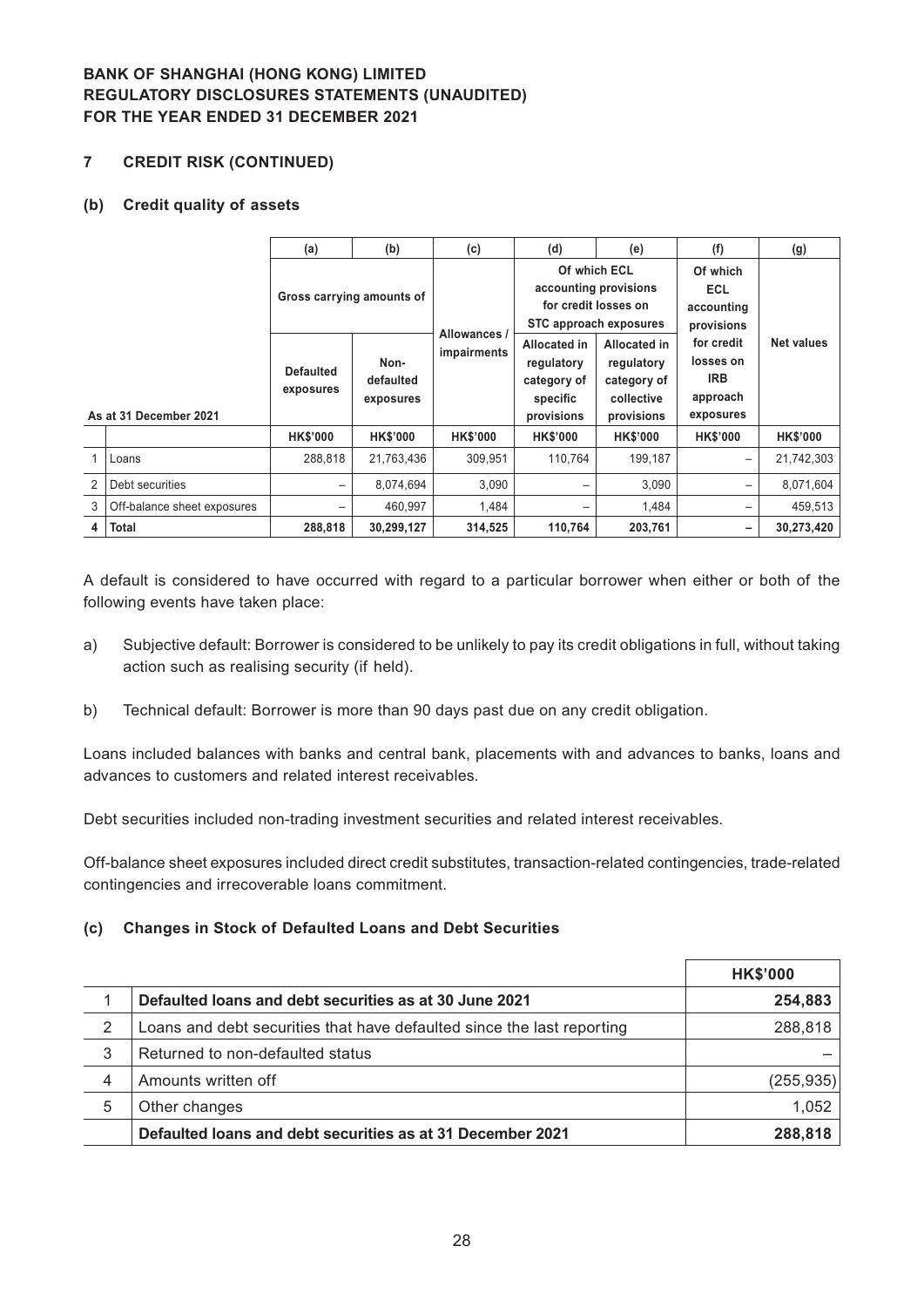# **7 CREDIT RISK (CONTINUED)**

# **(d) Additional Quantitative Disclosures related to Credit Quality of Assets**

# **(i) Credit risk exposure by geographical areas, industry and residual maturity**

| <b>Geographical area</b><br><b>HK\$'000</b> | As at<br>31 December 2021 |
|---------------------------------------------|---------------------------|
| - Hong Kong                                 | 10,666,677                |
| - China                                     | 16,617,461                |
| - Others                                    | 3,303,807                 |
| <b>Total</b>                                | 30,587,945                |

| <b>Industry</b>                   | As at            |
|-----------------------------------|------------------|
| <b>HK\$'000</b>                   | 31 December 2021 |
| - Banks                           | 10,658,265       |
| - Official sector                 | 1,091,042        |
| - Public sector entity            | 200,090          |
| - Non-bank private sector         | 18,638,548       |
| o Property development            | 2,823,875        |
| o Property investment             | 396,582          |
| o Civil engineering works         | 112,863          |
| o Financial concerns              | 7,856,348        |
| o Stockbrokers                    | 135,531          |
| o Electricity and gas             | 805,795          |
| o Wholesale and retail trade      | 1,445,762        |
| o Manufacturing                   | 3,399,322        |
| o Transport & transport equipment | 322,732          |
| o Information Technology          | 436,996          |
| o Individuals                     | 72,901           |
| o Others                          | 829,841          |
| <b>Total</b>                      | 30,587,945       |

| <b>Residual maturity</b><br><b>HK\$'000</b>   | As at<br>31 December 2021 |
|-----------------------------------------------|---------------------------|
| - Up to and including one year                | 23,025,471                |
| - Over one year and up to including two years | 4,191,767                 |
| - Over two years                              | 3,370,707                 |
| <b>Total</b>                                  | 30,587,945                |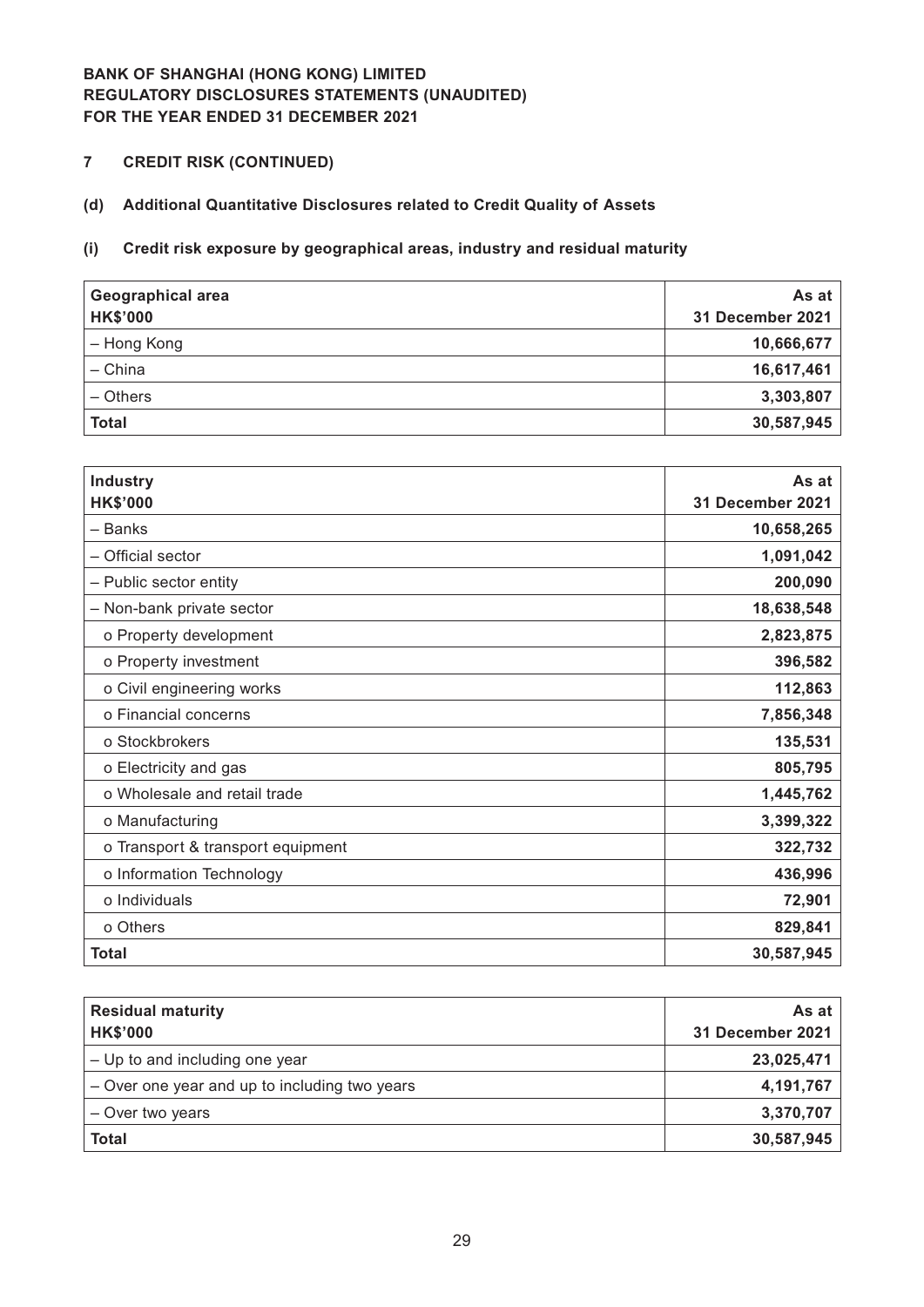**7 CREDIT RISK (CONTINUED)**

### **(d) Additional Quantitative Disclosures related to Credit Quality of Assets (continued)**

#### **(ii) Impaired exposures and related allowances and write-offs by geographical area and industries**

**Ho**ngrid **C** 

248,878

| <b>Geographical area</b><br><b>HK\$'000</b> |                  | 31 December 2021 |         |
|---------------------------------------------|------------------|------------------|---------|
|                                             | <b>Hong Kong</b> | China            | Total   |
| Gross outstanding<br>Of which:              | 359,641          |                  | 359,641 |
| Exposures subject to Stage 3 ECL            | 359,641          |                  | 359,641 |
| Less: Impairment                            | 110,763          |                  | 110,763 |
|                                             | 248,878          |                  | 248,878 |
|                                             |                  |                  |         |

Impaired exposures subject to Stage 3 ECL are mainly related to property development and wholesale and retail trade.

#### **(iii) Aging analysis of accounting past due exposures**

Please refer to section 18 overdue and rescheduled assets for details.

#### **(iv) Breakdown of restructured exposures**

Please refer to section 18 overdue and rescheduled assets for details.

#### **(e) Overview of Recognized Credit Risk Mitigation**

|                |                        | <b>Exposures</b><br>unsecured:<br>carrying amount | <b>Exposures</b><br>to be secured | <b>Exposures</b><br>secured by<br>recognized<br>collateral | <b>Exposures</b><br>secured by<br>recognized<br>guarantees | <b>Exposures</b><br>secured by<br>recognized<br>credit derivative<br>contracts |
|----------------|------------------------|---------------------------------------------------|-----------------------------------|------------------------------------------------------------|------------------------------------------------------------|--------------------------------------------------------------------------------|
|                | As at 31 December 2021 | <b>HK\$'000</b>                                   | <b>HK\$'000</b>                   | <b>HK\$'000</b>                                            | <b>HK\$'000</b>                                            | <b>HK\$'000</b>                                                                |
|                | Loans                  | 17,445,447                                        | 4,296,856                         | 16,048                                                     | 4,280,808                                                  |                                                                                |
| $\overline{2}$ | Debt securities        | 8,071,604                                         |                                   |                                                            |                                                            |                                                                                |
| 3              | <b>Total</b>           | 25,517,051                                        | 4,296,856                         | 16,048                                                     | 4,280,808                                                  |                                                                                |
| 4              | Of which defaulted     | 214,811                                           |                                   |                                                            |                                                            |                                                                                |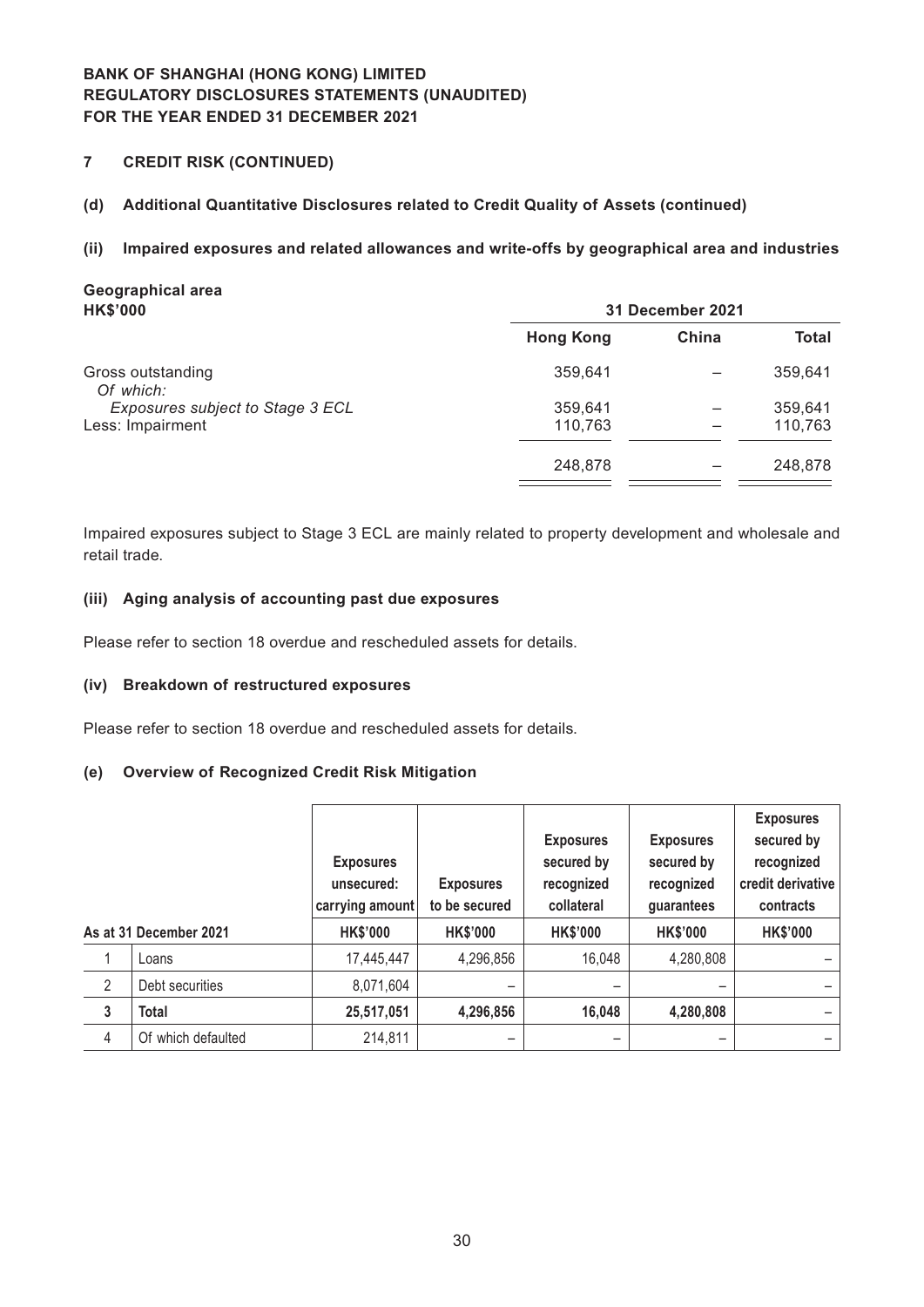# **7 CREDIT RISK (CONTINUED)**

# **(f) Credit Risk Exposures and Effects of Recognized Credit Risk Mitigation – STC approach**

|                |                                                                                                                                     | As at 31 December 2021     |                                         |                            |                                           |                 |                            |  |  |  |
|----------------|-------------------------------------------------------------------------------------------------------------------------------------|----------------------------|-----------------------------------------|----------------------------|-------------------------------------------|-----------------|----------------------------|--|--|--|
|                |                                                                                                                                     |                            | <b>Exposures pre-CCF</b><br>and pre-CRM |                            | <b>Exposures post-CCF</b><br>and post-CRM |                 | <b>RWA and RWA density</b> |  |  |  |
|                | <b>Exposure classes</b>                                                                                                             | On-balance<br>sheet amount | Off-balance<br>sheet amount             | On-balance<br>sheet amount | Off-balance<br>sheet amount               | <b>RWA</b>      | <b>RWA density</b>         |  |  |  |
|                |                                                                                                                                     | <b>HK\$'000</b>            | <b>HK\$'000</b>                         | <b>HK\$'000</b>            | <b>HK\$'000</b>                           | <b>HK\$'000</b> | $\%$                       |  |  |  |
| $\mathbf{1}$   | Sovereign exposures                                                                                                                 | 1,091,298                  |                                         | 1,091,298                  |                                           | 40,119          | $\overline{4}$             |  |  |  |
| $\overline{2}$ | PSE exposures                                                                                                                       | 200,089                    |                                         | 200,089                    |                                           | 40,018          | 20                         |  |  |  |
| 2a             | Of which: domestic PSEs                                                                                                             | 200,089                    |                                         | 200,089                    | $\overline{\phantom{0}}$                  | 40,018          | 20                         |  |  |  |
| 2 <sub>b</sub> | Of which: foreign PSEs                                                                                                              |                            |                                         |                            | $\overline{\phantom{0}}$                  |                 |                            |  |  |  |
| 3              | Multilateral development bank<br>exposures                                                                                          |                            |                                         |                            |                                           |                 |                            |  |  |  |
| 4              | Bank exposures                                                                                                                      | 6,277,540                  |                                         | 9,157,661                  |                                           | 3,645,777       | 40                         |  |  |  |
| 5              | Securities firm exposures                                                                                                           | 390,246                    | 450,000                                 | 390,246                    |                                           | 195,123         | 50                         |  |  |  |
| 6              | Corporate exposures                                                                                                                 | 21,640,902                 | 4,004,647                               | 17,340,660                 | 225,811                                   | 16,697,996      | 95                         |  |  |  |
| 7              | CIS exposures                                                                                                                       |                            |                                         |                            |                                           |                 |                            |  |  |  |
| 8              | Cash items                                                                                                                          |                            |                                         |                            |                                           |                 |                            |  |  |  |
| 9              | Exposures in respect of failed<br>delivery on transactions entered<br>into on a basis other than a<br>delivery-versus-payment basis |                            |                                         |                            |                                           |                 |                            |  |  |  |
| 10             | Regulatory retail exposures                                                                                                         | 5,025                      |                                         | 5,025                      | $\overline{\phantom{0}}$                  | 3,769           | 75                         |  |  |  |
| 11             | Residential mortgage loans                                                                                                          |                            |                                         |                            | $\overline{\phantom{0}}$                  |                 |                            |  |  |  |
| 12             | Other exposures which are not<br>past due exposures                                                                                 | 324,607                    |                                         | 324,607                    | -                                         | 324,607         | 100                        |  |  |  |
| 13             | Past due exposures                                                                                                                  | 214,811                    |                                         | 214,811                    | $\qquad \qquad -$                         | 322,217         | 150                        |  |  |  |
| 14             | Significant exposures to<br>commercial entities                                                                                     |                            |                                         |                            |                                           |                 |                            |  |  |  |
| 15             | <b>Total</b>                                                                                                                        | 30,144,518                 | 4,454,647                               | 28,724,397                 | 225,811                                   | 21,269,626      | 73                         |  |  |  |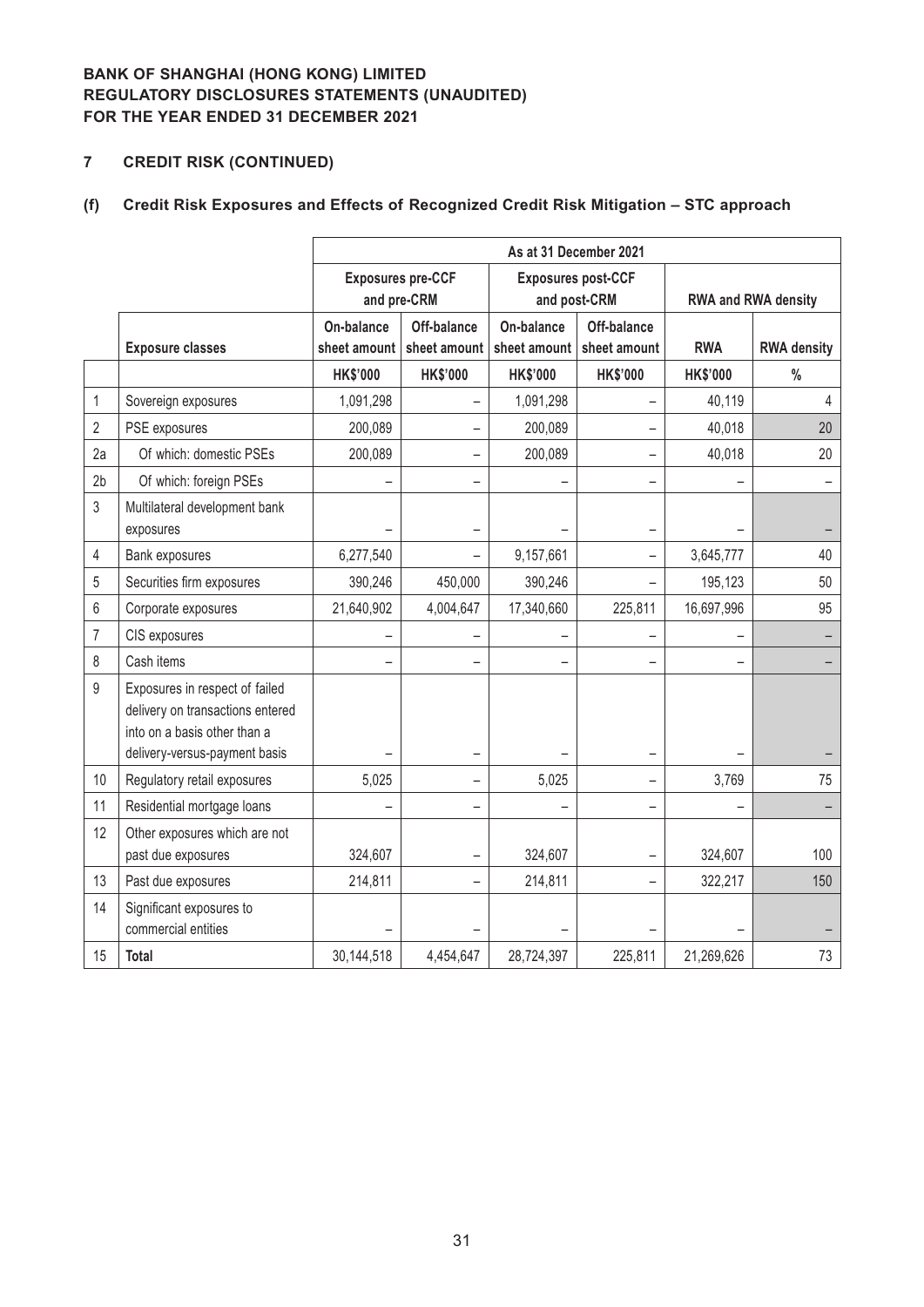# **7 CREDIT RISK (CONTINUED)**

# **(g) Credit Risk Exposures by Asset Classes and by Risk Weights - STC approach**

|                |                                                                                                                                            |         | As at 31 December 2021   |                          |                          |                        |                        |                              |         |                                    |               |                                                                                                        |
|----------------|--------------------------------------------------------------------------------------------------------------------------------------------|---------|--------------------------|--------------------------|--------------------------|------------------------|------------------------|------------------------------|---------|------------------------------------|---------------|--------------------------------------------------------------------------------------------------------|
|                |                                                                                                                                            | $0\%$   | 10%<br>HK\$'000 HK\$'000 | 20%<br><b>HK\$'000</b>   | 35%<br><b>HK\$'000</b>   | 50%<br><b>HK\$'000</b> | 75%<br><b>HK\$'000</b> | 100%<br><b>HK\$'000</b>      | 150%    | 250%<br>HK\$'000 HK\$'000 HK\$'000 | <b>Others</b> | <b>Total credit</b><br>risk<br>exposures<br>amount<br>(post CCF<br>and<br>post CRM)<br><b>HK\$'000</b> |
| 1              | Sovereign exposures                                                                                                                        | 890,702 |                          | 200,596                  |                          |                        |                        |                              |         |                                    |               | 1,091,298                                                                                              |
| $\overline{2}$ | PSE exposures                                                                                                                              |         |                          | 200,089                  |                          |                        |                        |                              |         |                                    |               | 200,089                                                                                                |
| 2a             | Of which: domestic<br><b>PSEs</b>                                                                                                          |         |                          | 200,089                  | -                        | -                      | ۳                      |                              |         |                                    |               | 200,089                                                                                                |
| 2 <sub>b</sub> | Of which foreign<br>PSEs                                                                                                                   |         |                          |                          |                          |                        |                        |                              |         |                                    |               |                                                                                                        |
| 3              | Multilateral<br>development bank<br>exposures                                                                                              |         |                          |                          |                          |                        |                        |                              |         |                                    |               |                                                                                                        |
| 4              | Bank exposures                                                                                                                             |         |                          | 3,110,178                | $\overline{\phantom{0}}$ | 6,047,483              |                        |                              |         |                                    |               | 9,157,661                                                                                              |
| 5              | Securities firm<br>exposures                                                                                                               |         |                          |                          | $\overline{\phantom{0}}$ | 390,246                |                        |                              |         |                                    |               | 390,246                                                                                                |
| $6\,$          | Corporate exposures                                                                                                                        |         | −                        |                          | $\overline{\phantom{0}}$ | 1,793,727              | $\overline{a}$         | 15,715,969                   | 56,775  |                                    |               | 17,566,471                                                                                             |
| $\overline{7}$ | CIS exposures                                                                                                                              |         | -                        | $\overline{\phantom{0}}$ | ۳                        | -                      | -                      |                              |         |                                    |               |                                                                                                        |
| 8              | Cash items                                                                                                                                 |         |                          |                          |                          |                        |                        |                              |         |                                    |               |                                                                                                        |
| $9\,$          | Exposures in respect<br>of failed delivery on<br>transactions entered<br>into on a basis other<br>than a delivery-<br>versus-payment basis |         |                          |                          |                          |                        |                        |                              |         |                                    |               |                                                                                                        |
| 10             | Regulatory retail<br>exposures                                                                                                             |         |                          |                          |                          |                        | 5,025                  |                              |         |                                    |               | 5,025                                                                                                  |
| 11             | Residential mortgage<br>loans                                                                                                              |         |                          |                          |                          |                        |                        |                              |         |                                    |               |                                                                                                        |
| 12             | Other exposures<br>which are not past<br>due exposures                                                                                     |         |                          |                          |                          |                        |                        | 324,607                      |         |                                    |               | 324,607                                                                                                |
| 13             | Past due exposures                                                                                                                         |         | -                        |                          |                          | -                      |                        |                              | 214,811 |                                    |               | 214,811                                                                                                |
| 14             | Significant exposures<br>to commercial<br>entities                                                                                         |         |                          |                          |                          |                        |                        |                              |         |                                    |               |                                                                                                        |
| 15             | <b>Total</b>                                                                                                                               | 890,702 | $\overline{\phantom{0}}$ | 3,510,863                |                          | $-$ 8,231,456          |                        | 5,025   16,040,576   271,586 |         |                                    |               | 28,950,208                                                                                             |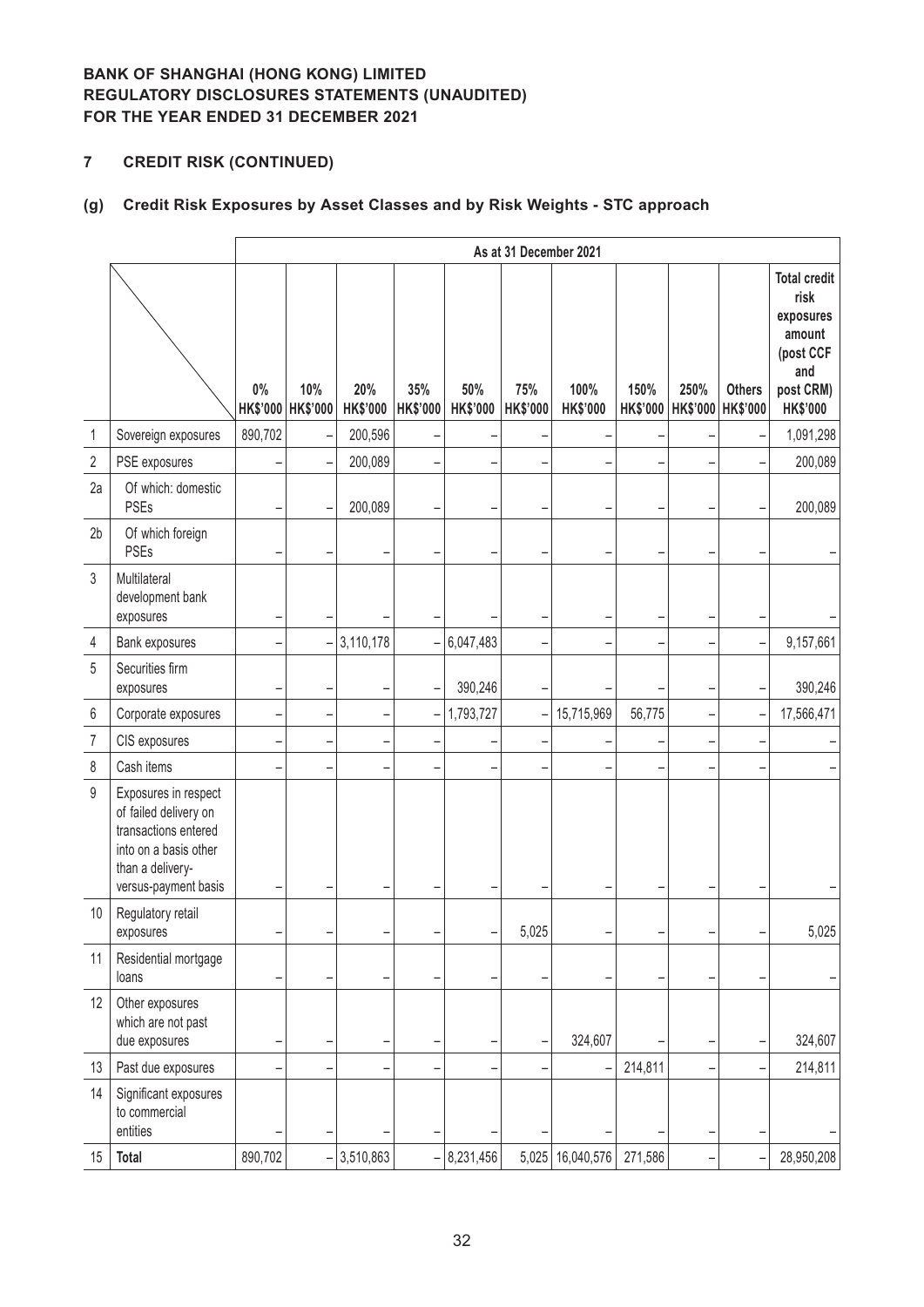#### **8 COUNTERPARTY CREDIT RISK ("CCR")**

#### **(a) Qualitative Disclosures related to Counterparty Credit Risk**

Counterparty Credit Risk is defined as the risk that a counterparty could default before the final settlement of the cash flows of derivatives or securities financing transactions.

Pre-settlement credit risk for traded products arising from a counterparty potentially defaulting on its obligations is quantified by evaluation of the market price, plus potential future exposure.

Issuer default risk that may also arise from derivatives, notes and securities are generally measured based on jump-to-default computations.

The Company's Credit Risk Policy and related standards set out the Company's overarching requirements for guarantees and Traded Products.

Credit limits and exposures to counterparties are subject to the Company's overarching credit risk management framework. Counterparties are assessed individually and assigned credit risk ratings. After the credit exposures are assessed, credit limits are proposed by the business unit, and are approved by the credit risk function after an independent credit assessment.

The Company actively monitors and manages our exposure to counterparties in OTC derivative trades to protect our balance sheet in the event of a counterparty default. Counterparty risk exposures that may be adversely affected by market risk events are identified, reviewed and acted upon by management, and highlighted to the appropriate risk management committees.

Furthermore, the Company enters into master netting / collateral arrangements with counterparties where it is appropriate and feasible to mitigate counterparty risk.

The Company's Credit Risk Policy provide the definition and management of specific wrong-way risk (SWWR). SWWR arises when there is unfavourable correlation between the mark-to-market value of the instrument and the financial strength of the counterparty. An example of SWWR is when granting a credit limit to a counterparty secured by the counterparty's own shares.

The Company does not have external credit ratings, which thus have no impact on the Company's collateral obligations under derivative contracts.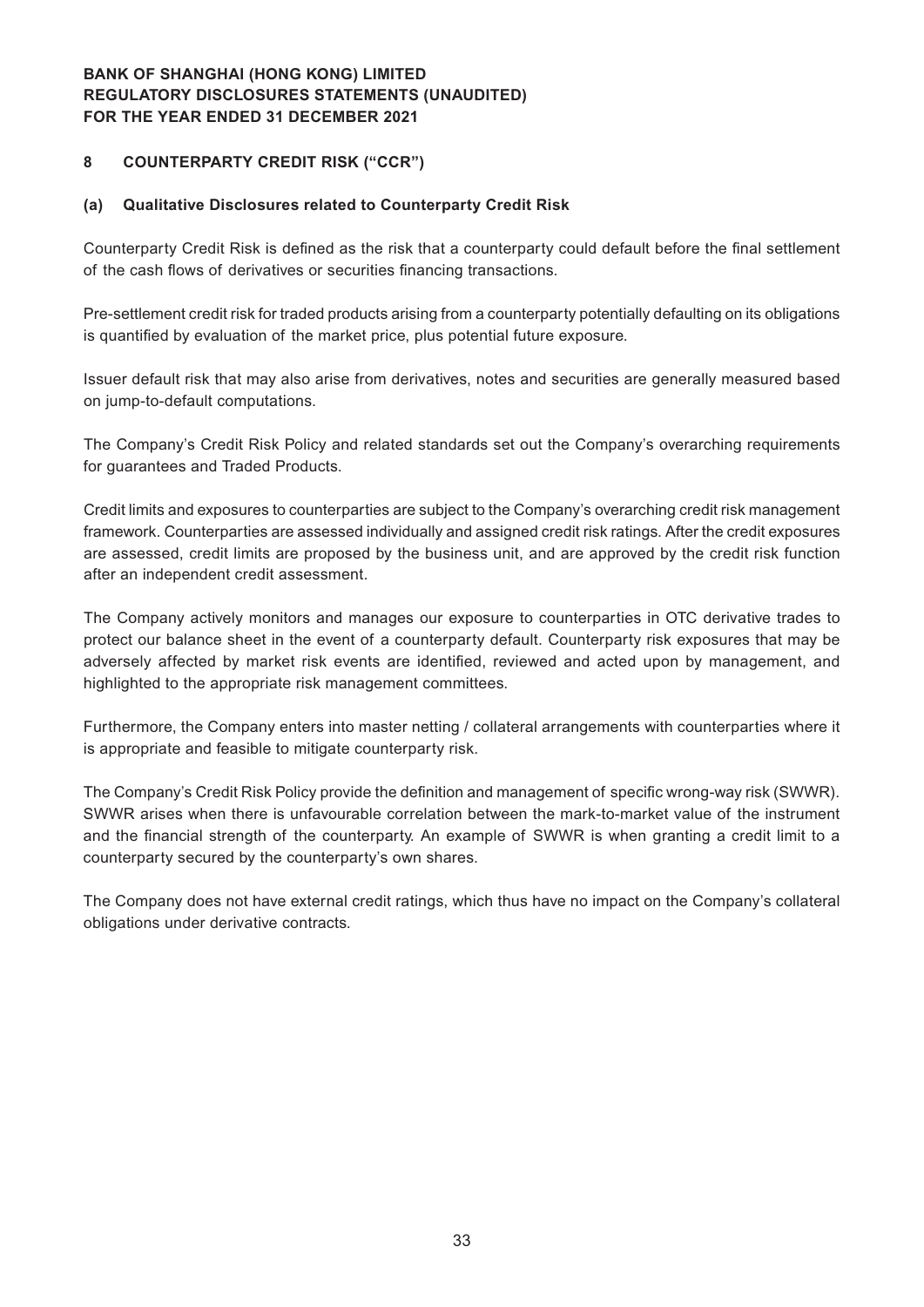# **8 COUNTERPARTY CREDIT RISK ("CCR") (CONTINUED)**

### **(b) Analysis of Counterparty Default Risk Exposures (Other than those to CCPs) by Approaches**

|                |                                                 | As at 31 December 2021                      |                               |                                      |                                                                                          |                                                          |                               |  |  |
|----------------|-------------------------------------------------|---------------------------------------------|-------------------------------|--------------------------------------|------------------------------------------------------------------------------------------|----------------------------------------------------------|-------------------------------|--|--|
|                |                                                 | Replacement<br>cost (RC)<br><b>HK\$'000</b> | <b>PFE</b><br><b>HK\$'000</b> | <b>Effect EPE</b><br><b>HK\$'000</b> | Alpha $(\alpha)$<br>used for<br>computing<br>default risk<br>exposure<br><b>HK\$'000</b> | Default risk<br>exposure<br>after CRM<br><b>HK\$'000</b> | <b>RWA</b><br><b>HK\$'000</b> |  |  |
| 1              | SA - CCR approach (for<br>derivative contracts) | 13,450                                      | 38,043                        |                                      | 1.4                                                                                      | 72,090                                                   | 24,757                        |  |  |
| 1a             | CEM (for derivative contracts)                  |                                             |                               |                                      | 1.4                                                                                      |                                                          |                               |  |  |
| $\overline{2}$ | IMM (CCR) approach                              |                                             |                               |                                      |                                                                                          |                                                          |                               |  |  |
|                |                                                 |                                             |                               |                                      |                                                                                          |                                                          |                               |  |  |
| $\mathfrak{Z}$ | Simple Approach (for SFTs)                      |                                             |                               |                                      |                                                                                          |                                                          |                               |  |  |
| $\overline{4}$ | Comprehensive Approach<br>(for SFTs)            |                                             |                               |                                      |                                                                                          |                                                          |                               |  |  |
| 5              | VaR (for SFTs)                                  |                                             |                               |                                      |                                                                                          |                                                          |                               |  |  |
| 6              | Total                                           |                                             |                               |                                      |                                                                                          |                                                          | 24,757                        |  |  |

#### **(c) CVA Capital Charge**

|   |                                                                                       | As at 31 December 2021                 |                               |
|---|---------------------------------------------------------------------------------------|----------------------------------------|-------------------------------|
|   |                                                                                       | (a)                                    | (b)                           |
|   |                                                                                       | <b>EAD post CRM</b><br><b>HK\$'000</b> | <b>RWA</b><br><b>HK\$'000</b> |
|   | Netting sets for which CVA capital charge is calculated by the advanced CVA<br>method |                                        |                               |
|   | (i) VaR (after application of multiplication factor if applicable)                    |                                        |                               |
| 2 | (ii) Stressed VaR (after application of multiplication factor if applicable)          |                                        |                               |
| 3 | Netting sets for which CVA capital charge is calculated by the standardized           |                                        |                               |
|   | CVA method                                                                            | 72,090                                 | 28,225                        |
| 4 | <b>Total</b>                                                                          | 72,090                                 | 28,225                        |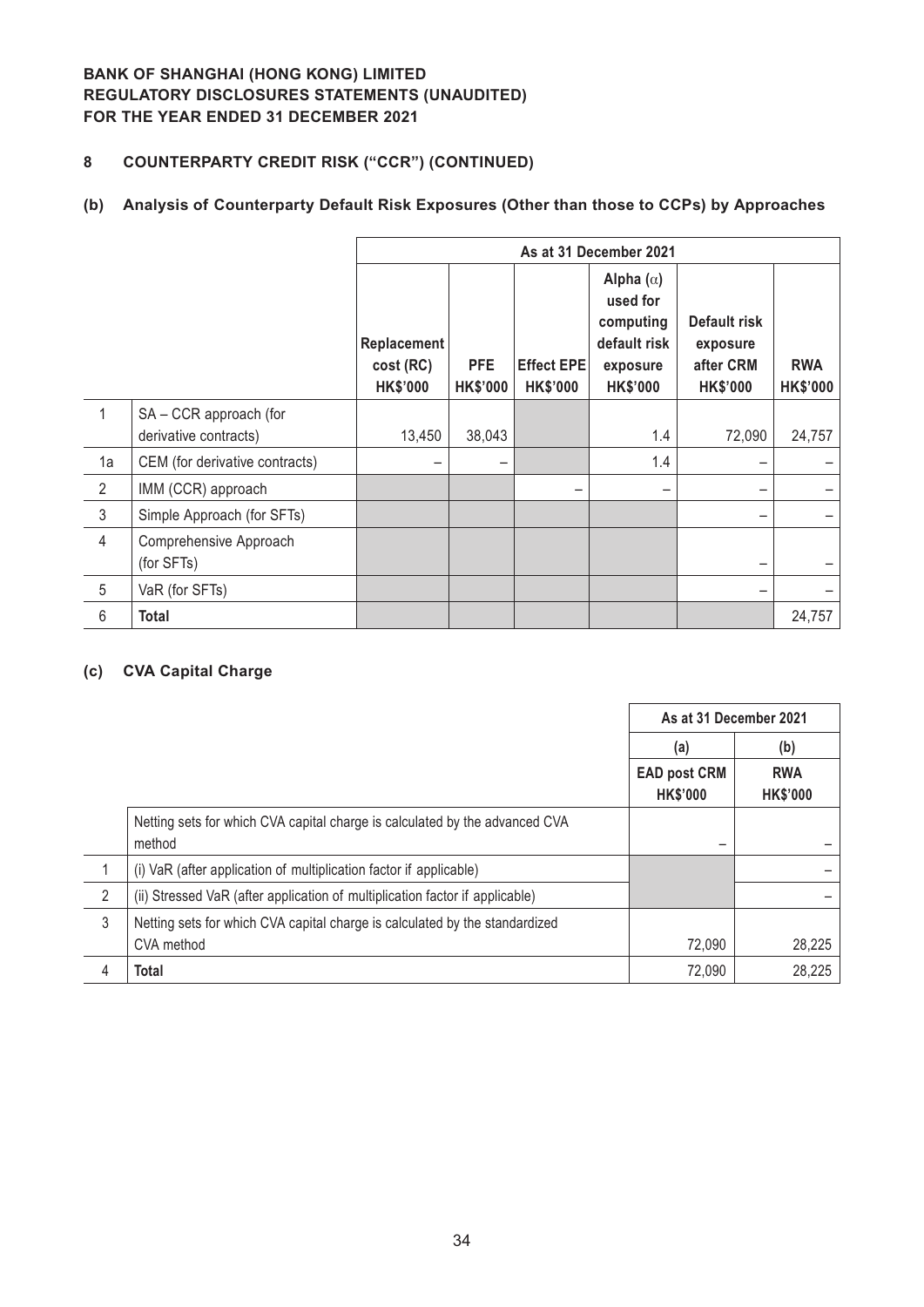### **8 COUNTERPARTY CREDIT RISK ("CCR") (CONTINUED)**

### **(d) Counterparty Default Risk Exposures (Other than those to CCPs) by Asset Classes and by Risk Weights – for STC approach**

|                |                                                     |                          | As at 31 December 2021   |                          |                          |                          |                          |                          |                          |                          |                                  |                                                                       |
|----------------|-----------------------------------------------------|--------------------------|--------------------------|--------------------------|--------------------------|--------------------------|--------------------------|--------------------------|--------------------------|--------------------------|----------------------------------|-----------------------------------------------------------------------|
|                | <b>Risk Weight</b><br><b>Exposure class</b>         | $0\%$<br><b>HK\$'000</b> | 10%<br><b>HK\$'000</b>   | 20%<br><b>HK\$'000</b>   | 35%<br><b>HK\$'000</b>   | 50%<br><b>HK\$'000</b>   | 75%<br><b>HK\$'000</b>   | 100%<br><b>HK\$'000</b>  | 150%<br><b>HK\$'000</b>  | 250%<br><b>HK\$'000</b>  | <b>Others</b><br><b>HK\$'000</b> | <b>Total default</b><br>risk exposure<br>after CRM<br><b>HK\$'000</b> |
| 1              | Sovereign exposures                                 |                          |                          |                          |                          |                          |                          |                          |                          |                          |                                  |                                                                       |
| $\overline{2}$ | PSE exposures                                       | -                        | -                        | -                        | -                        |                          | ۰                        |                          |                          |                          |                                  |                                                                       |
| 2a             | Of which: domestic<br>PSEs                          |                          | $\overline{\phantom{0}}$ | $\equiv$                 | $\overline{\phantom{0}}$ |                          | $\sim$                   |                          | $\overline{\phantom{a}}$ |                          | $\overline{\phantom{a}}$         |                                                                       |
| 2 <sub>b</sub> | Of which: foreign PSEs                              |                          | $\overline{\phantom{0}}$ |                          | $\overline{\phantom{0}}$ |                          |                          |                          |                          |                          |                                  |                                                                       |
| $\overline{3}$ | Multilateral development<br>bank exposures          |                          | $\overline{\phantom{0}}$ |                          | $\overline{\phantom{0}}$ |                          | $\overline{\phantom{0}}$ |                          | $\overline{\phantom{0}}$ | $\overline{\phantom{0}}$ |                                  |                                                                       |
| 4              | Bank exposures                                      | $\overline{\phantom{0}}$ | $\qquad \qquad -$        | 37,710                   | $\overline{\phantom{0}}$ | 34,329                   | $\overline{\phantom{m}}$ | $\overline{\phantom{m}}$ | $\overline{\phantom{m}}$ | $\overline{\phantom{m}}$ | $\overline{\phantom{m}}$         | 72,039                                                                |
| 5              | Securities firm exposures                           | $\equiv$                 | $\qquad \qquad -$        |                          | -                        |                          | $\overline{\phantom{a}}$ |                          | $\overline{\phantom{a}}$ | -                        | $\equiv$                         |                                                                       |
| $6\,$          | Corporate exposures                                 | $\overline{a}$           | $\overline{\phantom{0}}$ |                          | $\overline{\phantom{0}}$ |                          |                          | 51                       |                          |                          |                                  | 51                                                                    |
| 7              | CIS exposures                                       | $\qquad \qquad -$        | $\qquad \qquad -$        | -                        | $\qquad \qquad -$        |                          | $\qquad \qquad -$        |                          | $\overline{\phantom{0}}$ | $\overline{\phantom{0}}$ | $\qquad \qquad -$                |                                                                       |
| 8              | Regulatory retail exposures                         | ÷                        | $\overline{\phantom{0}}$ | $\equiv$                 | $\overline{\phantom{0}}$ | $\overline{\phantom{a}}$ | $\equiv$                 | $\overline{\phantom{a}}$ | $\equiv$                 | $\equiv$                 | $\equiv$                         |                                                                       |
| 9              | Residential mortgage loans                          | ۰                        | $\overline{\phantom{0}}$ | $\overline{\phantom{0}}$ | ۰                        |                          |                          |                          |                          |                          | $\overline{\phantom{0}}$         |                                                                       |
| 10             | Other exposures which are<br>not past due exposures |                          | ۰                        |                          |                          |                          |                          |                          |                          |                          |                                  |                                                                       |
| 11             | Significant exposures to<br>commercial entities     | ۰                        | -                        |                          | ۰                        |                          | $\overline{\phantom{0}}$ |                          | $\overline{\phantom{0}}$ |                          |                                  |                                                                       |
| 12             | Total                                               |                          | $\qquad \qquad -$        | 37,710                   | $\qquad \qquad -$        | 34,329                   | $\qquad \qquad -$        | 51                       | $\qquad \qquad$          |                          |                                  | 72,090                                                                |

#### **(e) Composition of Collateral for Counterparty Default Risk Exposures (including those for Contracts or Transactions Cleared through CCPs)**

|                          | As at 31 December 2021        |                                                 |                               |                                    |                                           |                                         |  |  |  |
|--------------------------|-------------------------------|-------------------------------------------------|-------------------------------|------------------------------------|-------------------------------------------|-----------------------------------------|--|--|--|
|                          |                               | <b>Derivative contracts</b>                     | <b>SFTs</b>                   |                                    |                                           |                                         |  |  |  |
|                          |                               | Fair value of recognized<br>collateral received |                               | Fair value of posted<br>collateral | Fair value of<br>recognized               | Fair value of                           |  |  |  |
|                          | Segregated<br><b>HK\$'000</b> | Unsegregated<br><b>HK\$'000</b>                 | Segregated<br><b>HK\$'000</b> | Unsegregated<br><b>HK\$'000</b>    | collateral<br>received<br><b>HK\$'000</b> | posted<br>collateral<br><b>HK\$'000</b> |  |  |  |
| Cash - domestic currency | -                             |                                                 |                               |                                    |                                           |                                         |  |  |  |
| Cash - other currencies  | -                             | 59,468                                          |                               | 16,996                             |                                           |                                         |  |  |  |
| Corporate bonds          | -                             |                                                 |                               |                                    |                                           |                                         |  |  |  |
| <b>Total</b>             | -                             | 59,468                                          |                               | 16,996                             |                                           |                                         |  |  |  |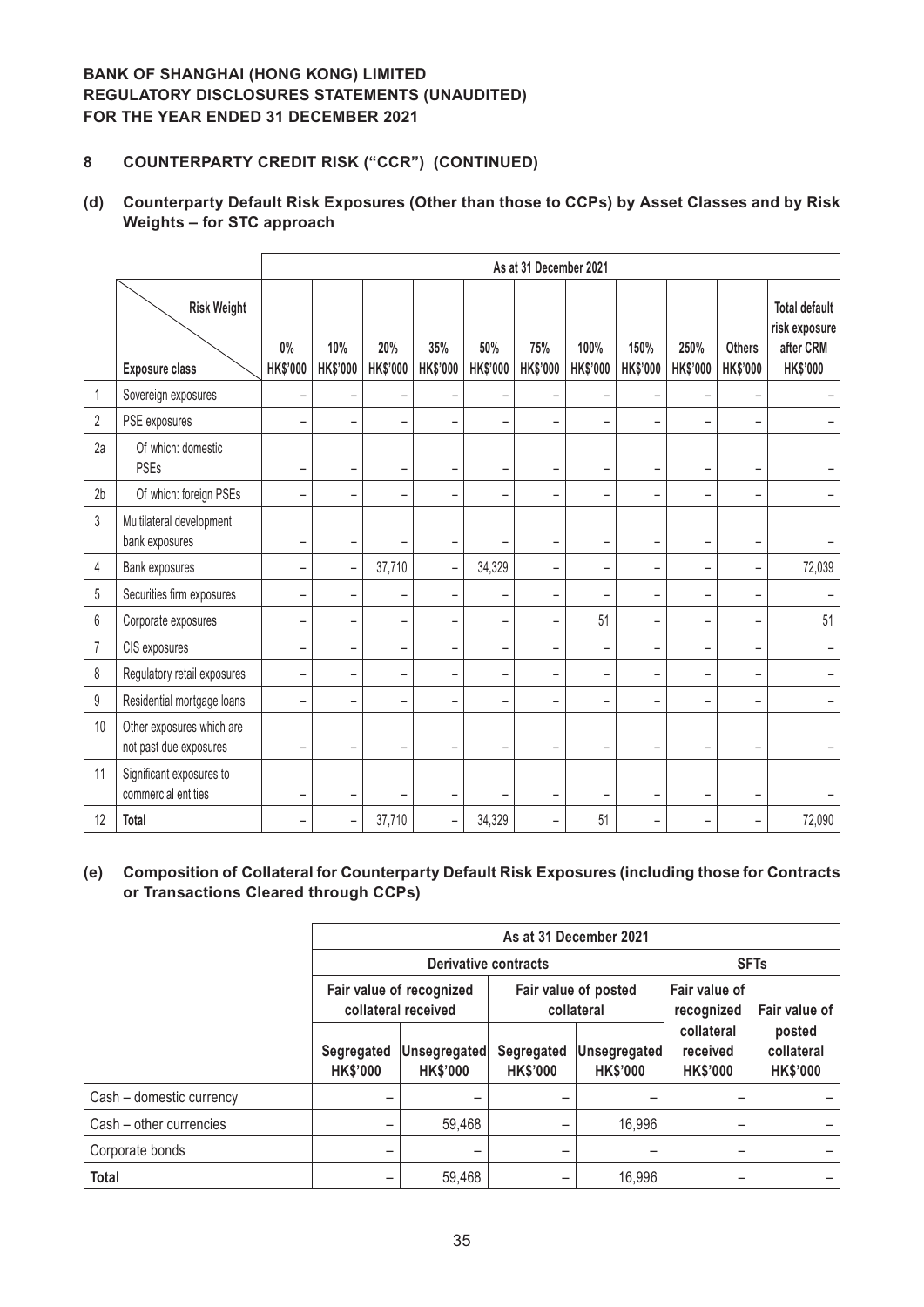#### **9 MARKET RISK UNDER STANDARDIZED APPROACH**

#### **(a) Qualitative Disclosures**

Market risk is the risk of loss on assets, liabilities and commitments arising from the net effect of changes in market rates, such as foreign exchange rates and interest rates.

Market risk exposures are coming from either Trading book or Banking book.

Trading book consists of:

- proprietary positions in financial instruments taken for short-term resale or to benefit in the short term from actual or expected differences between the buying and selling prices or from other price or interest rate variations;
- positions arising from the execution of trade orders from customers and market making;
- positions taken to hedge other elements of the trading book.

Banking book consists of:

positions other than those categorised under the trading book.

The Company's approach to market risk management is formulated on the following building blocks:

- **Market Risk Policies**
- **Market Risk Systems**
- Market Risk Measurement, Monitoring and Reporting

The Company's market risk policies are designed to identify and analyse these market risks so as to set appropriate risk limits and controls, and to monitor the risks and adhere to limits by means of reliable and up-to-date information systems. Such policy is a compilation of sets of market risk related policies to govern the market risk profile of the Company and to ensure that market risk management strategies are effectively implemented for the Company. The Company has market risk management policies on foreign exchange, interest rate, debt securities and liquidity.

The level of sophistication of the Company's risk management information systems is commensurate with the nature, scale and complexity of the Company's business activities.

Market risk limits are put in place to control the Company's exposure to various quantifiable market risks associated with its business activities. Risk limits are set in line with the Company's risk appetite and are suitable for the size and complexity of the Company's business activities and compatible with the sophistication of its products and services. Market risk limits are reviewed at least annually to ensure its adequacy and appropriateness under the prevailing business environment. As and when the portfolio or market conditions change significantly, underlying assumptions for establishing the limits will then be reviewed in the context of changes in strategy, or according to the risk tolerance of the Company, market conditions, and regulatory requirement etc. Market risk exposures are monitored on a frequent basis.

Stress testing is an essential tool for the Company to manage market risk and is run on interest rate, foreign exchange, liquidity and debt security portfolio on a regular basis. It helps alert the Company's management to adverse unexpected outcomes related to a variety of risks to which the Company is exposed, and provides an indication of the amount of financial resources (including capital and liquidity) that might be necessary to absorb losses caused by, or to withstand, severe stressed conditions.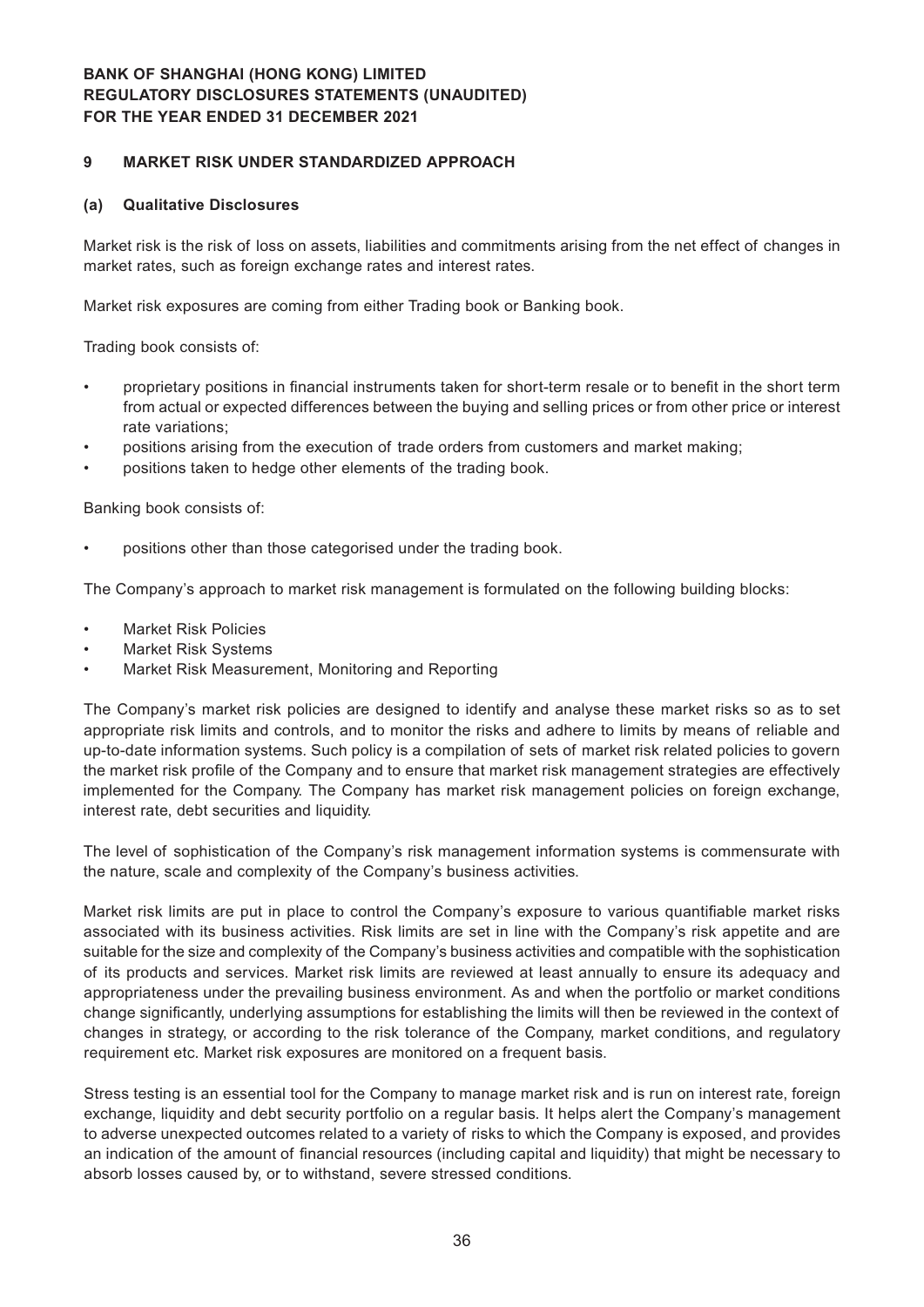#### **9 MARKET RISK (CONTINUED)**

#### **(b) Market Risk under Standardized Approach**

|                |                                                     | 31 December 2021              |
|----------------|-----------------------------------------------------|-------------------------------|
|                |                                                     | <b>RWA</b><br><b>HK\$'000</b> |
|                | <b>Outright product exposures</b>                   |                               |
| 1              | Interest rate exposures (general and specific risk) | 288                           |
| $\overline{2}$ | Equity exposures (general and specific risk)        |                               |
| 3              | Foreign exchange (including gold) exposures         | 792,400                       |
| 4              | Commodity exposures                                 |                               |
|                | <b>Option exposures</b>                             |                               |
| 5              | Simplified approach                                 |                               |
| 6              | Delta-plus approach                                 |                               |
| 7              | Other approach                                      |                               |
| 8              | Securitization exposures                            |                               |
| 9              | <b>Total</b>                                        | 792,688                       |

#### **10 OPERATIONAL RISK**

Operational risk is inherent in our business activities and it may arise from inadequate or failed internal processes, people, or systems, or from external events.

The Company's objective is to keep operational risk at appropriate levels, taking into account the markets the Company operates in, the characteristics of the businesses as well as our economic and regulatory environment.

The Company's approach to operational risk management comprises the following building blocks:

**Policies** 

The Company Operational Risk Management ("ORM") Policy sets our overall approach for managing operational risk in a structured, systematic and consistent manner.

There are policies in place to govern ORM practices across the Company. These include corporate operational risk policies that are owned by the respective corporate oversight and control functions. The key policies address risk areas relating to technology, compliance, fraud, money laundering, financing of terrorisms and sanctions, new product and outsourcing.

**Risk Methodologies** 

The Company adopts the Basic Indicator Approach to compute operational risk regulatory capital.

To manage and control operational risk, we use various tools including risk and control self-assessment, operational risk event management and key risk indicator monitoring.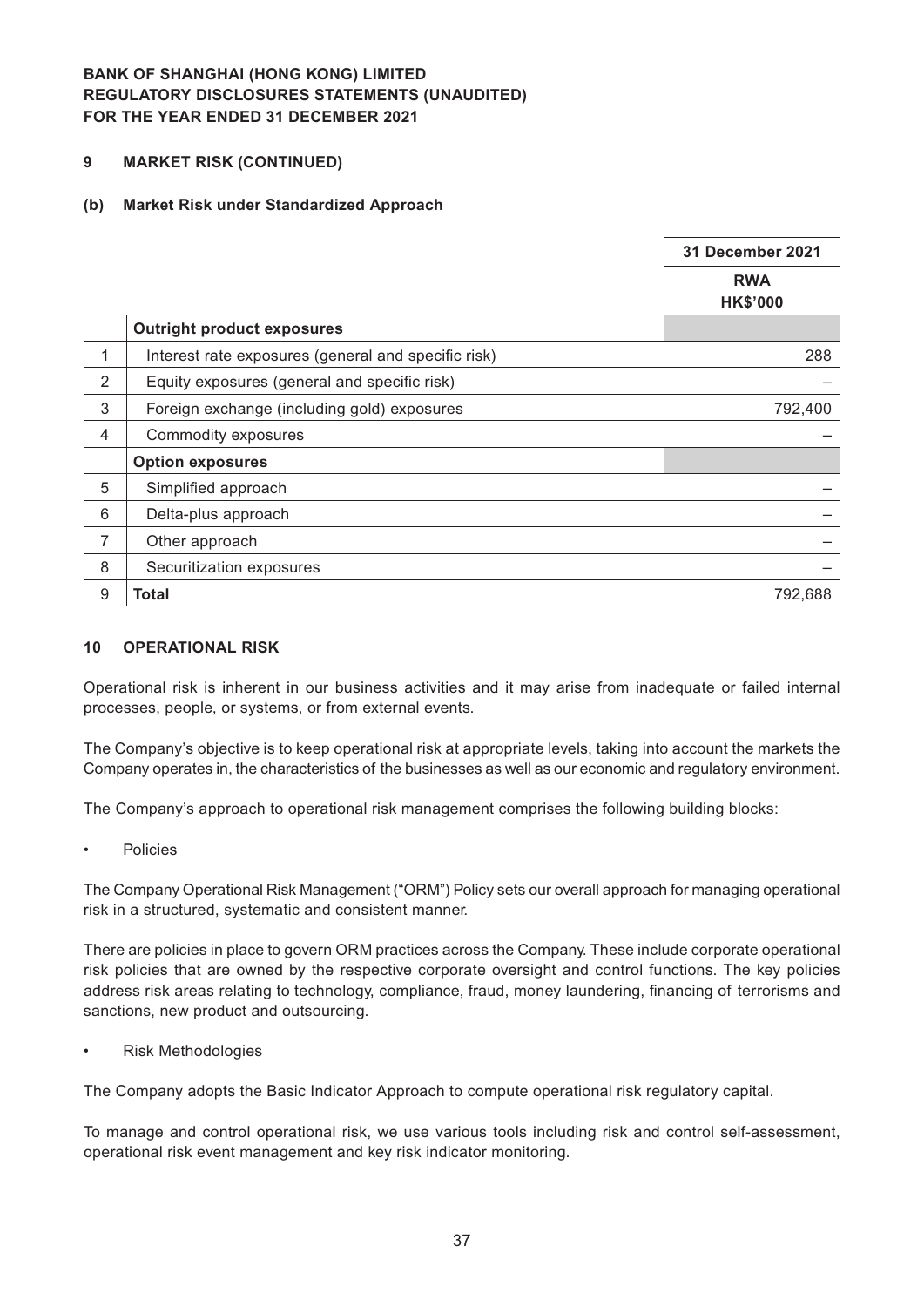#### **10 OPERATIONAL RISK (CONTINUED)**

Risk and control self-assessment is conducted by each business or support unit to identify key operational risk and assess the effectiveness of internal controls. When control issues are identified, the units develop action plans and track the resolution of the issues.

Operational risk events, including any significant incidents that may impact the Company's reputation, must be reported. Key risk indicators with pre-defined escalation triggers are employed to facilitate risk monitoring in a forward looking manner.

Additional methodologies are in place to address subject-specific risks, including, but not limited to, the following:

#### *Technology risk*

Information technology risk is managed through an enterprise technology risk approach. This covers risk governance, communication, monitoring, assessment, mitigation and acceptance, and is supported by a set of information security policies and standards, control processes and risk mitigation programs.

We have also established policies and standards to manage and address cyber security risk. To enhance the management of this risk, the Company has appointed a Technology Risk Management Officer who is responsible for our cyber security risk management strategy and program.

#### *Compliance risk*

Compliance risk refers to the risk of the Company not being able to successfully conduct our business because of any failure to comply with laws, regulatory requirements, industry codes or standards of business and professional conduct applicable to the financial sector.

This includes, in particular, laws and regulations applicable to the licensing and conducting of banking or other financial businesses, financial crime such as anti-money laundering and countering the financing of terrorism, fraud and bribery/corruption. We maintain a compliance program designed to identify, assess, measure, mitigate and report on such risks through a combination of policy and relevant systems and controls.

The Company also provides relevant training and implements assurance processes. We strongly believe in the need to promote a strong compliance culture as well, and this is developed through the leadership of our Board and senior management.

#### *Reputational risk*

Reputational risk refers to the risk of failure to meet stakeholders' expectations as a result of any event, behavior and action by the company or our employees that might form a negative view of the Company. It is measured by reference to our reputation as indicated by our stakeholders, including media, regulators, customers and employees. It is monitors by a reputational risk management framework and managed by all staff as required by the Companys' various policies and guidelines.

#### *Fraud risk*

The Company has established minimum standards for our business and support units to prevent, detect, investigate and remediate fraud and related events. These standards are implemented at the unit levels and aim to provide end-to-end management for fraud and related issues within the Company.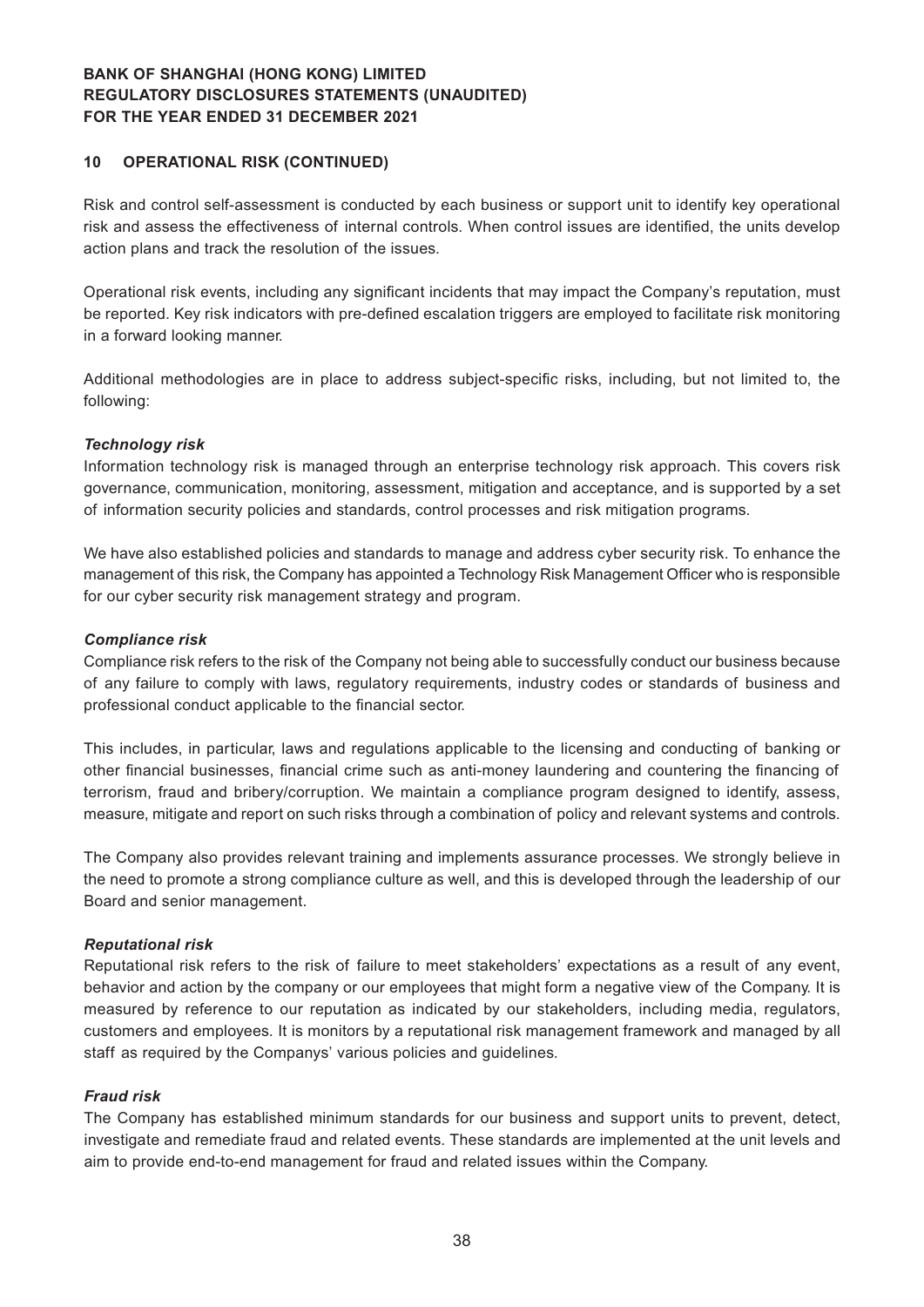#### **10 OPERATIONAL RISK (CONTINUED)**

#### *Money laundering, financing of terrorism and sanctions risks*

There are minimum standards for our business and support units to mitigate and manage our actual and/or potential exposure to money laundering, terrorist financing, sanctions, corruption, or other illicit financial activities. Accountabilities have also been established for the protection of the Company's assets and reputation, as well as the interests of our customers and shareholders.

#### *New product and outsourcing risks*

Each new product, service or outsourcing initiative is subject to a risk review and sign-off process, where relevant risks are identified and assessed by departments independent of the risk-taking unit proposing the product or service.

#### *Other mitigation programs*

To manage business disruptions effectively, business continuity management is vital as part of the Company's risk mitigation program.

A robust crisis management and business continuity management program is in place within essential business services for unforeseen events. Planning for business resilience includes the identification of key business processes via Business Impact Analysis as well as the documentation and maintenance of our Business Continuity Plan ("BCP").

The Company's BCP aims to minimize the impact of business interruption stemming from severe loss scenarios, and provide a reasonable level of service until normal business operations are resumed. Within the crisis management structure, we have in place an incident management process. This covers the situation from the point it begins and the crisis is declared to when the relevant committees or teams are activated to manage the crisis.

Exercises are conducted at least annually, simulating different scenarios to test our BCPs and crisis management protocol. These scenarios include technology issues affecting essential banking services across the Company, natural disasters with wide geographical impact, safety-at-risk incidents (e.g. terrorism) and other events leading to significant business disruption. The effectiveness of these exercises, as well as the Company's business continuity readiness, our alignment to regulatory guidelines and our disclosure of residual risks, are communicated with the Operations and Technology Committee.

To mitigate losses from specific unexpected and significant event risks, the Company purchases insurance policies from third-party insurers. The Company has acquired insurance policies relating to crime and professional indemnity; director and officer liability; property damage and business interruption; and general liability.

#### *Processes, systems and reports*

Robust internal control processes and systems are integral to identifying, monitoring, managing and reporting operational risk. All units are responsible for the day-to-day management of operational risk in their products, processes, systems and activities, in accordance with the various frameworks and policies. The Operations and Technology Committee and other corporate oversight and control functions oversee and monitor the effectiveness of operational risk management, assess key operational risk issues with the units to determine the impact across the Company, and report and/or escalate key operational risks to relevant senior management and Board-level committees with recommendations on appropriate risk mitigation strategies.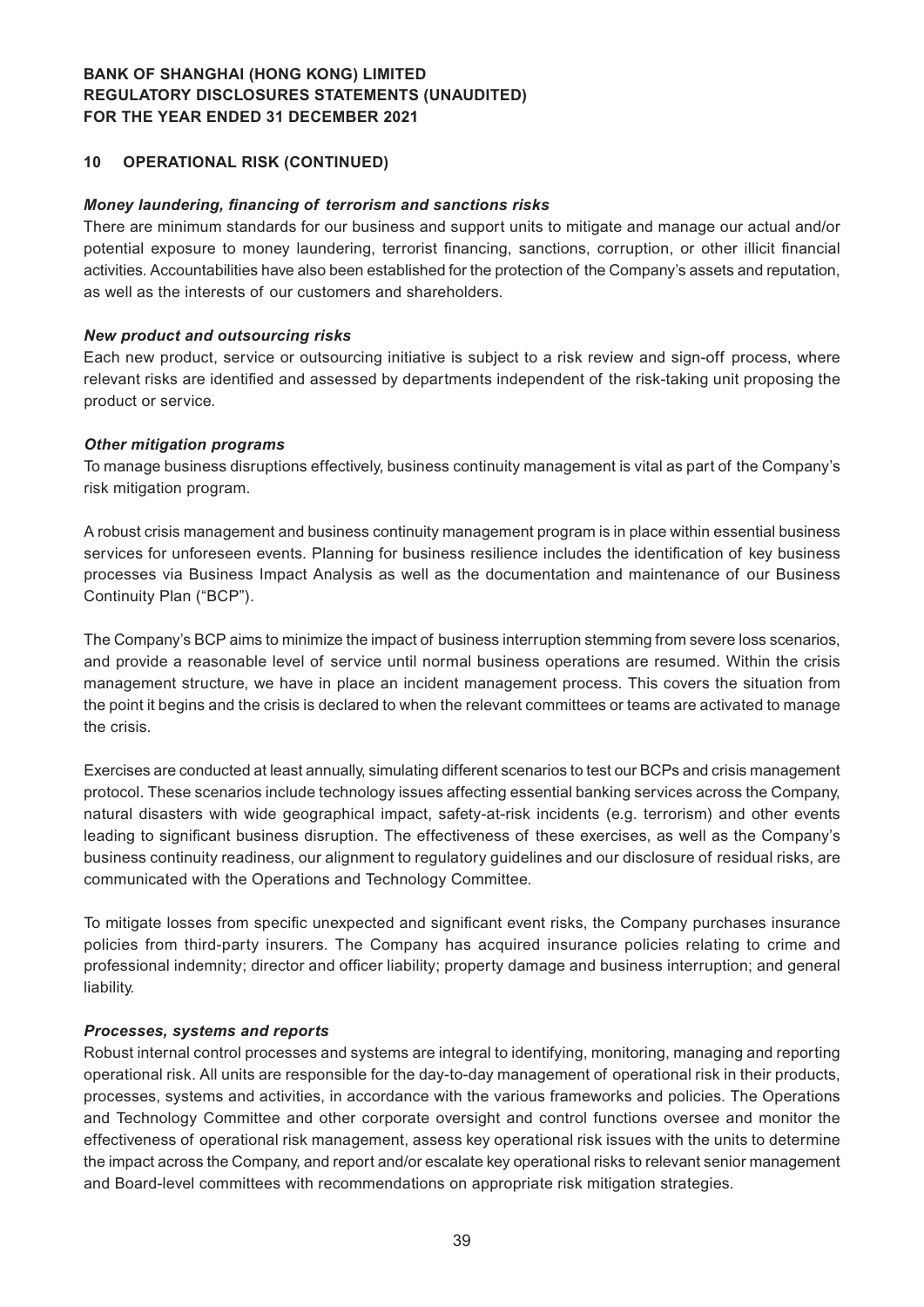### **11 INTEREST RATE RISK IN BANKING BOOK**

|                    |                       | (a)                          | (b)                          | (c)                           | (d)                          |
|--------------------|-----------------------|------------------------------|------------------------------|-------------------------------|------------------------------|
| <b>In HK\$'000</b> |                       | $\Delta$ EVE <sup>/1</sup>   |                              | $\triangle$ NII <sup>/1</sup> |                              |
|                    | <b>Period</b>         | As at<br>31 December<br>2021 | As at<br>31 December<br>2020 | As at<br>31 December<br>2021  | As at<br>31 December<br>2020 |
| $\mathbf{1}$       | Parallel up           | 122,000                      | 109,000                      | (61,000)                      | (57,000)                     |
| $\overline{2}$     | Parallel down         | 4,000                        | 9,000                        | 137,000                       | 156,000                      |
| $\mathfrak{S}$     | Steepener             | 28,000                       | 39,000                       |                               |                              |
| $\overline{4}$     | Flattener             | 13,000                       | 30,000                       |                               |                              |
| 5                  | Short rate up         | 58,000                       | 49,000                       |                               |                              |
| 6                  | Short rate down       | 7,000                        | 9,000                        |                               |                              |
| $\overline{7}$     | <b>Maximum</b>        | 122,000                      | 109,000                      | 137,000                       | 156,000                      |
|                    | <b>Period</b>         |                              | As at 31 December 2021       | As at 31 December 2020        |                              |
| 8                  | <b>Tier 1 capital</b> |                              | 4,502,565                    |                               | 4,465,317                    |

*/1 Positive values of* D*EVE and* D*NII indicate losses under the respective scenarios, in accordance with HKMA's discosure requirement.*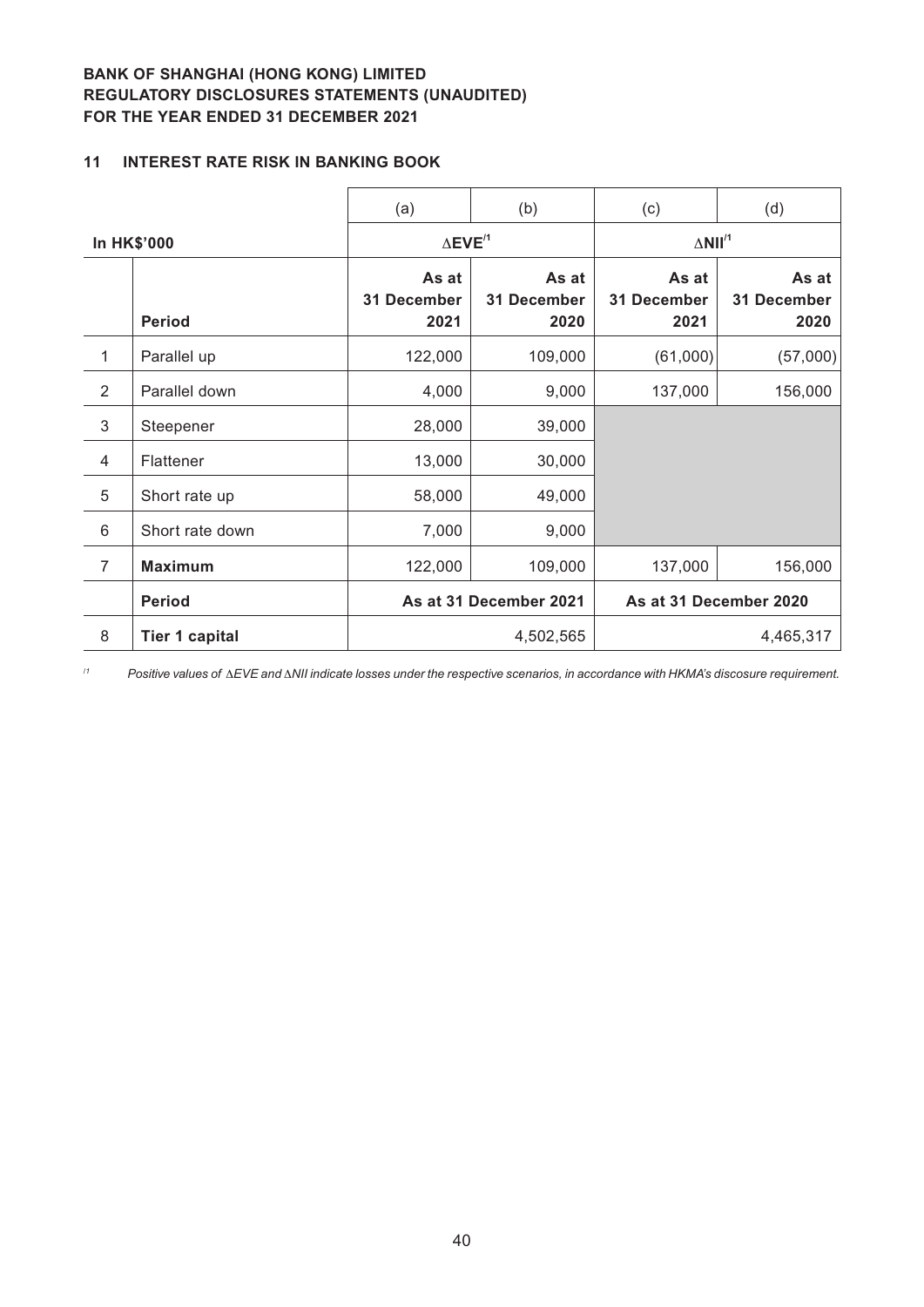#### **12 INTERNATIONAL CLAIMS**

International claims are exposures of counterparties based on the location of the counterparties after taking into account the transfer of risk. For a claim guaranteed by a party situated in a country different from the counterparty, risk will be transferred to the country of the guarantor. For a claim on the branch of a bank, the risk will be transferred to the country where its head office is situated. Claims on individual countries or areas, after risk transfer, amounting to 10% or more of the aggregate international claims are shown as follows:

|                                                                   |                                 |                        | Non-bank private sector              |                                   |                                     |
|-------------------------------------------------------------------|---------------------------------|------------------------|--------------------------------------|-----------------------------------|-------------------------------------|
|                                                                   | <b>Banks</b>                    | <b>Official sector</b> | Non-bank<br>financial<br>institution | Non-financial<br>private sector   | <b>Total</b>                        |
| As at 31 December 2021:                                           |                                 |                        |                                      |                                   |                                     |
| Developed countries<br>Offshore centers<br>of which Hong Kong SAR | 2,087,313<br>829,800<br>708.709 |                        | 116.259<br>1.605.348<br>1.605.348    | 369.628<br>3.083.851<br>2.784.759 | 2,573,200<br>5,518,999<br>5,098,816 |
| Developing Asia and Pacific<br>of which China                     | 2,872,228<br>2.848.402          | 200.596<br>200,596     | 1.565.950<br>1.487.962               | 11.042.805<br>10.816.843          | 15,681,579<br>15.353.803            |
|                                                                   | 5.789.341                       | 200.596                | 3.287.557                            | 14.496.284                        | 23,773,778                          |

|                             |              |                        | Non-bank private sector              |                                 |            |  |
|-----------------------------|--------------|------------------------|--------------------------------------|---------------------------------|------------|--|
| As at 31 December 2020:     | <b>Banks</b> | <b>Official sector</b> | Non-bank<br>financial<br>institution | Non-financial<br>private sector | Total      |  |
| Developed countries         | 783,274      |                        | 120.799                              | 477.056                         | 1.381.129  |  |
| Offshore centers            | 532.537      |                        | 2.337.583                            | 4.022.043                       | 6.892.163  |  |
| of which Hong Kong SAR      | 390.150      |                        | 2.337.583                            | 3.593.108                       | 6.320.841  |  |
| Developing Asia and Pacific | 1,125,795    |                        | 2.910.053                            | 11.796.665                      | 15,832,513 |  |
| of which China              | 1.101.873    |                        | 2.910.053                            | 11.571.590                      | 15,583,516 |  |
|                             | 2.441.606    |                        | 5,368,435                            | 16.295.764                      | 24,105,805 |  |
|                             |              |                        |                                      |                                 |            |  |

The geographical analysis has taken into account of transfer of risk.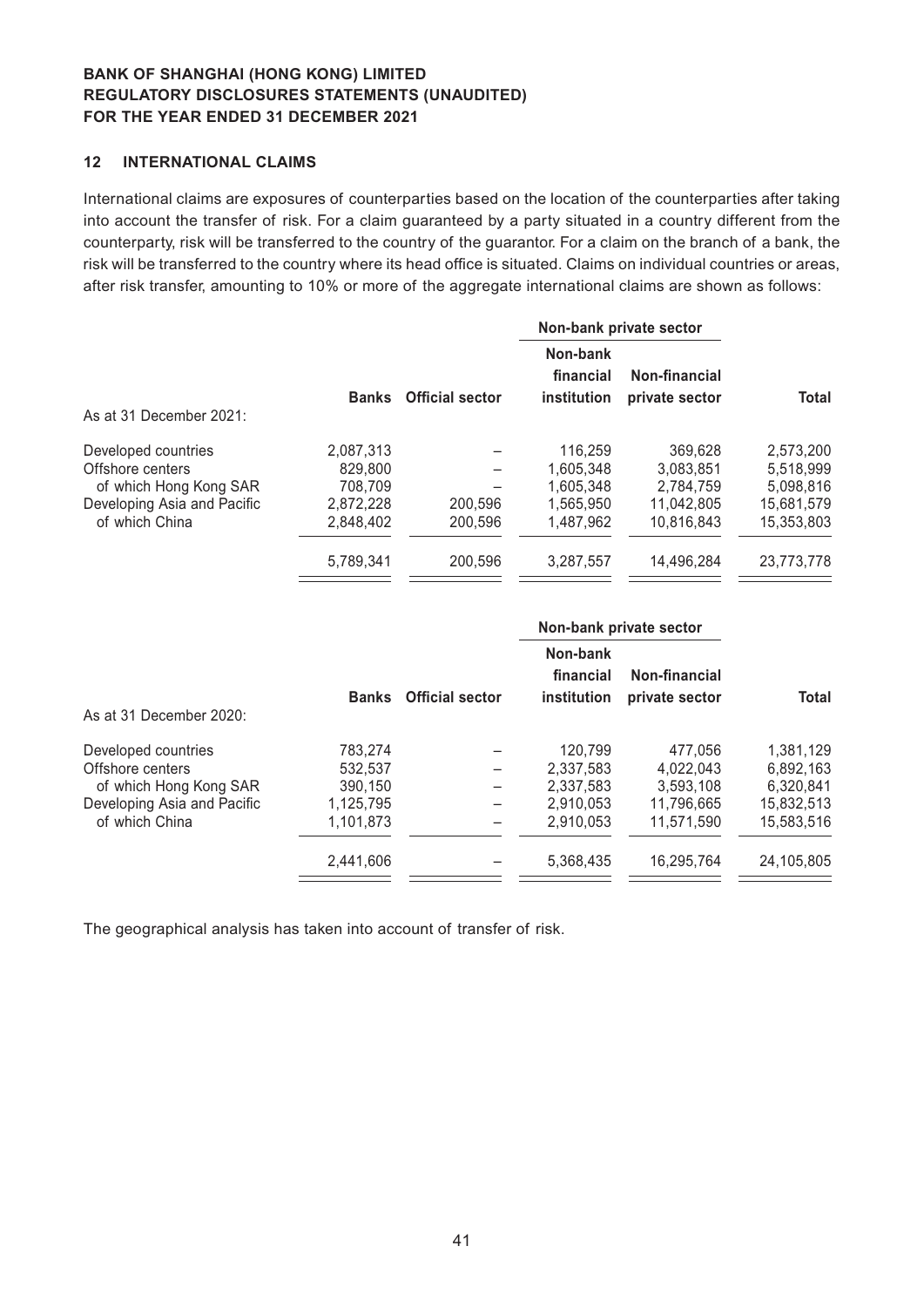### **13 SEGMENTAL INFORMATION**

The following sections show the financial information of the Company and its subsidiaries.

#### **(a) Segmental information by class of business**

| <b>Commercial</b> | <b>Investment</b> |               |              |
|-------------------|-------------------|---------------|--------------|
| banking           | banking           | <b>Others</b> | <b>Total</b> |
| 561,478           | 245,546           | (12, 169)     | 791,855      |
| 417,574           | 126,950           |               | 544,524      |
| 49,026            | (133, 176)        |               | (84, 150)    |
| 30,831,829        | 5,294,119         | (794, 182)    | 35,331,766   |
|                   |                   |               |              |
| 617,510           | 373,504           | (14, 280)     | 976,734      |
| 475.798           | 249,655           |               | 725,453      |
| 51.146            | 220,363           |               | 271,509      |
| 29,079,170        | 10,458,091        | (792, 755)    | 38,744,506   |
|                   |                   |               |              |

#### **(b) Segmental information by booking location**

| In HK\$'000                            | 2021       |           | 2020       |         |
|----------------------------------------|------------|-----------|------------|---------|
|                                        | Hong Kong  | China     | Hong Kong  | China   |
| Total operating income                 | 319,985    | 172,382   | 897.490    | 114,977 |
| Profit before income tax               | (543, 345) | 117,867   | 216.436    | 71,153  |
| Total assets                           | 42,504,337 | 1,034,859 | 43,187,626 | 722,411 |
| <b>Total liabilities</b>               | 37,053,080 | 552,118   | 37,217,802 | 370.551 |
| Contingent liabilities and commitments | 4,454,647  |           | 2,826,267  |         |
|                                        |            |           |            |         |

Commercial banking business mainly comprises deposit account services, corporate lending and trade finance.

Investment banking business primarily include, financial and investment advisory, mergers and acquisitions, securities brokerage, asset management, fixed income and direct investment.

Others encompass the results of that are not attributed to business segments.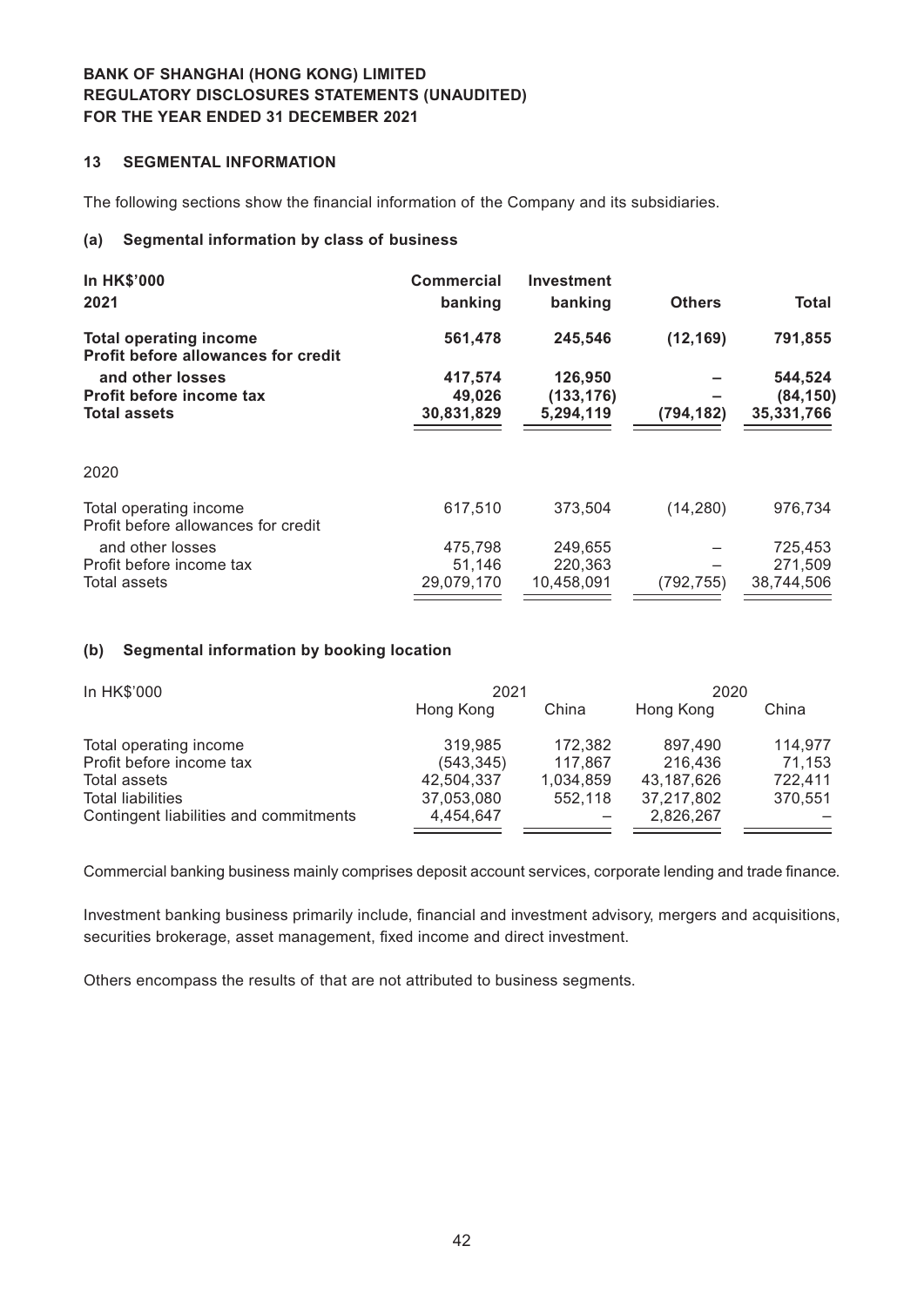#### **14 MAINLAND ACTIVITIES**

The analysis of non-bank Mainland China exposures is based on the categories of non-bank counterparties and the types of direct exposures defined by the HKMA under the Disclosure Rules with reference to the HKMA return in respect of non-bank Mainland China exposures.

|    | At 31 December 2021                                                                                                                      | <b>On-balance</b><br>sheet<br>exposure<br><b>HK\$'000</b> | <b>Off-balance</b><br>sheet<br>exposure<br><b>HK\$'000</b> | <b>Total</b><br>exposures<br><b>HK\$'000</b> |
|----|------------------------------------------------------------------------------------------------------------------------------------------|-----------------------------------------------------------|------------------------------------------------------------|----------------------------------------------|
|    |                                                                                                                                          |                                                           |                                                            |                                              |
| 1. | Central government, central government-owned<br>entities and their subsidiaries and joint ventures (JVs)                                 | 2,862,501                                                 |                                                            | 2,862,501                                    |
| 2. | Local governments, local government-owned entities                                                                                       |                                                           |                                                            |                                              |
| 3. | and their subsidiaries and JVs<br>PRC nationals residing in Mainland China or other<br>entities incorporated in Mainland China and their | 3,217,717                                                 |                                                            | 3,217,717                                    |
| 4. | subsidiaries and JVs<br>Other entities of central government not reported in                                                             | 7,759,403                                                 | 272,872                                                    | 8,032,275                                    |
|    | item 1 above                                                                                                                             | 1,964,565                                                 | 4,872                                                      | 1,969,437                                    |
| 5. | Other entities of local governments not reported in<br>item 2 above                                                                      | 176,062                                                   |                                                            | 176,062                                      |
| 6. | PRC nationals residing outside Mainland China or<br>entities incorporated outside Mainland China where                                   |                                                           |                                                            |                                              |
| 7. | the credit is granted for use in Mainland China<br>Other counterparties where the exposures are                                          | 1,645,638                                                 | 42,628                                                     | 1,688,266                                    |
|    | considered by the reporting institution to be non-bank<br>Mainland China exposures                                                       | 3,130,134                                                 |                                                            | 3,130,134                                    |
|    |                                                                                                                                          | 20,756,020                                                | 320,372                                                    | 21,076,392                                   |
|    | Total assets after provision                                                                                                             | 30,856,021                                                |                                                            |                                              |
|    | On-balance sheet exposures as percentage of total assets                                                                                 | 67.3%                                                     |                                                            |                                              |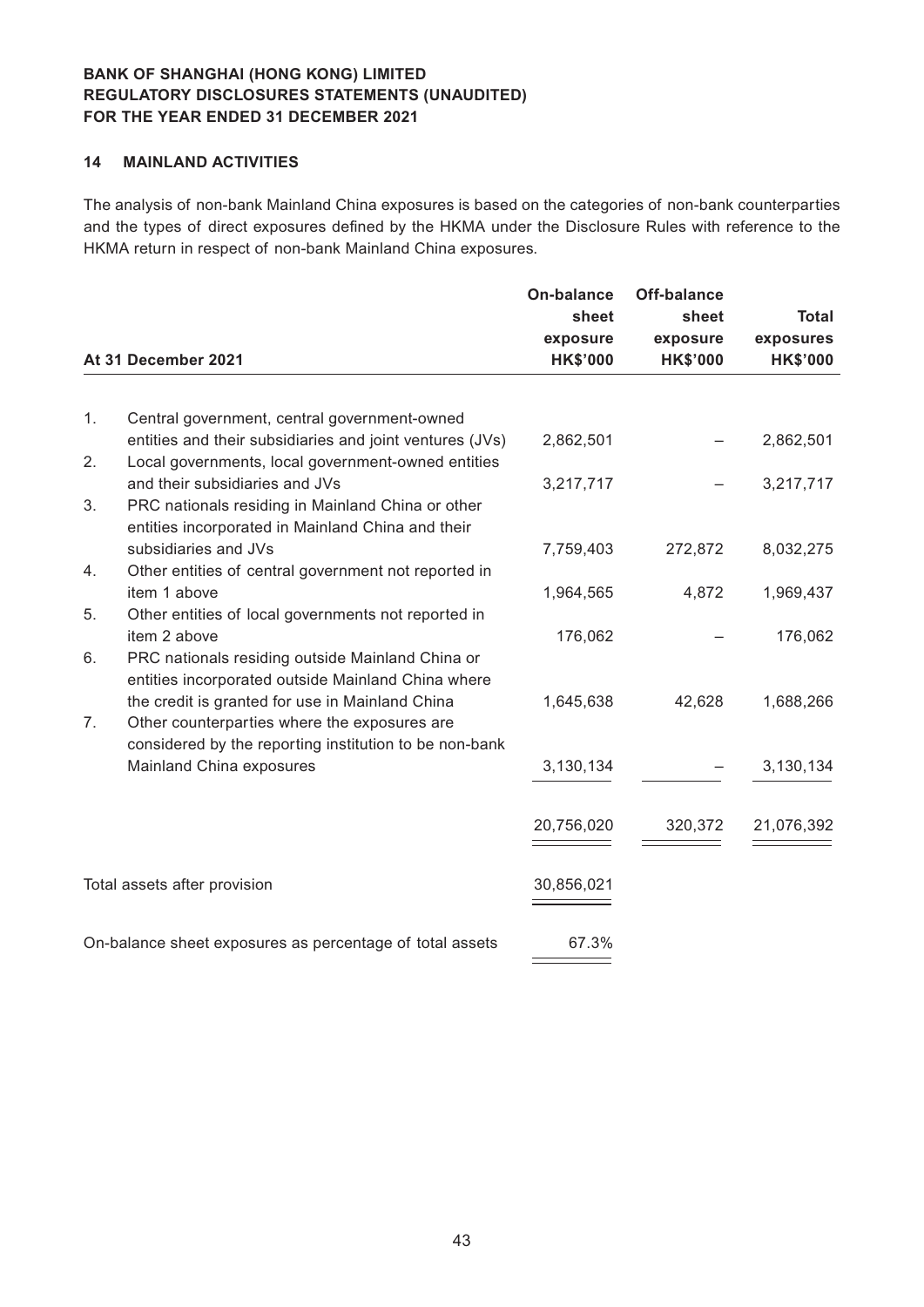# **14 MAINLAND ACTIVITIES (CONTINUED)**

|    | At 31 December 2020                                                                                                                                       | <b>On-balance</b><br>sheet<br>exposure<br><b>HK\$'000</b> | Off-balance<br>sheet<br>exposure<br><b>HK\$'000</b> | <b>Total</b><br>exposures<br><b>HK\$'000</b> |
|----|-----------------------------------------------------------------------------------------------------------------------------------------------------------|-----------------------------------------------------------|-----------------------------------------------------|----------------------------------------------|
|    |                                                                                                                                                           |                                                           |                                                     |                                              |
| 1. | Central government, central government-owned<br>entities and their subsidiaries and joint ventures (JVs)                                                  | 2,902,919                                                 |                                                     | 2,902,919                                    |
| 2. | Local governments, local government-owned entities                                                                                                        |                                                           |                                                     |                                              |
| 3. | and their subsidiaries and JVs<br>PRC nationals residing in Mainland China or other<br>entities incorporated in Mainland China and their                  | 3,280,481                                                 |                                                     | 3,280,481                                    |
| 4. | subsidiaries and JVs<br>Other entities of central government not reported in                                                                              | 8,734,076                                                 | 1,222                                               | 8,735,298                                    |
| 5. | item 1 above<br>Other entities of local governments not reported in                                                                                       | 1,354,109                                                 | 144,345                                             | 1,498,454                                    |
|    | item 2 above                                                                                                                                              | 504,620                                                   | 114,502                                             | 619,122                                      |
| 6. | PRC nationals residing outside Mainland China or<br>entities incorporated outside Mainland China where                                                    |                                                           |                                                     |                                              |
| 7. | the credit is granted for use in Mainland China<br>Other counterparties where the exposures are<br>considered by the reporting institution to be non-bank | 2,386,635                                                 | 76,748                                              | 2,463,383                                    |
|    | Mainland China exposures                                                                                                                                  | 2,936,478                                                 | 26,427                                              | 2,962,905                                    |
|    |                                                                                                                                                           | 22,099,318                                                | 363,244                                             | 22,462,562                                   |
|    | Total assets after provision                                                                                                                              | 29,080,560                                                |                                                     |                                              |
|    | On-balance sheet exposures as percentage of total assets                                                                                                  | 76.0%                                                     |                                                     |                                              |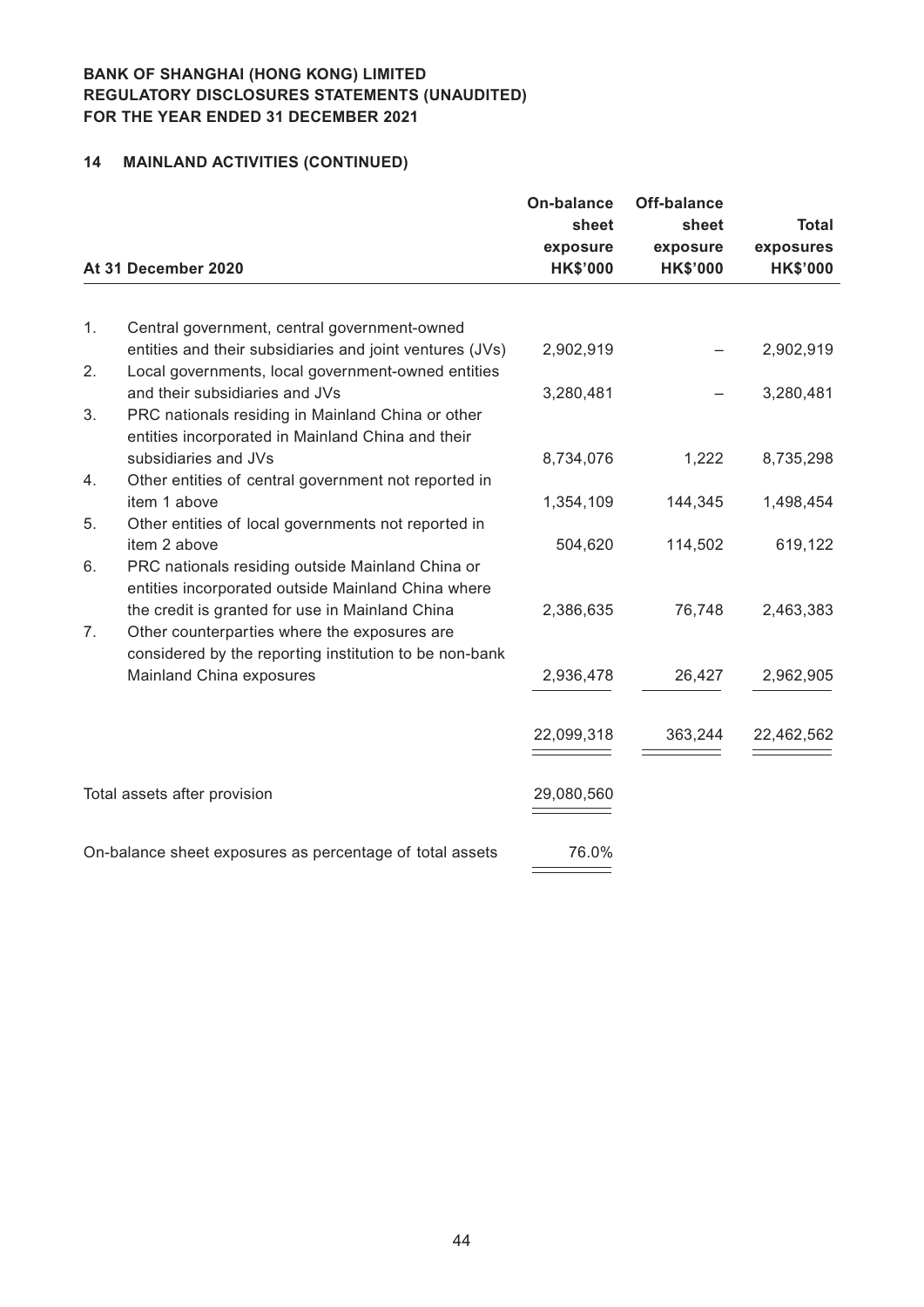#### **15 CURRENCY CONCENTRATIONS**

The Company and its subsidiaries had the following net foreign currency exposures which exceeded 10% of the net foreign currency exposure in all currencies:

|                                                                                                   | <b>USD</b><br>\$'000<br>HK\$<br>equivalent                 | <b>RMB</b><br>\$'000<br>HK\$<br>equivalent        | <b>Other</b><br>foreign<br>currencies<br>\$'000<br>HK\$<br>equivalent | <b>Total</b><br>foreign<br>currencies<br>\$'000<br>HK\$<br>equivalent |
|---------------------------------------------------------------------------------------------------|------------------------------------------------------------|---------------------------------------------------|-----------------------------------------------------------------------|-----------------------------------------------------------------------|
| At 31 December 2021                                                                               |                                                            |                                                   |                                                                       |                                                                       |
| <b>Spot assets</b><br><b>Spot liabilities</b><br><b>Forward purchases</b><br><b>Forward sales</b> | 24,248,105<br>(24, 208, 247)<br>2,732,056<br>(1, 582, 150) | 2,124,638<br>(2,731,518)<br>849,157<br>(550, 243) | 798,424<br>(68, 881)<br>44,250<br>(742, 698)                          | 27, 171, 167<br>(27,008,646)<br>3,625,463<br>(2,875,091)              |
| Net long/(short) non-structural position                                                          | 1,189,764                                                  | (307, 966)                                        | 31,095                                                                | 912,893                                                               |
| At 31 December 2020                                                                               |                                                            |                                                   |                                                                       |                                                                       |
| Spot assets<br>Spot liabilities<br>Forward purchases<br>Forward sales                             | 28,045,248<br>(26, 610, 023)<br>2,385,006<br>(2, 187, 683) | 2,176,236<br>(3, 160, 912)<br>440,060<br>(5,958)  | 2,493,818<br>(481, 632)<br>72,585<br>(2,069,373)                      | 32,715,302<br>(30, 252, 567)<br>2,897,651<br>(4, 263, 014)            |
| Net long/(short) non-structural position                                                          | 1,632,548                                                  | (550, 574)                                        | 15,398                                                                | 1,097,372                                                             |

As at 31 December 2021 and 2020, there was no net structural position.

### **16 COUNTERCYCLICAL CAPITAL BUFFER**

#### **Geographical Distribution of Credit Exposures used in Countercyclical Capital Buffer ("CCyB")**

The following table provides an overview of the geographical distribution of the RWA of private sector credit exposures relevant for the calculation of the Company's CCyB ratio.

| <b>In HK\$'000</b> |                                               | As at 31 December 2021                                |                                                           |                               |                    |  |
|--------------------|-----------------------------------------------|-------------------------------------------------------|-----------------------------------------------------------|-------------------------------|--------------------|--|
|                    | Geographical breakdown by<br>Jurisdiction (J) | Applicable<br><b>JCCyB</b> ratio in<br>effect $(\% )$ | <b>RWA used in</b><br>computation of<br><b>CCyB</b> ratio | Al-specific<br>CCyB ratio (%) | <b>CCyB</b> amount |  |
|                    | Hong Kong SAR                                 | 1.000                                                 | 8,919,816                                                 |                               |                    |  |
|                    | Sum                                           |                                                       | 8,919,816                                                 |                               |                    |  |
|                    | <b>Total</b>                                  |                                                       | 18,679,221                                                | 0.478                         | 116,407            |  |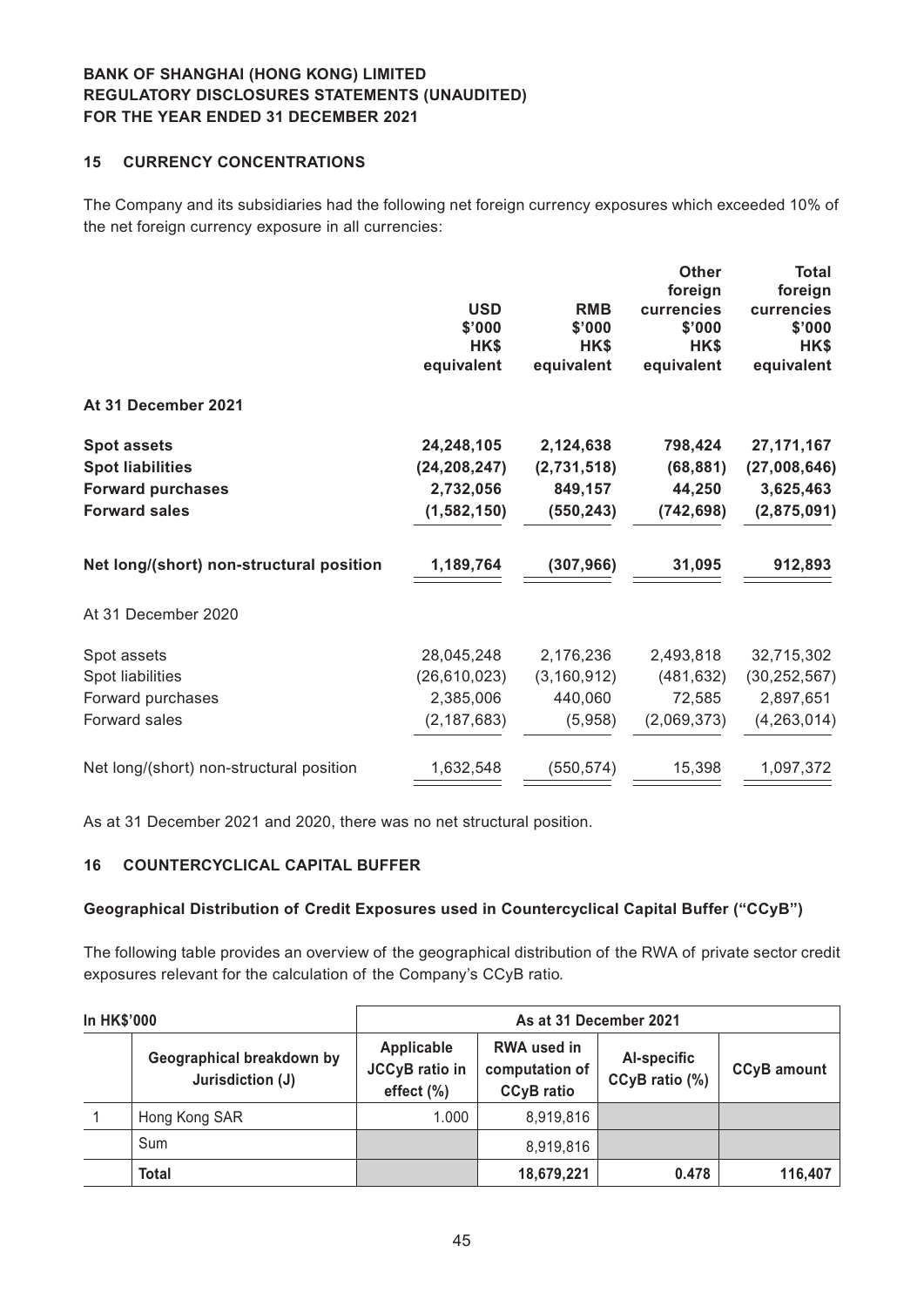#### **17 FURTHER ANALYSIS OF LOANS AND ADVANCES TO CUSTOMERS**

Impaired loans and advances, overdue loans and advances, Stage 3 ECL and Stage 1 & 2 ECL, in respect of industry sectors representing not less than 10% of gross loans and advances to customers are analysed as follows:

|                             |                                                             | 31 December 2021                                           |                                          |                                            |  |
|-----------------------------|-------------------------------------------------------------|------------------------------------------------------------|------------------------------------------|--------------------------------------------|--|
|                             | <b>Impaired</b><br>loans and<br>advances<br><b>HK\$'000</b> | <b>Overdue</b><br>loans and<br>advances<br><b>HK\$'000</b> | Stage 3<br><b>ECL</b><br><b>HK\$'000</b> | Stage 1/2<br><b>ECL</b><br><b>HK\$'000</b> |  |
| <b>Financial concerns</b>   |                                                             |                                                            |                                          | (67, 153)                                  |  |
| <b>Property development</b> | 70,023                                                      |                                                            | (36, 342)                                | (17, 497)                                  |  |
| <b>Manufacturing</b>        |                                                             |                                                            |                                          | (32, 842)                                  |  |
|                             |                                                             | 31 December 2020                                           |                                          |                                            |  |
|                             | Impaired                                                    | Overdue                                                    |                                          |                                            |  |
|                             | loans and                                                   | loans and                                                  | Stage 3                                  | Stage 1/2                                  |  |
|                             | advances                                                    | advances                                                   | ECL                                      | <b>ECL</b>                                 |  |
|                             | $L/L$ <sup><math>\alpha</math></sup>                        | $LIX$ <sup><math>n</math></sup>                            | $LIX$ <sup><math>n</math></sup> $\Omega$ | $LIX$ <sup><math>n</math></sup>            |  |

|                      | HK\$'000 | HK\$'000 | HK\$'000  | HK\$'000   |
|----------------------|----------|----------|-----------|------------|
| Financial concerns   |          |          |           | (102, 614) |
| Property development | 503.902  | 503.902  | (248.849) | (30, 458)  |
| Manufacturing        |          |          |           | (32, 758)  |

The Company from time to time reviews the industry classification, and therefore the prior year information has been re-presented in order to conform with the industry classification adopted in the current year.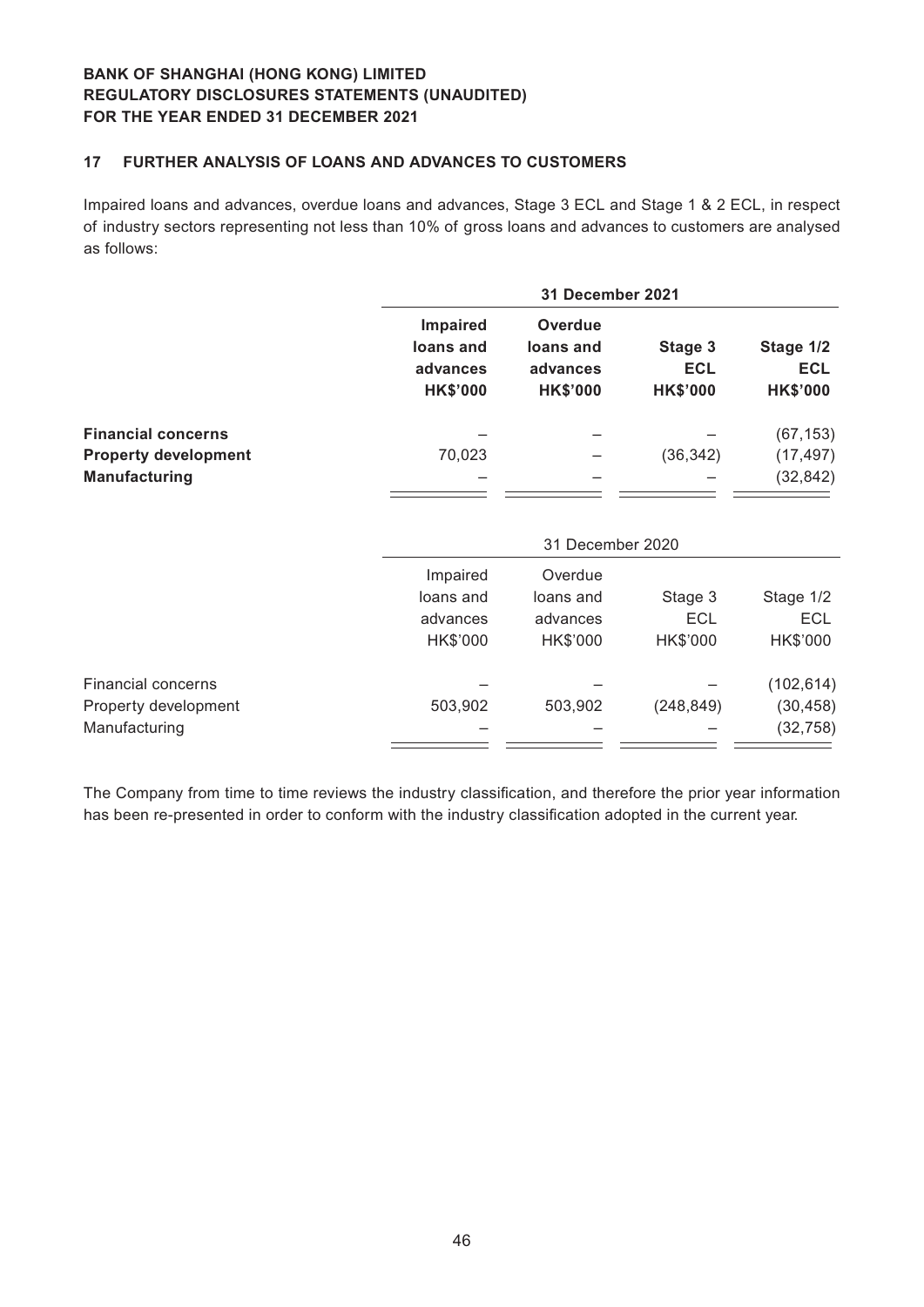#### **18 OVERDUE AND RESCHEDULED ASSETS**

#### **(a) Overdue loans and advances to customers**

The overdue loans and advances of the Company are analysed as follows:

|                                                                                                                   | As at 31 December 2021 |                                                     | As at 31 December 2020 |                                                     |
|-------------------------------------------------------------------------------------------------------------------|------------------------|-----------------------------------------------------|------------------------|-----------------------------------------------------|
|                                                                                                                   | <b>HK\$'000</b>        | % of gross<br>loans and<br>advances to<br>customers | HK\$'000               | % of gross<br>loans and<br>advances to<br>customers |
| Less than three months                                                                                            | 287,082                | 1.52                                                |                        |                                                     |
| Six months or less but over three months<br>One year or less but over six months<br>Over one year                 |                        |                                                     | 503,902                | 2.45                                                |
|                                                                                                                   | 287,082                | 1.52                                                | 503,902                | 2.45                                                |
| Stage 3 ECL made in respect of the above<br>overdue loans and advances                                            | 73,565                 |                                                     | 248,849                |                                                     |
| Current market value of collateral held<br>against the covered portion of the above<br>overdue loans and advances |                        |                                                     |                        |                                                     |
| Covered portion of the above overdue loans<br>and advances                                                        |                        |                                                     |                        |                                                     |
| Uncovered portion of the above overdue<br>loans and advances                                                      | 287,082                |                                                     | 503,902                |                                                     |

#### **(b) Rescheduled loans and advances**

The rescheduled loans and advances of the Company are analysed as follows:

| As at 31 December 2021 |            | As at 31 December 2020 |             |
|------------------------|------------|------------------------|-------------|
|                        | % of gross |                        | % of gross  |
|                        | loans and  |                        | loans and   |
|                        |            |                        | advances to |
|                        | customers  |                        | customers   |
| 287.082                | 1.52       |                        |             |
|                        |            | advances to            |             |

#### **(c) Repossessed assets**

There were no repossessed assets as at 31 December 2021 and 31 December 2020.